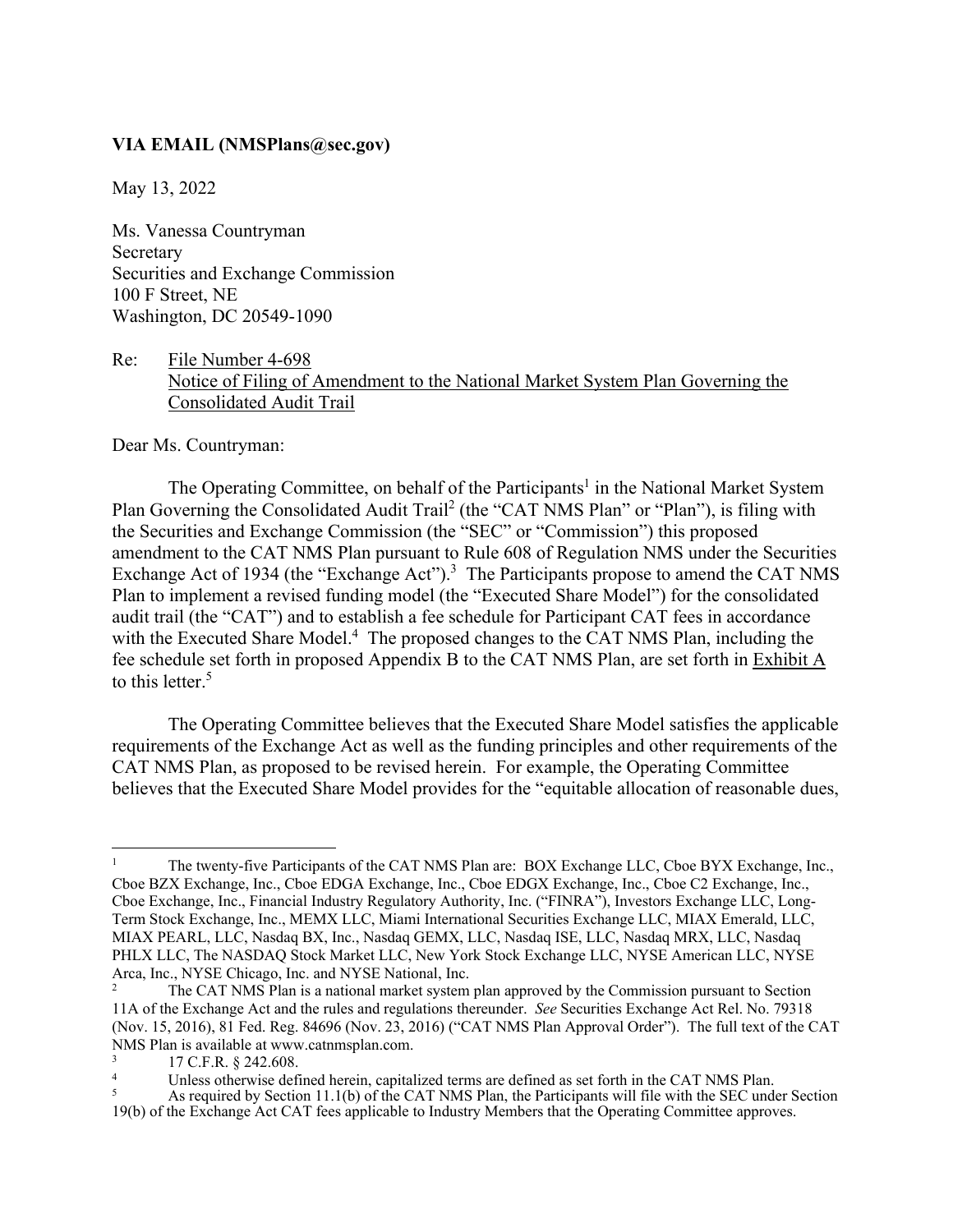fees, and other charges among its members and issuers and other persons using its facilities."6 The Operating Committee also believes that the Executed Share Model is "not designed to permit unfair discrimination between customers, issuers, brokers, or dealers."7 Furthermore, the Operating Committee believes that the Executed Share Model does "not impose any burden on competition not necessary or appropriate in furtherance of the purposes of [the Exchange Act]."<sup>8</sup> The Operating Committee further believes that the Executed Share Model satisfies the funding principles set forth in Section 11.2 of the CAT NMS Plan, as proposed to be modified herein, as well as the requirements in Section 11.1(c) of the CAT NMS Plan. The Operating Committee therefore believes that the Commission should approve the Executed Share Model as it "is necessary or appropriate in the public interest, for the protection of investors and the maintenance of fair and orderly markets, to remove impediments to, and perfect the mechanisms of, a national market system, or otherwise in furtherance of the purposes of the Act."9

## **Requirements Pursuant to Rule 608(a)**

#### **A. Description of the Proposed Amendments to the CAT NMS Plan**

The Operating Committee proposes to replace the funding model set forth in Article XI of the CAT NMS Plan (the "Original Funding Model") with the Executed Share Model. The Original Funding Model involves a bifurcated approach, where costs associated with building and operating the CAT would be borne by (1) Industry Members (other than alternative trading systems ("ATSs") that execute transactions in Eligible Securities ("Execution Venue ATSs")) through fixed tiered fees based on message traffic for Eligible Securities, and (2) Participants and Industry Members that are Execution Venue ATSs for Eligible Securities through fixed tiered fees based on market share. The Operating Committee proposes to amend the CAT NMS Plan to adopt the Executed Share Model. The Executed Share Model would impose fees on CAT Reporters based on the executed equivalent share volume of transactions in Eligible Securities rather than based on market share and message traffic. The Operating Committee also proposes to adopt a fee schedule to establish the CAT fees applicable to Participants based on the Executed Share Model. The Participants separately intend to file rule filings under Section 19(b) to establish the CAT fees applicable to Industry Members based on the Executed Share Model set forth in the CAT NMS Plan.

#### **1. Description of the Executed Share Model**

 The Operating Committee proposes to amend the CAT NMS Plan to describe the Executed Share Model. Under the Executed Share Model, the Operating Committee would establish a fee structure in which the fees charged to Participants and Industry Members are based on the executed equivalent share volume of transactions in Eligible Securities using CAT Data.<sup>10</sup>

<sup>6</sup> Section  $6(b)(4)$  of the Exchange Act. *See also* Section 15A(b)(5) of the Exchange Act.

Sections  $\hat{6}(b)(5)$  and  $15A(b)(6)$  of the Exchange Act.

<sup>8</sup> Sections  $6(b)(8)$  and  $15A(b)(9)$  of the Exchange Act.

<sup>9</sup> P<br>Rule  $608(b)(2)$  of Regulation NMS under the Exchange Act.<br>The use of CAT Data in the Executed Share Model is discussed.

The use of  $\hat{C}AT$  Data in the Executed Share Model is discussed in more detail in Section A.5.k below.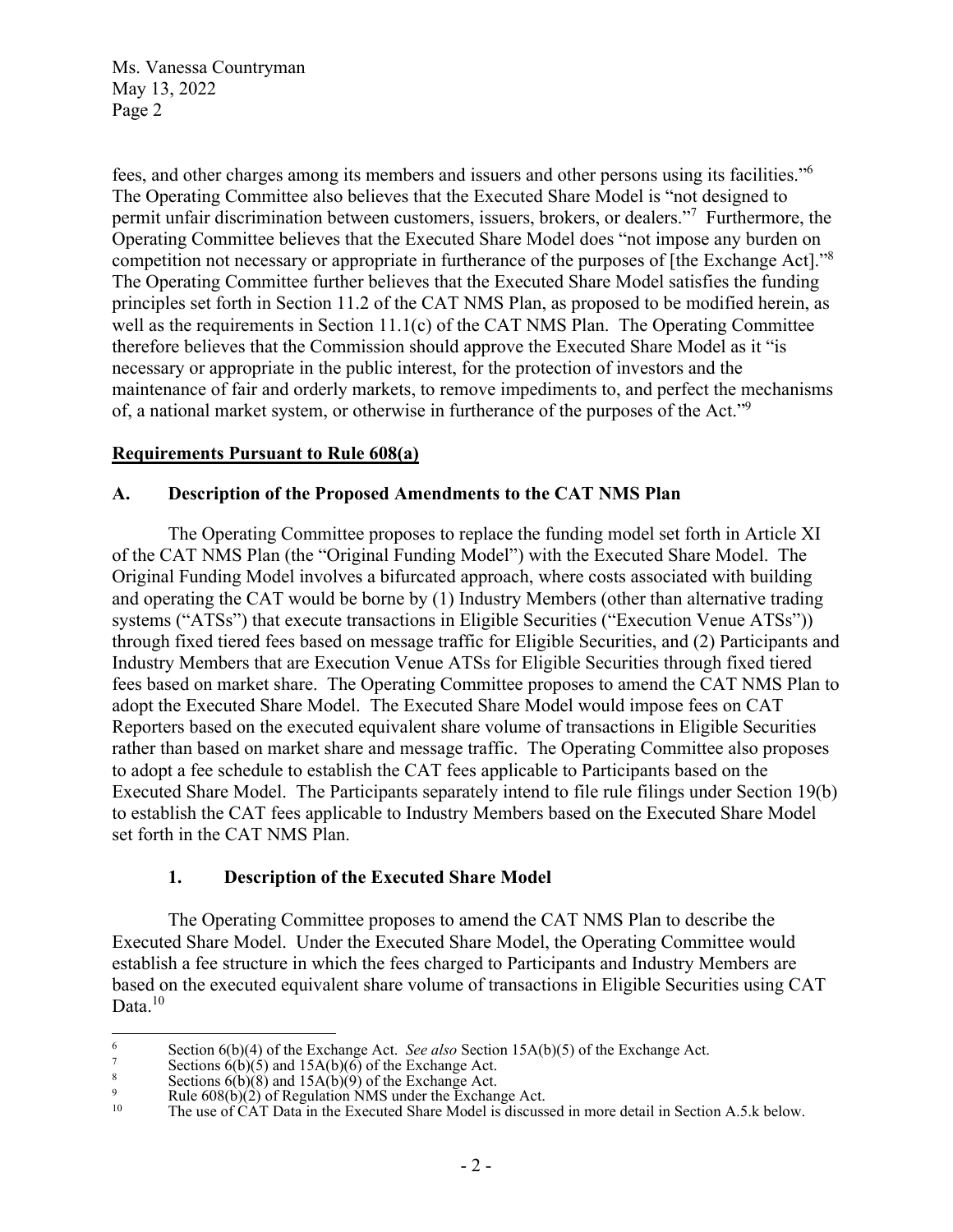For each transaction in Eligible Securities based on CAT Data, the Industry Member that is the clearing member for the seller in the transaction ("Clearing Broker for the Seller" or "CBS"), the Industry Member that is the clearing member for the buyer in the transaction ("Clearing Broker for the Buyer" or "CBB"), and the applicable Participant for the transaction each would pay a fee calculated by multiplying the number of executed equivalent shares in the transaction and the applicable Fee Rate (as defined below) and dividing the product by three. The applicable Participant for the transaction would be the national securities exchange on which the transaction was executed, or FINRA for each transaction executed otherwise than on an exchange. Accordingly, for each transaction, the Clearing Broker for the Buyer would pay onethird of the fee obligation, the Clearing Broker for the Seller would pay one-third of the fee obligation, and the relevant Participant for the transaction would pay the remaining one-third of the fee obligation.

Both Participants and Industry Members would be required to pay CAT fees with regard to CAT costs not previously paid by the Participants ("Prospective CAT Costs"). These are the ongoing budgeted costs for the CAT after the CAT fees become operative. The Fee Rate for the CAT fees related to Prospective CAT Costs would be calculated by dividing the budgeted CAT costs for the relevant period (as determined by the Operating Committee) by the projected total executed equivalent share volume of all transactions in Eligible Securities for the relevant period based on CAT Data. The Fee Rate for these CAT fees would be the same for the calculation of fees for Participants, CBBs and CBSs.

Industry Members also would be required to pay CAT fees with regard to certain CAT costs previously paid by the Participants ("Past CAT Costs").<sup>11</sup> To date, Participants have paid for all costs of the CAT incurred. Accordingly, Participants would not be required to pay a CAT fee related to Past CAT Costs. However, Participants would remain responsible for one-third of Past CAT Costs, and would remain responsible for 100% of certain other CAT costs incurred in the past (as discussed in more detail below) which are excluded from Past CAT Costs. The Fee Rate for the CAT fees related to Past CAT Costs would be calculated by dividing the Past CAT Costs for the relevant period (as determined by the Operating Committee) by the projected total executed equivalent share volume of all transactions in Eligible Securities for the relevant period based on CAT Data.

## **2. Participant CAT Fees**

The proposed fee schedule in Exhibit B to the CAT NMS Plan, entitled Consolidated Audit Trail Funding Fees for Participants, would establish the CAT fees to be paid by Participants. These CAT fees are designed to operate in accordance with the Executed Share Model as described in proposed Article XI of the CAT NMS Plan. Accordingly, for each transaction in Eligible Securities based on CAT Data, the applicable Participant for the transaction would pay a fee calculated by multiplying the number of executed equivalent shares

<sup>&</sup>lt;sup>11</sup> Past CAT Costs are discussed in more detail in Section A.3.b below.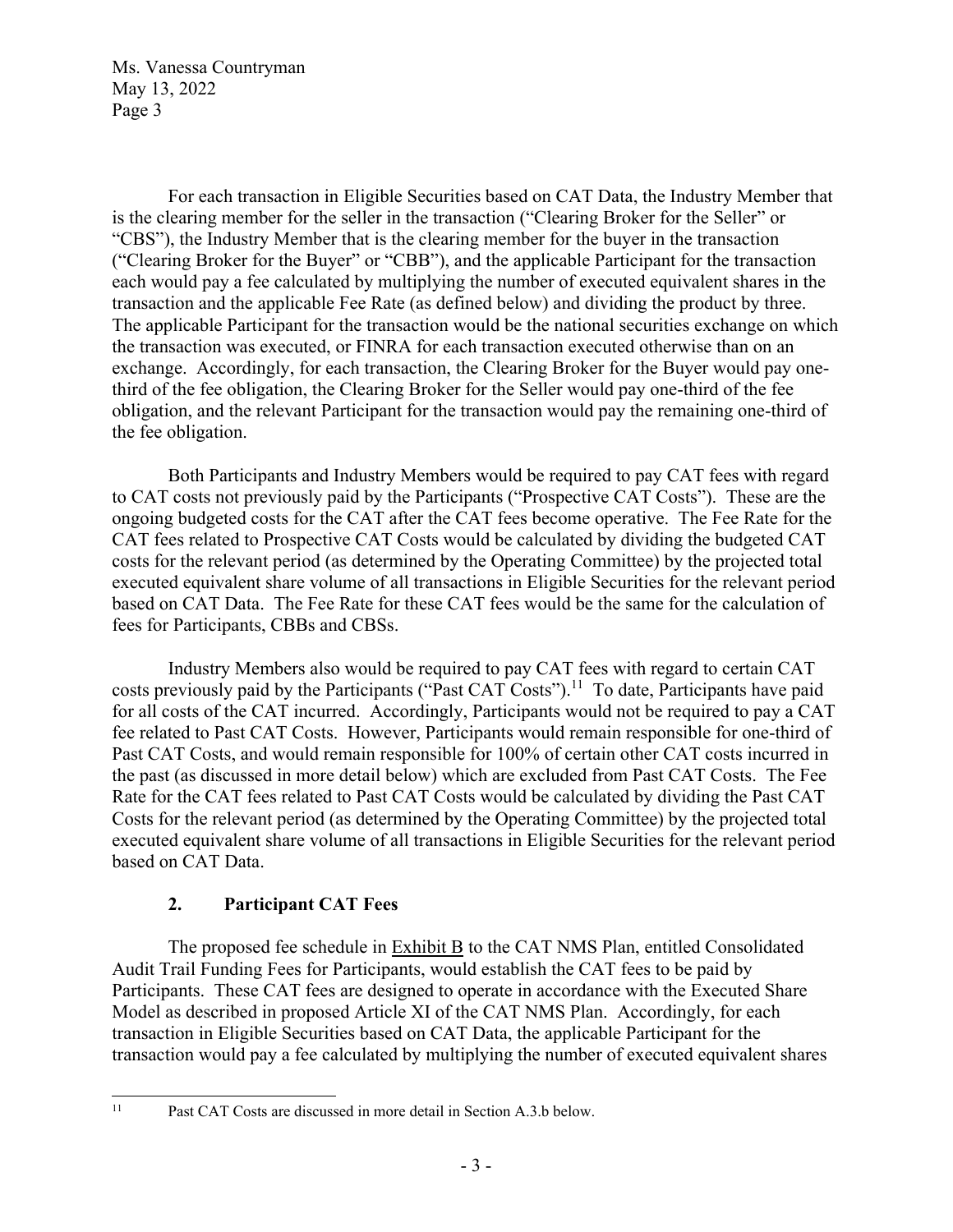in the transaction and the applicable Fee Rate and dividing the product by three. The applicable Participant for the transaction would be the national securities exchange on which the transaction was executed, or FINRA for each transaction executed otherwise than on an exchange. The proposed fee schedule provides additional detail as to how the Participant fees would be calculated.

Because the Participants have paid all CAT costs to date, the Participants would not make any additional payments to the CAT with regard to CAT costs incurred in the past. The Participants would only pay CAT fees on a going forward basis with regard to new CAT costs. Accordingly, the proposed fee schedule describes these forward-looking CAT fees for Participants.<sup>12</sup>

#### **a. Calculation of Fee Rate**

The Operating Committee would set the Fee Rate used in determining the CAT fees at the beginning of each year. The Fee Rate would be calculated by dividing the CAT costs budgeted for the upcoming year by the projected total executed equivalent share volume of all transactions in Eligible Securities for the year. The Operating Committee may, but is not required to, adjust the Fee Rate once during the year to seek to more closely coordinate the CAT fees with any adjustments to the budgeted or actual CAT costs or to volume projections during the year. The Operating Committee may only adjust the Fee Rate once during the year to avoid changing the Fee Rate too frequently for CAT Reporters.

Once the Operating Committee has established a Fee Rate, it will remain in effect until the Operating Committee adjusts the Fee Rate during the year or adopts a new Fee Rate for the next year. The proposal does not contemplate that any Fee Rate would automatically terminate. This approach would avoid periods in which no CAT fees are collected, as such a cessation in the collection of CAT fees would adversely affect the ability of the CAT to fund its operations and, therefore, would have a significant negative effect on the CAT's ability to fulfill its regulatory purpose. This approach also recognizes the practical timing issues of ensuring that the Operating Committee has the appropriate CAT budget and CAT Data to calculate the CAT fees.

Once any Fee Rate has been established by a majority vote of the Operating Committee in accordance with the Executed Share Model set forth in the CAT NMS Plan, each Participant would be required to pay the applicable CAT fee calculated in accordance with the proposed fee schedule in the CAT NMS Plan. The Operating Committee does not plan to submit an amendment to the CAT NMS Plan each time that the Fee Rate is established or adjusted.<sup>13</sup>

<sup>&</sup>lt;sup>12</sup> In contrast, as discussed in more detail below, the Participants would propose to implement CAT fees for Industry Members to reimburse the Participants for certain Past CAT Costs as well as to pay for a share of ongoing CAT costs.

<sup>13</sup> In contrast, the Participants will file a fee filing pursuant to Section 19(b) and Rule 19b-4 thereunder with regard to Fee Rate changes applicable to Industry Members.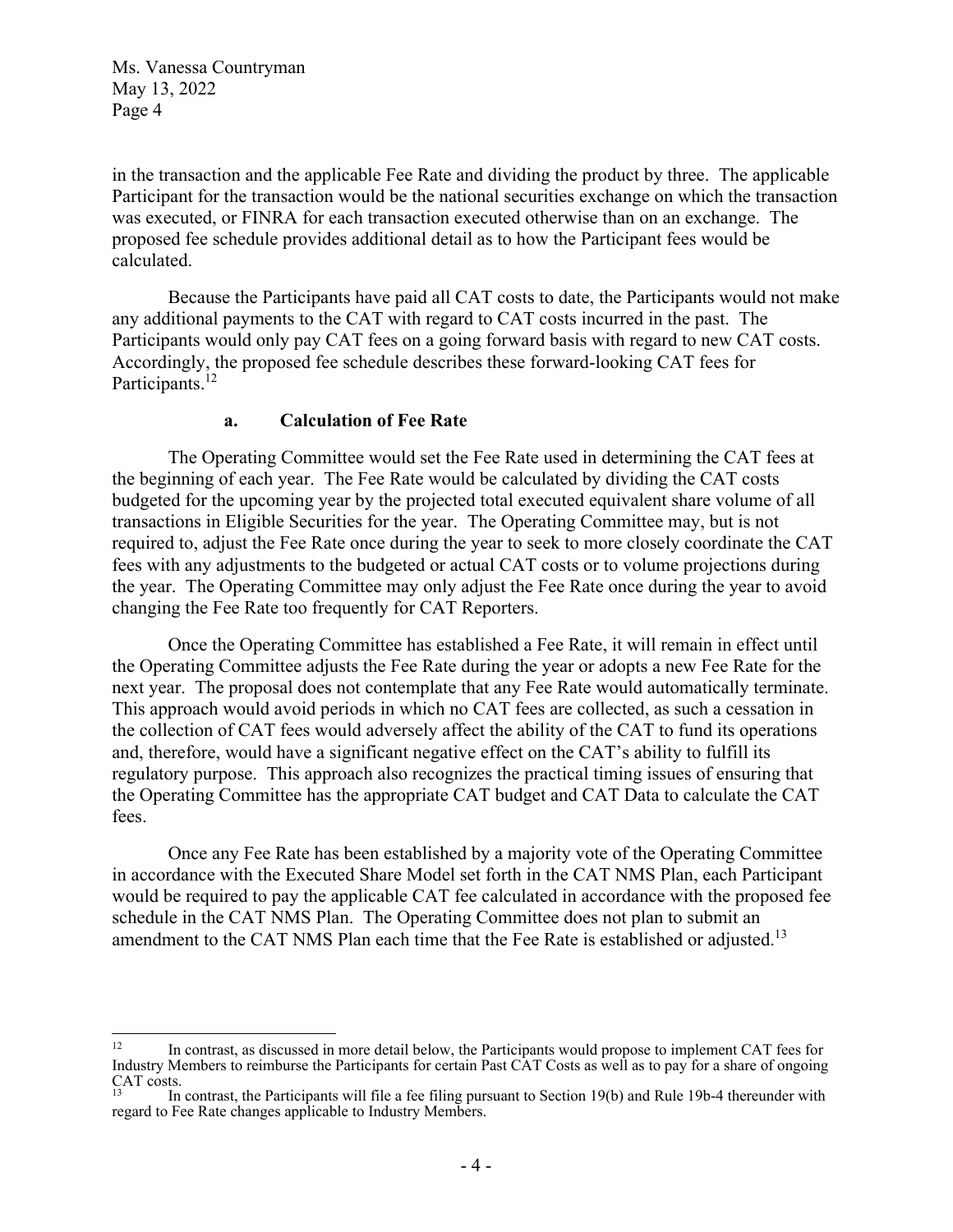The Operating Committee would announce the Fee Rate at the beginning of the year, and any adjustment to the Fee Rate during the year via a CAT alert.<sup>14</sup> In addition, the Operating Committee would provide the Fee Rate and any adjustments, as well as the budget and projection information, on a dedicated webpage on the CAT NMS Plan website to make it readily accessible to CAT Reporters.

### **i. Budgeted CAT Costs**

The calculation of the Fee Rate requires the determination of the budgeted CAT costs for the upcoming year. The budgeted CAT costs for the upcoming year would be the costs set forth in the annual operating budget for the Company<sup>15</sup> required pursuant to Section 11.1(a) of the CAT NMS Plan. Section 11.1(a) states that "[o]n an annual basis the Operating Committee shall approve an operating budget for the Company. The budget shall include the projected costs of the Company, including the costs of developing and operating the CAT for the upcoming year, and the sources of all revenue to cover such costs, as well as the funding of any reserve that the Operating Committee reasonably deems appropriate for prudent operation of the Company." Using budgeted CAT costs, rather than CAT costs already incurred, allows the Company to collect fees prior to when bills become payable.

The CAT costs budgeted for the year would be comprised of all fees, costs and expenses estimated to be incurred by or for the Company in connection with the development, implementation and operation of the CAT during the year. These CAT costs would include, but not be limited to, Plan Processor costs, insurance costs, third-party support costs and an operational reserve. Plan Processor costs would consist of the Plan Processor's ongoing costs, including development costs. This amount would be based upon the fees due to the Plan Processor pursuant to the Company's agreement with the Plan Processor. Insurance costs would include cyber insurance and director liability insurance. Third-party support costs would include legal fees, consulting fees, vendor fees and audit fees. In addition, the Operating Committee aims to accumulate the necessary funds to establish an operating reserve for the Company through the CAT fees charged to CAT Reporters. As set forth in Section 11.1(a) of the CAT NMS Plan, the Operating Committee may include in the budget "funding of any reserve that the Operating Committee reasonably deems appropriate for prudent operation of the Company."16 As required by Section 11.1(c) of the CAT NMS Plan, any surpluses collected will be treated as an operational reserve to offset future fees and will not be distributed to the Participants as profits. $17$ 

To address potential changes related to the CAT during the year, the Operating Committee may adjust the budgeted CAT costs for the year as it reasonably deems appropriate

<sup>&</sup>lt;sup>14</sup> Participants do not intend to file a new separate amendment to the CAT NMS Plan for Participants each time a new Fee Rate is approved by the Operating Committee.<br><sup>15</sup> As defined in the CAT NMS Plan, the Company is the Consolidated Audit Trail, LLC.

<sup>16</sup> as defined in the CAT NMS Plan, the Company is the Companion Plan, LLCC.<br><sup>16</sup> Although the Operating Committee may determine at its discretion that a different level of reserves is appropriate in the future, the Operating Committee proposes to include in the budget for purposes of determining CAT fees an operational reserve comprised of three months of ongoing CAT costs, such as Plan Processor costs, third party support costs and insurance costs.

CAT NMS Plan Approval Order at 84792.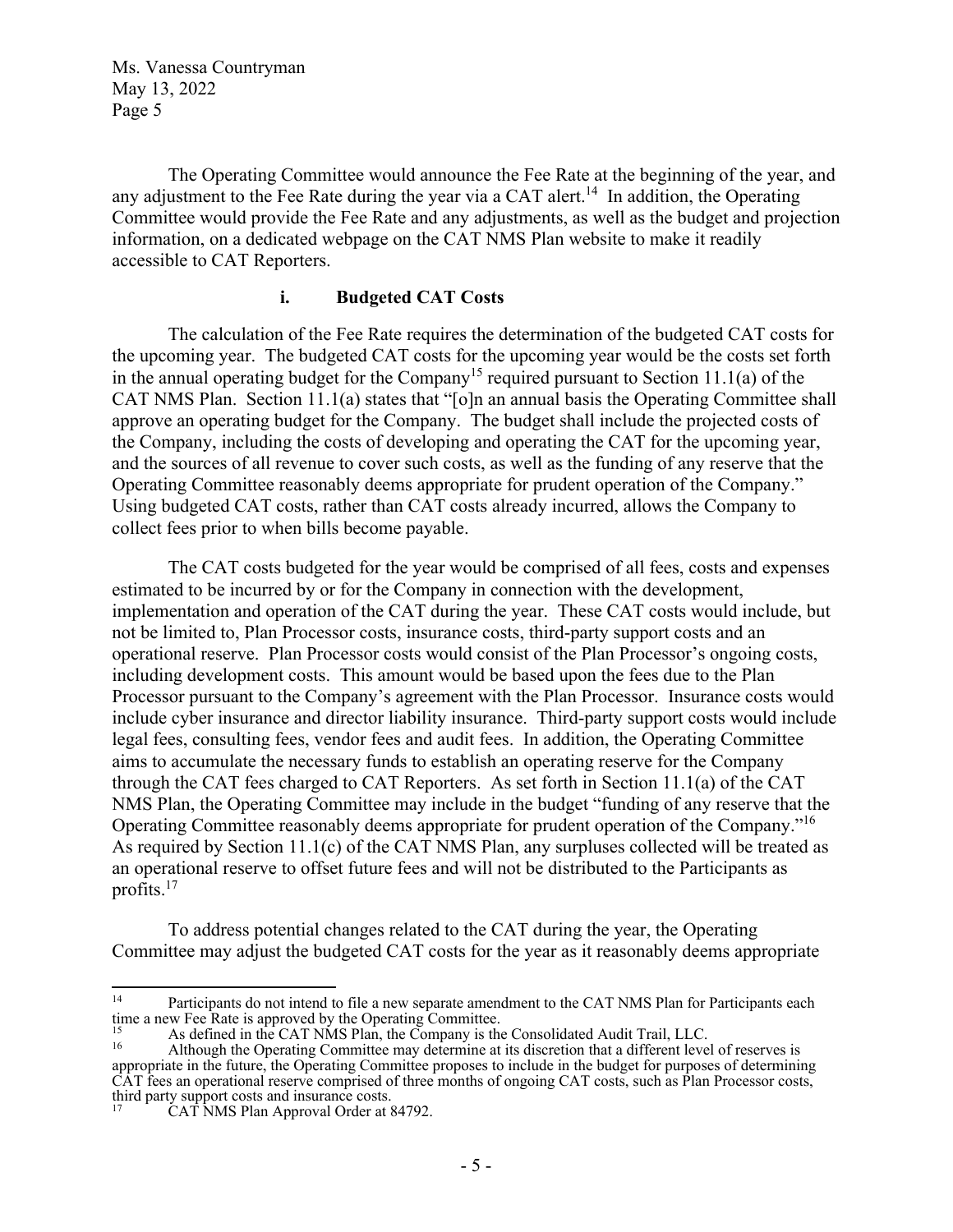for the prudent operation of the Company. For example, the Operating Committee may determine that an adjustment to the budget is necessary if actual costs during the year are more or less than the budget, or if unanticipated expenditures are necessary. To the extent that the Operating Committee adjusts the budgeted CAT costs during the year and determines to adjust the Fee Rate, the adjusted budgeted CAT costs would be used in calculating the new Fee Rate for the remaining months of the year.

The Operating Committee has determined to publicly provide the annual operating budget for the Company as well as any updates to the budget that occur during the year. This publicly available budget information describes in detail the budget for the Company. For example, among other things, the budget provides specific budgeted technology costs (including cloud hosting services, operating fees, Customer and Account Information System ("CAIS") operating fees and change request fees) and general and administrative costs (including legal, consulting, insurance, professional and administration, and public relations). The Company provides such budget information on a dedicated webpage on the CAT NMS Plan website to make it readily accessible for CAT Reporters and others.<sup>18</sup>

### **ii. Projected Total Executed Equivalent Share Volume**

The calculation of the Fee Rate also requires the determination of the projected total executed equivalent share volume of transactions in Eligible Securities for the year. Each year, the Operating Committee would determine this projection based on the total executed equivalent share volume of transactions in Eligible Securities from the prior six months.<sup>19</sup> The projection for the year would be calculated by doubling the total executed equivalent share volume from the prior six months. The Operating Committee determined that the use of the data from the prior six months provides an appropriate balance between using data from a period that is sufficiently long to avoid short term fluctuations while providing data close in time to the upcoming year. During the year, the Operating Committee will monitor actual total executed equivalent share volume on a regular basis to determine whether the projected volume is deviating from the actual volume.

To address potential deviations of the projections from actual transactions during the year, the projected total executed equivalent share volume for transactions in Eligible Securities may be adjusted as the Operating Committee reasonably deems appropriate for the prudent operation of the Company. Any adjusted projection would be based on the total executed equivalent share volume of transactions in Eligible Securities from the six months prior to the date of the determination of the new projection.<sup>20</sup> To the extent that the Operating Committee

<sup>&</sup>lt;sup>18</sup> The CAT budget, as of April 6, 2022, is currently available on the CAT website at https://www.catnmsplan.com/cat-financial-and-operating-budget.

For example, although the six month look back will depend on the circumstances of the filing, one example of such a six month look back would be the use of CAT Data from July through December 2022 for a fee filing in January 2023.

<sup>20</sup> For example, although the six month look back will depend on the circumstances of the filing, one example of such a six month look back for a July 2023 filing of an adjusted Fee Rate would be the use of CAT Data from the prior January through June.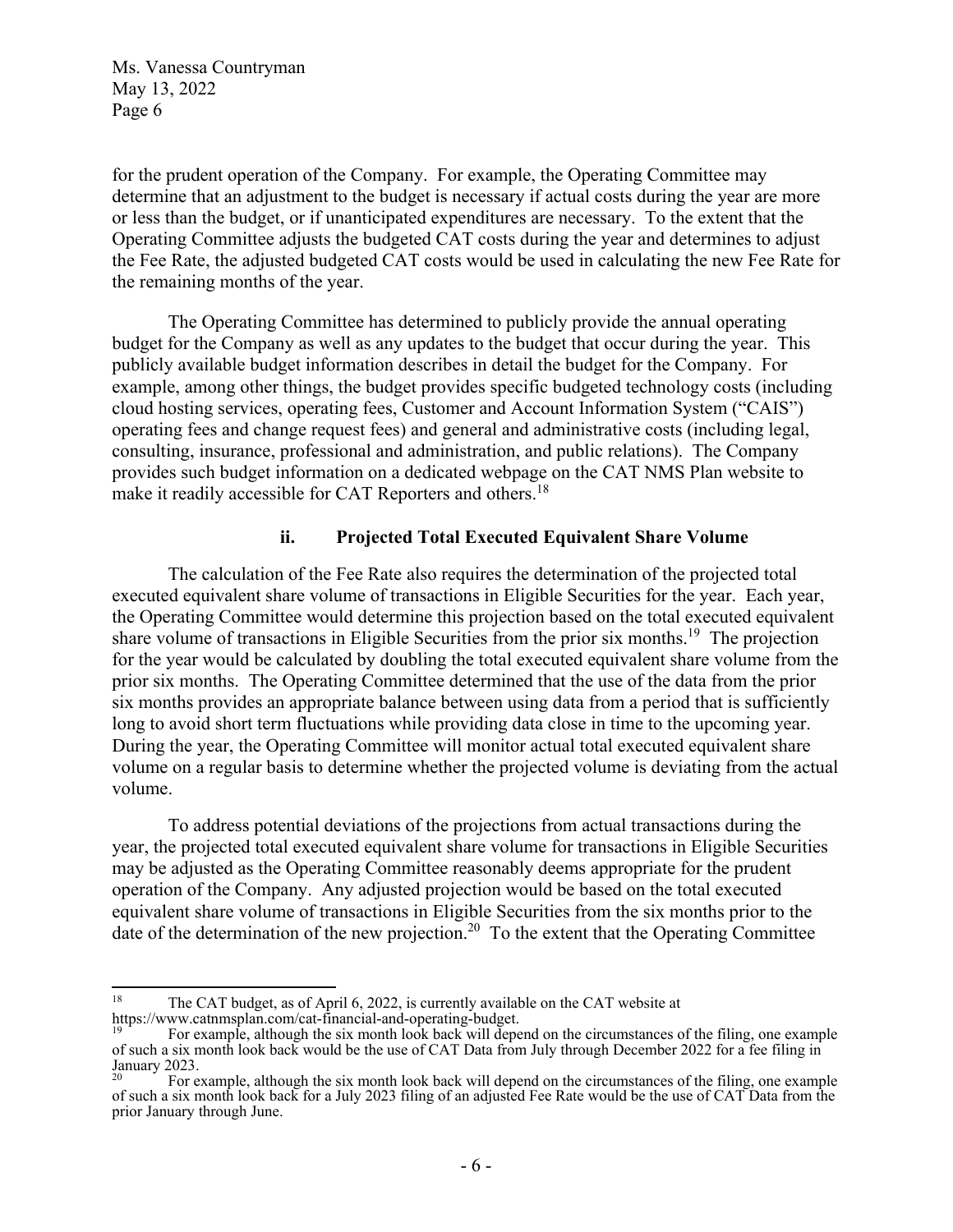adjusts this projection during the year and determines to adjust the Fee Rate, the adjusted projection would be used in calculating the new Fee Rate for the remaining months of the year.

The Operating Committee will publicly provide the projected total executed equivalent share volume for transactions in Eligible Securities as well as any adjustment to the projections that occurs during the year. The Company would include such projection information on a dedicated webpage on the CAT NMS Plan website to make it readily accessible for CAT Reporters and others.

## **b. Transactions in Eligible Securities**

Under the Executed Share Model, a CAT fee would be imposed with regard to each transaction in Eligible Securities as reported in CAT Data. As set forth in Section 1.1 of the CAT NMS Plan, "Eligible Securities" are defined to include all NMS Securities and all OTC Equity Securities. Section 1.1 of the CAT NMS Plan, in turn, defines an "NMS Security" as "any security or class of securities for which transaction reports are collected, processed, and made available pursuant to an effective transaction reporting plan, or an effective national market system plan for reporting transactions in Listed Options." In addition, Section 1.1 of the CAT NMS Plan defines an "OTC Equity Security" as "any equity security, other than an NMS Security, subject to prompt last sale reporting rules of a registered national securities association and reported to one of such association's equity trade reporting facilities." A CAT fee would be imposed with regard to each transaction in Eligible Securities regardless of whether the trade is executed on an exchange or otherwise than on an exchange.

The Executed Share Model uses the concept of executed equivalent shares as the transactions subject to a CAT fee involve NMS Stocks, Listed Options and OTC Equity Securities, each of which have different trading characteristics.

*NMS Stocks*. Under the Executed Share Model, each executed share for a transaction in NMS Stocks will be counted as one executed equivalent share.

*Listed Options.* Recognizing that Listed Options trade in contracts rather than shares, each executed contract for a transaction in Listed Options will be counted using the contract multiplier applicable to the specific Listed Option in the relevant transaction. Typically, a Listed Option contract represents 100 shares; however, it may also represent another designated number of shares.

*OTC Equity Securities*. Similarly, in recognition of the different trading characteristics of OTC Equity Securities as compared to NMS Stocks, the Executed Share Model would discount the share volume of OTC Equity Securities when calculating the CAT fees. Many OTC Equity Securities are priced at less than one dollar – and a significant number are priced at less than one penny - per share and low-priced shares tend to trade in larger quantities. Accordingly, a disproportionately large number of shares are involved in transactions involving OTC Equity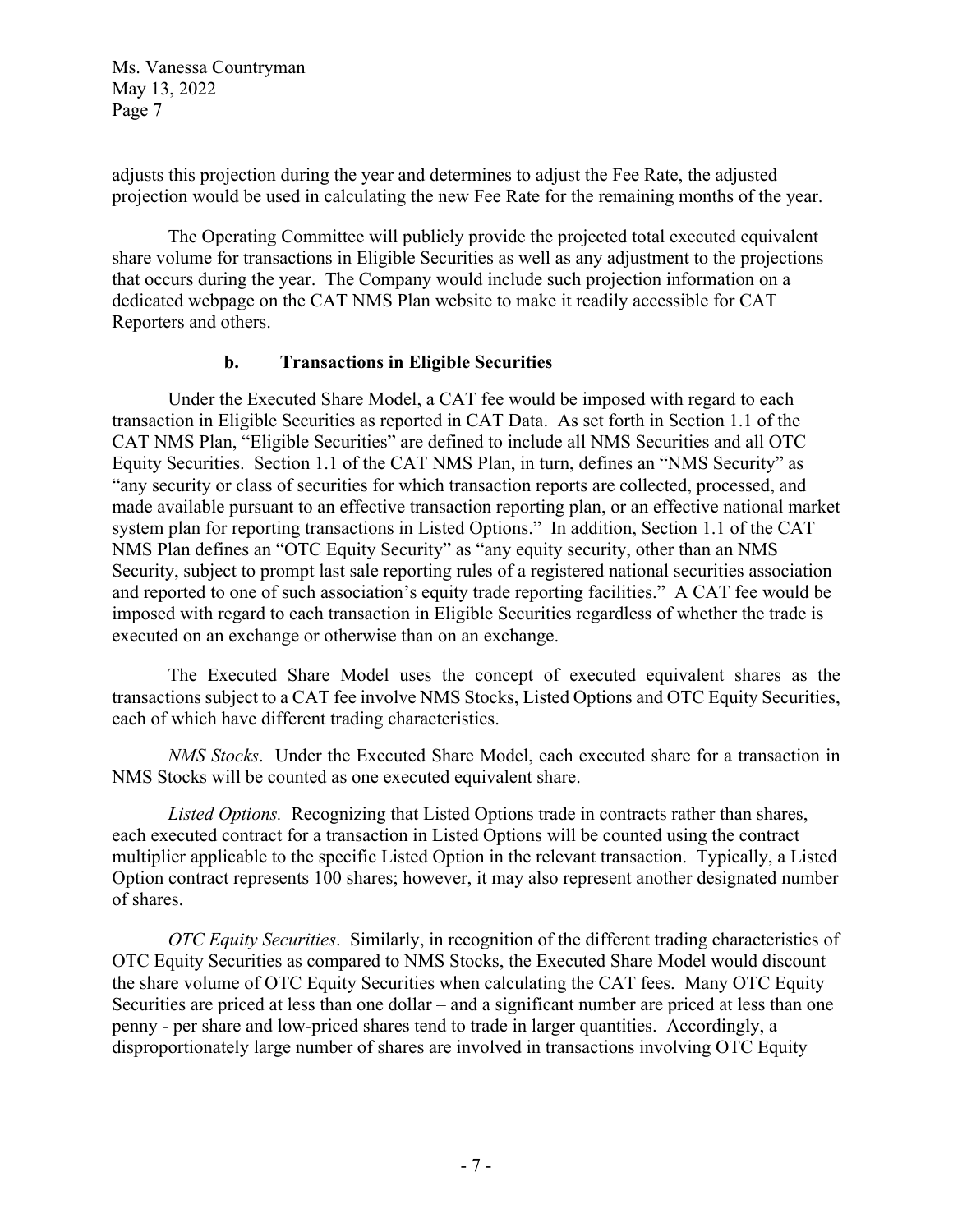Securities versus NMS Stocks.<sup>21</sup> Because the Executed Share Model would calculate CAT fees based on executed share volume, CAT Reporters trading OTC Equity Securities would likely be subject to higher fees than their market activity may warrant. To address this potential concern, the Executed Share Model would count each executed share for a transaction in OTC Equity Securities as 0.01 executed equivalent shares.

The discount to 1% was selected based on a reasoned analysis of a variety of different metrics for comparing the markets for OTC Equity Securities and NMS Stocks, rather than a simple calculation. For example, using 2021 data, the Operating Committee calculated the following metrics: (1) the ratio of total notional dollar value traded for OTC Equity Securities to OTC Equity Securities and NMS Stocks was 0.051%; (2) the ratio of total trades in OTC Equity Securities to total trades in OTC Equity Securities and NMS Stocks was 0.90%; and (3) the ratio of average share price per trade of OTC Equities to average share price per trade for OTC Equity Securities and NMS Stocks was 0.065%. In recognition of the fact that these calculations involve averages and for ease of application, the Operating Committee determined to round these metrics to 1%.

### **c. Monthly Fees**

Participants would be required to pay monthly fees in accordance with the proposed fee schedule. A Participant's fee for each month would be calculated based on the Participant's transactions in Eligible Securities from the prior month. The CAT fees for each Participant will be calculated by the Plan Processor using the transaction data for such Participant as set forth in the CAT Data. Specifically, each Participant would pay a fee for each month, where the fee would be calculated by multiplying the Participant's transactions in Eligible Securities from the prior month by the Fee Rate determined by the Operating Committee for that period and dividing the product by three. The Operating Committee proposes to require the commencement of the payment of the Participant CAT fees in the first month after the conclusion of the period covered by the Financial Accountability Milestones,<sup>22</sup> subject to SEC approval of this Plan amendment and the CAT fees becoming effective for both Participants and Industry Members.

#### **d. Collection of Fees**

 Pursuant to Section 11.4 of the CAT NMS Plan, the Operating Committee proposes to establish a system for the collection of CAT fees from Participants and Industry Members. As set forth in Section 11.4 of the CAT NMS Plan, each Participant would be required to pay its

<sup>&</sup>lt;sup>21</sup> For example, based on data from 2021, (1) the average price per executed share of OTC Equity Securities was \$0.072 and the average price per executed share for NMS Stocks was \$49.51; and (2) the average trade size for OTC Equity Securities was 63,474 and the average trade size for NMS Stocks was 166 shares. Trades in OTC Equity Securities accounted for 77% of the number of all equity shares traded, but only 0.51% of the notional value of all equity shares traded.

<sup>22</sup> *See* Securities Exchange Act Rel. No. 88890 (May 15, 2020), 85 Fed. Reg. 31322 (May 22, 2020) ("Financial Accountability Milestone Release").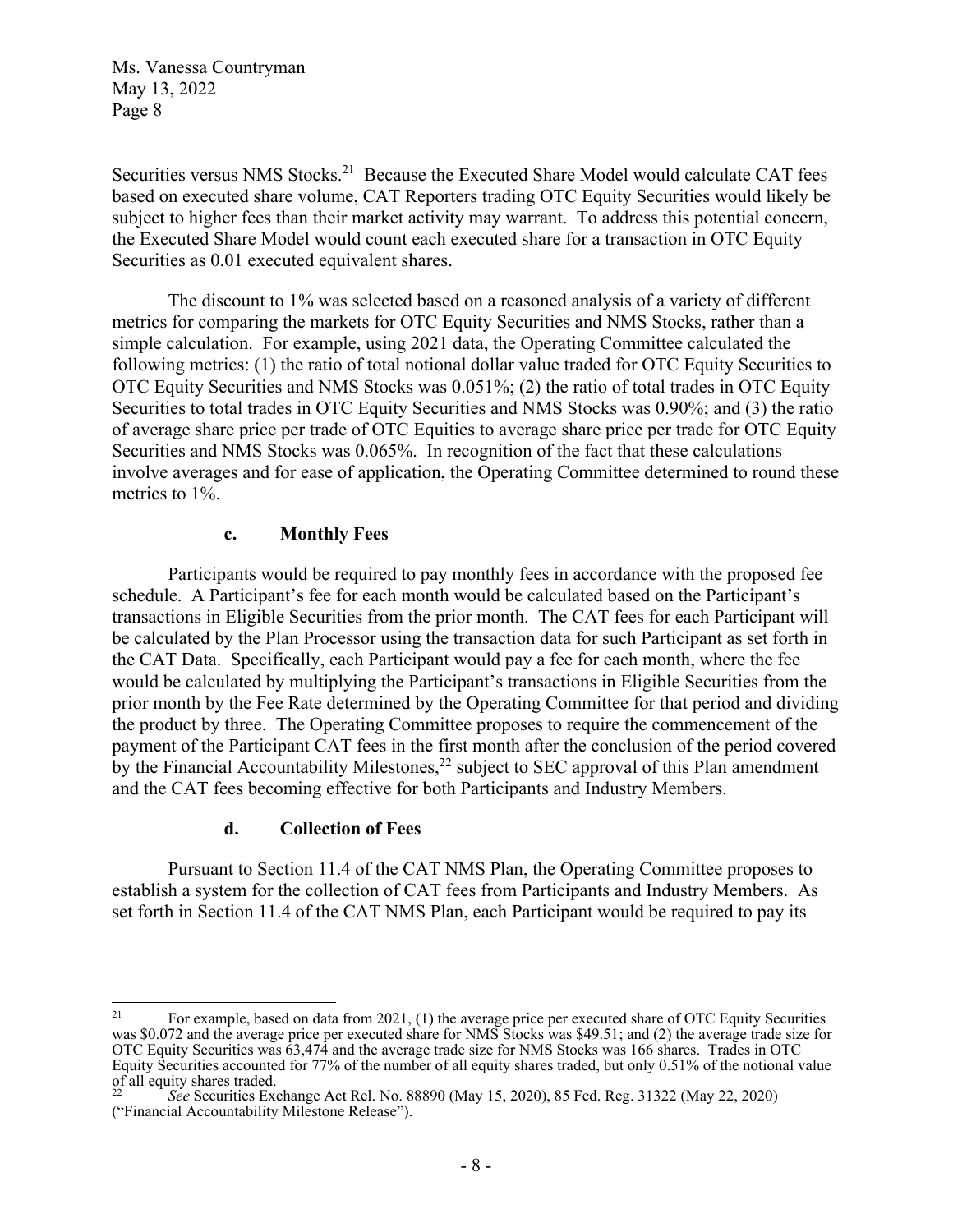CAT fees authorized under the CAT NMS Plan as required by Section 3.7(b) of the CAT NMS Plan.23 Section 3.7(b) of the CAT NMS Plan provides the following:

Each Participant shall pay all fees or other amounts required to be paid under this Agreement within thirty (30) days after receipt of an invoice or other notice indicating payment is due (unless a longer payment period is otherwise indicated) (the "Payment Date"). The Participant shall pay interest on the outstanding balance from the Payment Date until such fee or amount is paid at a per annum rate equal to the lesser of: (i) the Prime Rate plus 300 basis points; or (ii) the maximum rate permitted by applicable law. If any such remaining outstanding balance is not paid within thirty (30) days after the Payment Date, the Participants shall file an amendment to this Agreement requesting the termination of the participation in the Company of such Participant, and its right to any Company Interest, with the SEC. Such amendment shall be effective only when it is approved by the SEC in accordance with SEC Rule 608 or otherwise becomes effective pursuant to SEC Rule 608.

### **3. Implementation of Industry Member CAT Fees**

Both Participants and Industry Members would be obligated to pay CAT fees under the Executed Share Model as described in proposed Article XI of the CAT NMS Plan. The Operating Committee has voted to charge CBBs and CBSs fees related to CAT costs in accordance with the Executed Share Model as described in proposed Article XI of the CAT NMS Plan. To implement CAT fees applicable to Industry Members, Section 11.1(b) of the CAT NMS Plan requires that the Participants "file with the SEC under Section 19(b) of the Exchange Act any such fees on Industry Members that the Operating Committee approves, and such fees shall be labeled as 'Consolidated Audit Trail Funding Fees.'" Accordingly, each Participant would submit a fee filing pursuant to Section 19(b) of the Exchange Act to propose to add a section entitled "Consolidated Audit Trail Funding Fees" to its fee schedule, and to describe the CAT fees applicable to Industry Members in that section, including the applicable Fee Rate. To implement any new Fee Rates or adjustments thereto for Industry Members during the year, each Participant would submit a fee filing under Section 19(b) of the Exchange Act. Participants plan to submit fee filings for two categories of Industry Member CAT fees: CAT fees related to Prospective CAT Costs and CAT fees related to Past CAT Costs.24 Although the proposed Industry Member CAT fees will be described in detail in the Participant fee filings pursuant to Section 19(b) of the Exchange Act, the following summarizes these fees.

<sup>&</sup>lt;sup>23</sup> Participants would be responsible for a fee each month in which they are a CAT Reporter. If a Participant ceases to the meet the definition of a CAT Reporter during a month, the Participant will still be responsible for CAT fees associated with its transactions during that month.

The Participants anticipate providing advance notice of Fee Rate changes prior to implementing such changes in the Fee Rate. Such notice would provide additional transparency regarding the Fee Rate and would assist in planning to implement a new Fee Rate.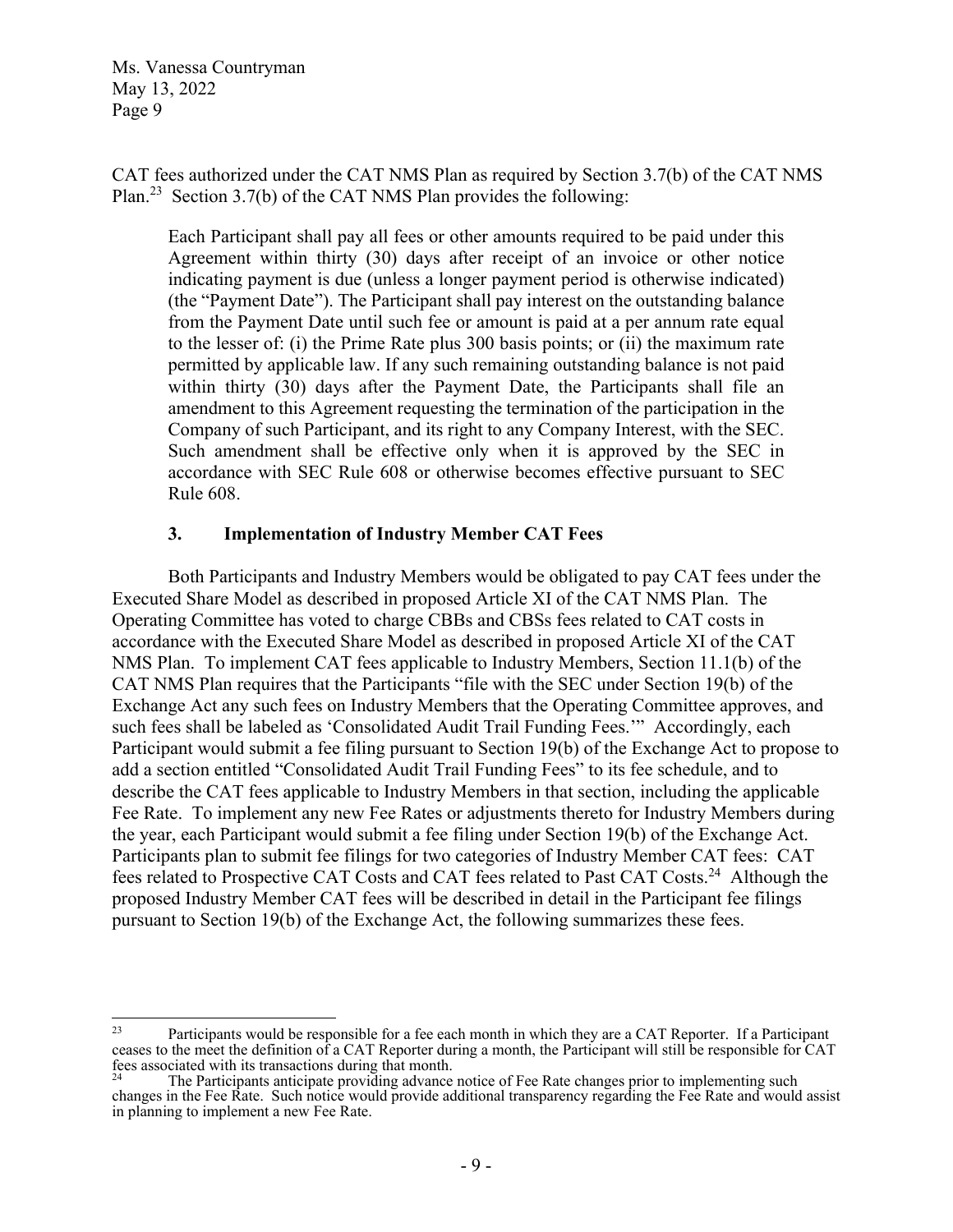#### **a. Industry Member Prospective CAT Fees**

Under the Executed Share Model, CBBs and CBSs would be required to pay CAT fees related to Prospective CAT Costs. These are the ongoing budgeted costs for the CAT after the implementation of the CAT fees. For each transaction in Eligible Securities, the CBB would pay one-third of the fee obligation, the CBS would pay one-third of the fee obligation, and the relevant Participant for the transaction would pay the remaining one-third of the fee obligation. To implement the CAT fees applicable to CBBs and CBSs related to Prospective CAT Costs, the Participants would file fee filings under Section 19(b) of the Exchange Act. The fee filings would require each CBB and each CBS to pay a fee for each transaction they clear in Eligible Securities from the prior month, where the fee for each transaction will be calculated by multiplying the number of executed equivalent shares in the transaction by one-third and by the Fee Rate approved by the Operating Committee of the CAT NMS Plan for the relevant time period. CBBs and CBSs would be required to pay CAT fees related to Prospective CAT Costs calculated using the same Fee Rate, including any adjustments to the Fee Rate, that is applicable to the Participant CAT fees as described above. In addition, like with the calculation of the Participant CAT fee, the CAT fees for each CBB and CBS would be calculated by the Plan Processor using the transaction data for such Industry Members as set forth in the CAT Data.

#### **b. Industry Member CAT Fees for Past CAT Costs**

The Operating Committee also has determined to collect CAT fees from Industry Members to recover certain Past CAT Costs. The Industry Member CAT fees for Past CAT Costs would be calculated in accordance with the Executed Share Model as set forth in proposed Article XI of the CAT NMS Plan. The Fee Rate for the CAT fees related to Past CAT Costs would be calculated by dividing the Past CAT Costs for the relevant period (as determined by the Operating Committee) by the projected total executed equivalent share volume of all transactions in Eligible Securities for the relevant period based on CAT Data. To implement the CAT fees related to Past CAT Costs applicable to CBBs and CBSs, the Participants would file a fee filing or fee filings under Section 19(b) of the Exchange Act. The fee filing(s) would require each CBB and each CBS to pay a fee for each transaction in Eligible Securities from the prior month, where the fee for each transaction would be calculated by multiplying the number of executed equivalent shares in the transaction by one-third and by the Fee Rate approved by the Operating Committee of the CAT NMS Plan. CBBs and CBSs would be responsible for any CAT fee related to Past CAT Costs in addition to any CAT fee related to Prospective CAT Costs.

#### **i. Participant Responsibility for Past CAT Costs**

Because the Participants have paid all CAT costs to date, the Participants would not make any additional payments to the CAT with regard to CAT costs incurred prior to the effectiveness of the CAT fees via CAT fees; only Industry Members would be required to pay CAT fees related to such costs. Proposed Section  $11.3(a)(iv)$  would clarify the Participant's responsibility with regard to CAT costs incurred prior to the effectiveness of the CAT fees by stating that "[n]otwithstanding anything to contrary, Participants will not be required to a pay a CAT fee related to CAT costs previously paid by the Participants in a manner determined by the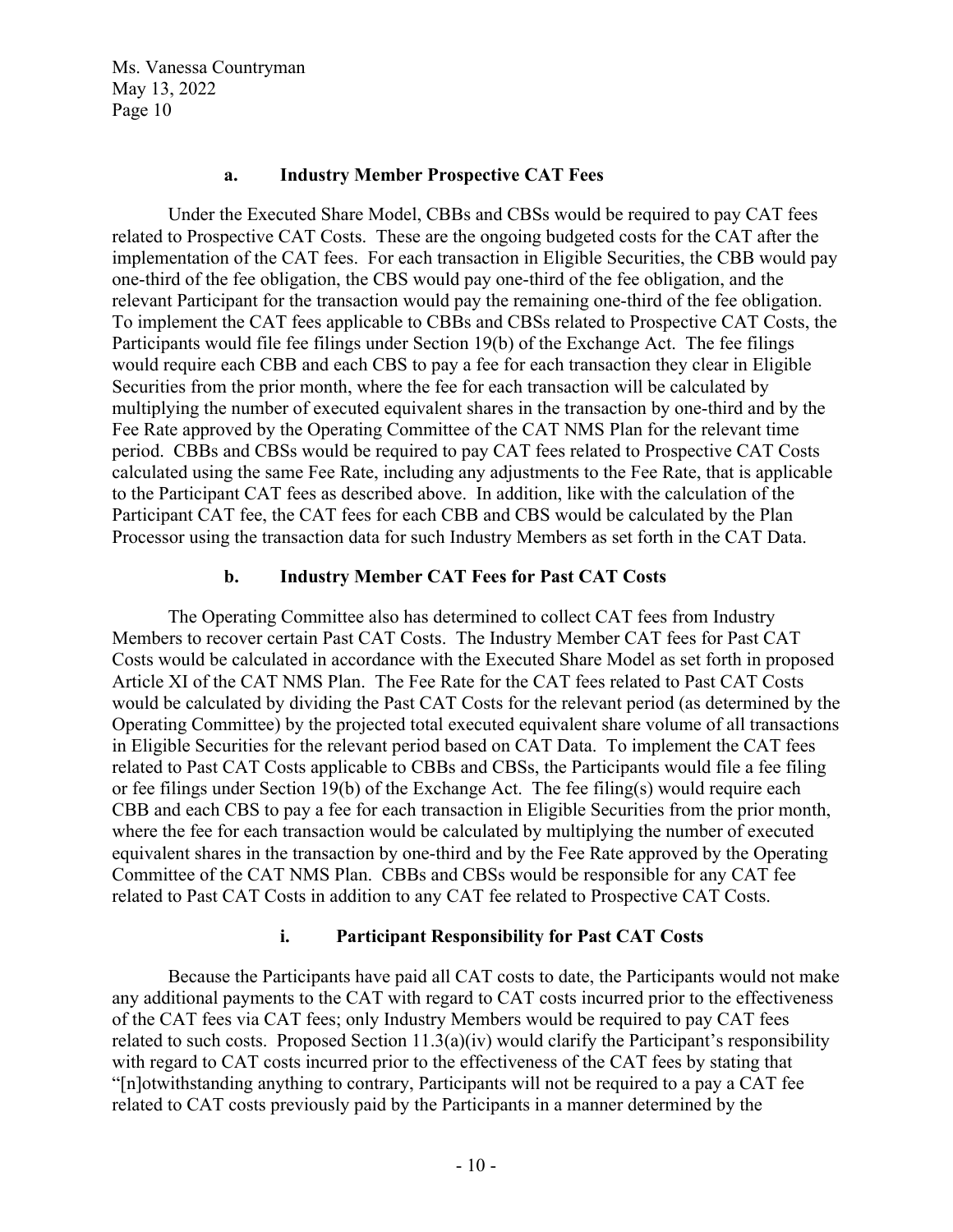Operating Committee ('Past CAT Costs')." However, Participants would remain responsible for the one-third of Past CAT Costs allocated to Participants under the Executed Share Model, as well as 100% of certain other past CAT Costs (as discussed in more detail below).

The CAT fees related to included Past CAT Costs would recoup two-thirds of the included Past CAT Costs; the Participants have paid for and would not be reimbursed for the remaining one-third of the included Past CAT Costs. The CAT fees related to included Past CAT Costs paid by the Industry Members would be used to reimburse the Participants for the two-thirds of included Past CAT Costs allocated to Industry Members. The CAT fees for the included Past CAT Costs collected from Industry Members will be allocated to Participants for repayment of the outstanding loan notes of the Participants to the Company on a pro rata basis; such fees would not be allocated to Participants based on the executed equivalent share volume of transactions in Eligible Securities.

## **ii. Past CAT Costs**

The Fee Rate for CAT fees related to Past CAT Costs would be calculated based on actual past costs incurred by the CAT (except for certain costs that the Operating Committee has determined to exclude from the calculation), rather than budgeted costs. The CAT fees related to Past CAT Costs would be designed to collect from Industry Members certain costs paid by the Participants prior to the effectiveness of the CAT fees pursuant to the Executed Share Model.

The Past CAT Costs would include a portion of certain costs incurred prior to January 1, 2022 as well as costs incurred after January 1, 2022 but prior to the effectiveness of the CAT fees pursuant to the Executed Share Model. With regard to costs incurred prior to January 1, 2022, the Participants would remain responsible for 100% of \$48,874,937 of Excluded Costs and certain costs related to the conclusion of the relationship with the Initial Plan Processor. The Excluded Costs are all CAT costs incurred from November 15, 2017 through November 15, 2018 due to the delay in the start of reporting to the CAT. With these costs excluded, the CAT costs prior to January 1, 2022 are \$337,688,610. Under the Executed Share Model, Industry Members would be responsible for two-thirds of these CAT costs. Specifically, one-third of these costs (\$112,562,870) would be paid by CBBs, and one-third (\$112,562,870) would be paid by CBSs, for a total of \$225,125,740. The remaining one-third (\$112,562,870) has previously been paid by the Participants, and the Participants would remain responsible for that third of the costs. These costs are set forth in detail in the audited financial statements for the Company and its predecessor CAT NMS, LLC, which are available on the CAT website.

CBBs and CBSs similarly would pay CAT fees related to CAT costs incurred after January 1, 2022 but prior to the implementation of the CAT fees pursuant to the Executed Share Model. Budgeted CAT costs for 2022 are currently available on the CAT website; actual CAT costs for 2022 will be available in audited financial statements for the Company after year end.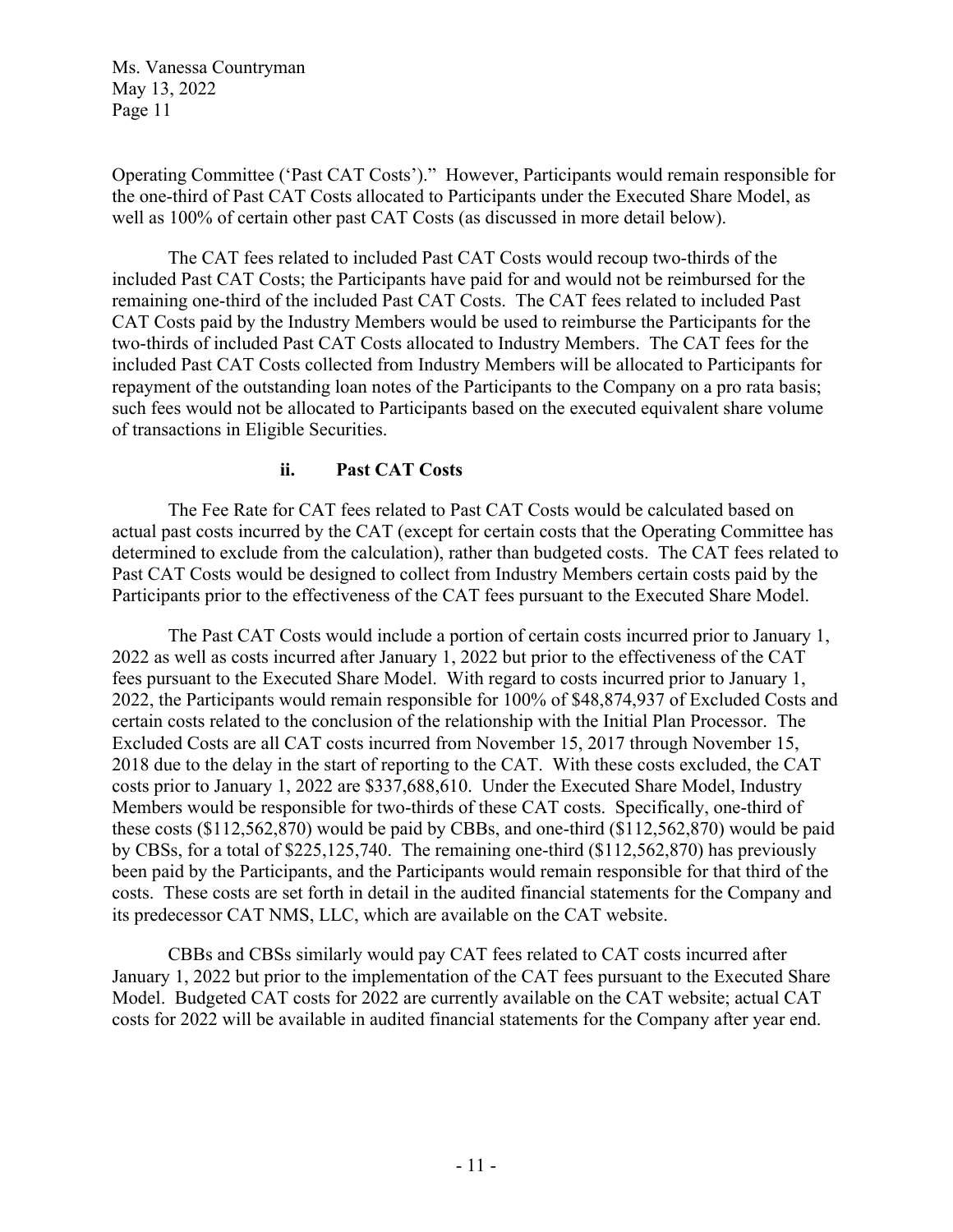#### **iii. Fee Calculation and Obligation**

The CAT fees related to Past CAT Costs would be calculated based on current transactions, not transactions that occurred in the past when the costs were incurred, and collected from current Industry Members, not Industry Members active in the past when the costs were incurred. For example, if the CAT fee were in place for June 2022, each CBB and CBS with transactions in Eligible Securities in May 2022 would pay a CAT fee related to Past CAT Costs calculated by multiplying the executed equivalent share volume of the transactions they cleared in May 2022 by the applicable Fee Rate (calculated based on Past CAT Costs and current projected total equivalent share volume) and by one-third.

The Operating Committee believes that it is appropriate to collect fees from current Industry Members based on current activity because current market participants are the beneficiaries of the regulatory value provided by the CAT to the securities markets.<sup>25</sup> In addition, the approach recognizes the practical difficulties of imposing fees retroactively on Industry Members' market activity from the past, sometimes years in the past. For example, the practical difficulties may include the following: (1) some Industry Members may no longer be in business; (2) it may be difficult to accurately establish the transactions for the past years; and (3) retroactive fees could not have been taken into consideration by market participants when they decided to enter into the transactions in the past.

### **4. Example of Application of the Executed Share Model**

 The Operating Committee has prepared an example of how the Executed Share Model would operate for illustrative purposes only. Specifically, the Operating Committee has prepared an example of CAT fees calculated under the Executed Share Model based on the projected annual CAT costs for 2022 and actual total executed equivalent share volume of transactions in Eligible Securities in 2021. Set forth in Exhibit B to this letter is a chart setting forth illustrative CAT fees for each Participant, CBS and CBB for this period. Note Exhibit B only provides an illustrative example of how the Executed Share Model would operate; the calculation of actual fees will differ from this example in various ways. For example, the Participants have paid or will have paid some or all of these costs up to the time of any SEC approval of the Executed Share Model, and, as a result, Participants would not be obligated to pay CAT fees related to 2022 CAT costs to the extent the Participants have already paid such costs. In addition, the illustrative example calculates the fee rate using the total executed equivalent share transactions in Eligible Securities for 2021, rather than the projected volume for 2022 based on the previous six months. Furthermore, the CAT Reporters' monthly CAT fee is not based on the CAT Reporters' transactions from the prior month; instead, it is calculated by using each CAT Reporter's transactions in 2021 and dividing the result by twelve.

<sup>25</sup> The SEC has emphasized that the CAT provides a benefit to all market participants. *See generally* Securities Exchange Act Rel. No. 67457 (Jul. 18, 2012), 77 Fed. Reg. 45722 (Aug. 1, 2012) ("Rule 613 Adopting Release").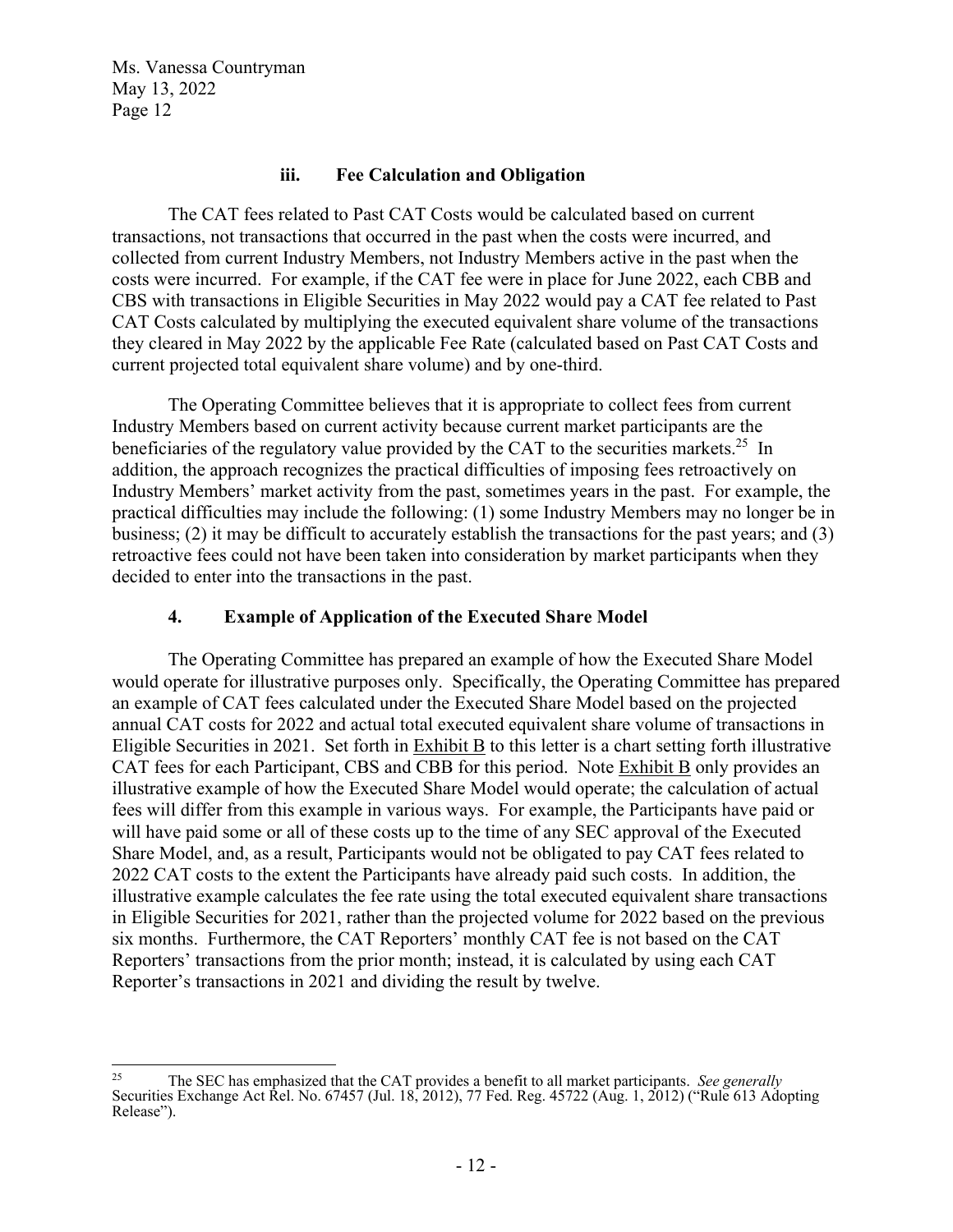## **5. Advantages of the Executed Share Model**

The Executed Share Model provides a variety of advantages as discussed in more detail below. The Executed Share Model is similar to existing funding approaches employed by the SEC and the Participants. The Executed Share Model is also straightforward to understand and to administer; it provides for predictable fees for CAT Reporters; and it provides equal or equivalent treatment of different trading venues and products. By recognizing the importance of each of the three primary participants in a transaction, the Executed Share Model requires equitable contributions to the cost of the CAT by both Participants and Industry Members.

## **a. Comparable to Existing Fee Precedent**

The Executed Share Model would operate in a manner similar to other funding models employed by the SEC and the Participants, including the SEC's Section 31 fees, FINRA's trading activity fee ("FINRA TAF") and the options regulatory fee ("ORF") utilized by options exchanges. The SEC previously has determined that the Participants' sales value fees related to Section 31, the FINRA TAF and the ORF are consistent with the Exchange Act.

## **i. Section 31 Fees**

Pursuant to Section 31 of the Exchange Act, a national securities exchange must pay the Commission a fee based on the aggregate dollar amount of sales of securities transacted on the exchange, and a national securities association must pay the Commission a fee based on the aggregate dollar amount of sales of securities transacted by or through any member of the association otherwise than on a national securities exchange (collectively, "covered sales"). The SEC calculates the amount of Section 31 fees due from each exchange or FINRA by multiplying the aggregate dollar amount of its covered sales by the fee rate set by the Commission in a procedure set forth in Section 31(j) of the Exchange Act. These fees are designed to recover the costs related to the government's supervision and regulation of the securities markets and securities professionals. Section 31 requires the SEC to make annual and, in some cases, midyear adjustments to the fee rate. These adjustments are necessary to make the SEC's total collection of transaction fees in a given year as close as possible to the amount of the regular appropriation to the Commission by Congress for that fiscal year.

To recover the costs of their Section 31 fee obligations, each of the national securities exchanges and FINRA have adopted, and the SEC has approved, rules assessing a regulatory transaction fee on their members, the amount of which is set in accordance with Section 31.<sup>26</sup> Broker-dealers, in turn, often impose fees on their customers that provide the funds to pay the fees owed to the exchanges and FINRA.

Like the well-known, longstanding and accepted Section 31-related fee model, the Executed Share Model would use a predetermined fee rate for the calculation of the fees, seek to

<sup>26</sup> *See, e.g.,* Section 3 of Schedule A of FINRA's By-Laws.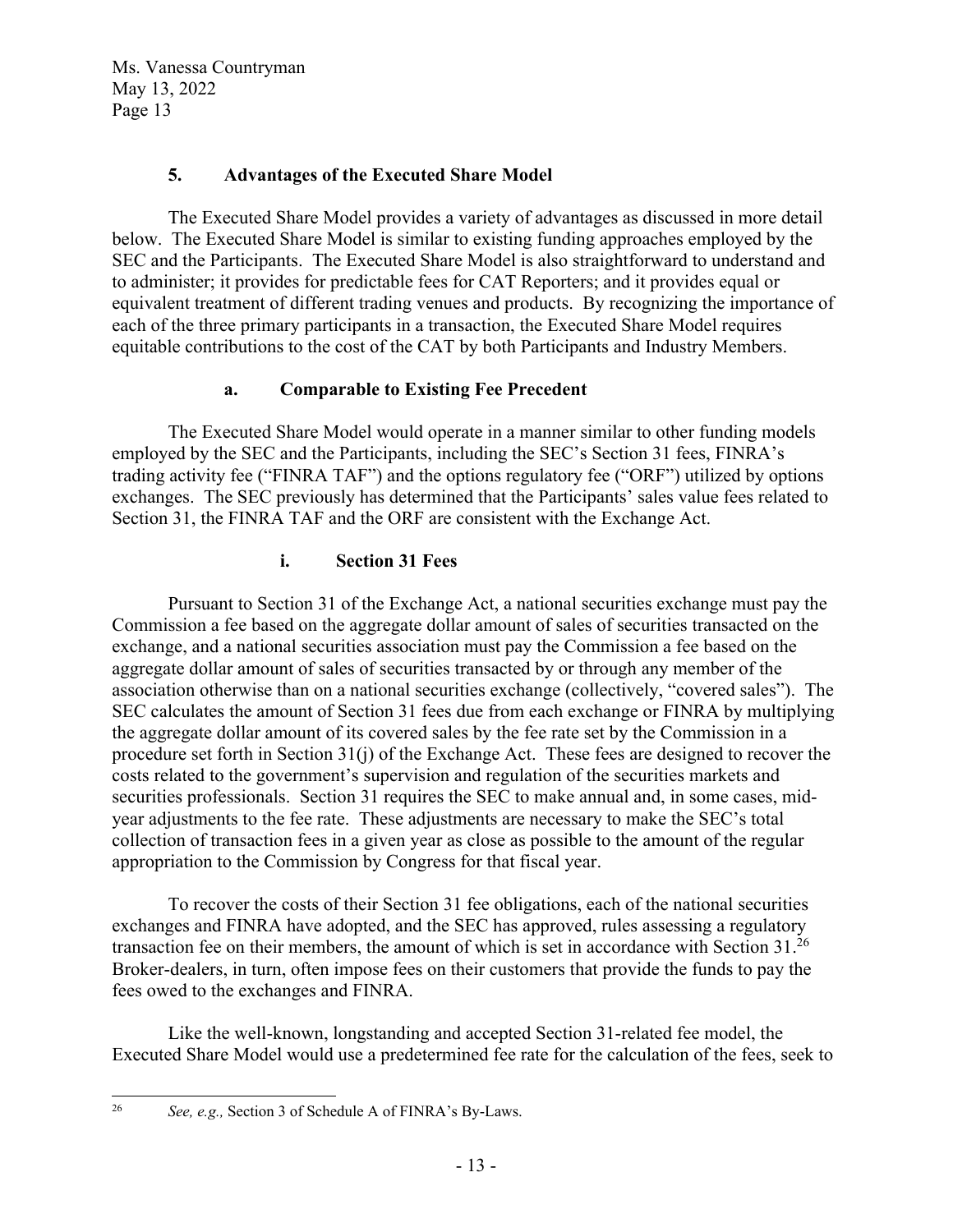recover designated regulatory costs (as CAT provides a solely regulatory function), and allow for the adjustment of the fee rate during the year to seek to match regulatory costs with fees collected. The Executed Share Model, however, would impose fees based on executed equivalent share volume rather than the sales values of certain transactions. Despite the different calculation metric, the Executed Share Model is similar to a model well known, long accepted and justified under the Exchange Act the purpose of which is also to cover costs associated with the regulation of securities markets and securities professionals.

### **ii. FINRA Trading Activity Fee**

The transaction-based fees charged under the Executed Share Model also would be similar to FINRA's transaction-based trading activity fee, $27$  which was modeled on the Commission's Section 31 fee.<sup>28</sup> Although the FINRA TAF is designed to cover a subset of the costs of FINRA services (*e.g.,* costs to FINRA of the supervision and regulation of members, including performing examinations, financial monitoring, and policy, rulemaking, interpretive, and enforcement activities) rather than all of FINRA's costs like the CAT, the transaction-based calculation of the FINRA TAF and the proposed CAT fees are similar. With the FINRA TAF, FINRA members on the sell-side of a transaction are required to pay a per share fee for each sale of covered securities, which includes exchange registered securities, equity securities traded otherwise than on an exchange, security futures, TRACE-Eligible Securities and municipal securities, subject to certain exceptions. In approving the FINRA TAF, the SEC stated that the implementation of the FINRA TAF "is consistent with section 15A(b)(5) of the Act, in that the proposal is reasonably designed to recover NASD costs related to regulation and oversight of its members."<sup>29</sup> The SEC further stated that "[t]he Commission recognizes the difficulties inherent in restructuring the NASD's regulatory fees, and believes that the NASD has done so in a manner that is fair and reasonable."<sup>30</sup> The CAT fees calculated under the Executed Share Model would be similar to the FINRA TAF in that they would be transaction-based fees intended to provide funding for regulatory costs.

#### **iii. Options Regulatory Fee**

The fees charged under the Executed Share Model also would be similar to the ORF charged by the options exchanges.<sup>31</sup> The ORF is a per contract fee charged by an options exchange for certain options transactions to options members of the relevant exchange. The ORF is collected indirectly from exchange members through their clearing firms by the Options Clearing Corporation on behalf of the Exchange. Revenue generated from the ORF is designed to recover a material portion of an options exchange's regulatory costs related to the supervision and regulation of its members' options business, including performing routine surveillance, investigations, examinations and financial monitoring as well as policy, rulemaking, interpretive,

<sup>&</sup>lt;sup>27</sup><br>Securities Exchange Act Rel. No. 46416 (Aug. 23, 2002), 67 Fed. Reg. 55901 (Aug. 30, 2002).<br>Securities Exchange Act Rel. No. 47946 (May 30, 2003), 68 Fed. Reg. 34021, 34023 (June 6, 2003) ("TAF Release").<br> $\frac{1}{30}$ 

<sup>&</sup>lt;sup>31</sup> *See, e.g.*, Cboe Fee Schedule, MIAX Fee Schedule, and NYSE Arca Fee Schedule.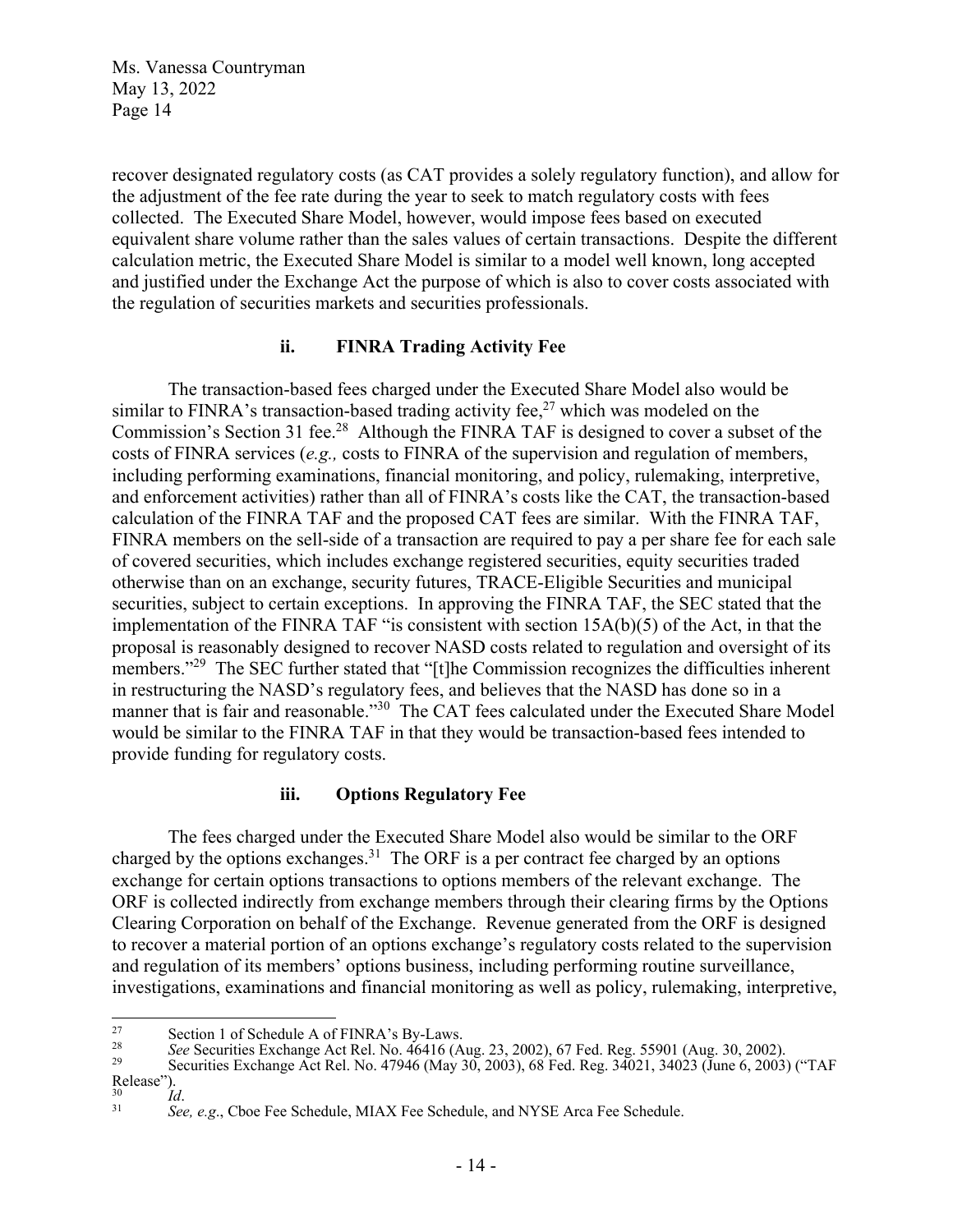and enforcement activities. Exchange members generally pass-through the ORF to their customers in the same manner that firms pass-through to their customers the fees charged by self-regulatory organizations ("SROs") to help the SROs meet their obligations under Section 31 of the Exchange Act.<sup>32</sup> The CAT fees calculated under the Executed Share Model would be similar to the ORF in that they would be transaction-based fees intended to provide funding for regulatory costs.

#### **b. Fee Metric: Transaction Volume**

The Operating Committee proposes to use the executed equivalent share volume of transactions in Eligible Securities as the means for allocating CAT costs among Participants and Industry Members. The use of executed equivalent share volume would replace the use of message traffic for allocating costs among Industry Members and the use of market share for allocating costs among Participants as set forth in the Original Funding Model. The use of executed equivalent share volume is a reasonable and equitable method for allocating costs for a variety of reasons, and the Operating Committee believes it improves upon the use of message traffic.

The proposed use of CAT-reported message traffic as set forth in the Original Funding Model raised a variety of issues for allocating CAT costs. First, based on a subsequent study of cost drivers for the CAT, it was determined that message traffic may be a factor in the CAT costs, but it is not the primary factor. CAT costs are dominated by technology costs, and the predominant technology costs are data processing  $(e.g.,\text{ linker})$  and storage costs.<sup>33</sup> The data processing and storage costs are related to the level of message traffic, but such costs also relate to other factors. The data processing and storage costs also are directly related to the complexity of the reporting requirements for the market activity. For example, in light of the complexity of market activity, the CAT's order reporting and linkage scenarios document is over 600 pages in length, addressing more than 170 scenarios. The processing and storage of such a large number of complex reporting scenarios requires very complex algorithms, which, in turn, lead to significant data processing and storage costs. The data processing and storage costs also are driven by the stringent performance, timelines and operational requirements for processing CAT Data. For example, the CAT NMS Plan requires that CAT order events be processed within established timeframes to ensure data can be made available to Participants' regulatory staff and the SEC in a timely manner. Accordingly, a CAT Reporter's message traffic may be a factor, but not a primary factor, in terms of the costs of the CAT.

Second, in general, Industry Member revenue, including revenue derived from fees Industry Members charge their clients, is often driven by transactions. Because message traffic is separate from whether or not a transaction occurs, fees based on message traffic may not

<sup>32</sup> *See, e.g*., Securities Exchange Act Rel. No. 58817 (Oct. 20, 2008), 73 Fed. Reg. 63744, 63745 (Oct. 27,  $2008$ ).

<sup>33</sup> For a detailed discussion of cost drivers of the CAT, *see* CAT LLC Webinar, CAT Costs (Sept. 21, 2021), https://www.catnmsplan.com/events/cat-costs-september-21-2021.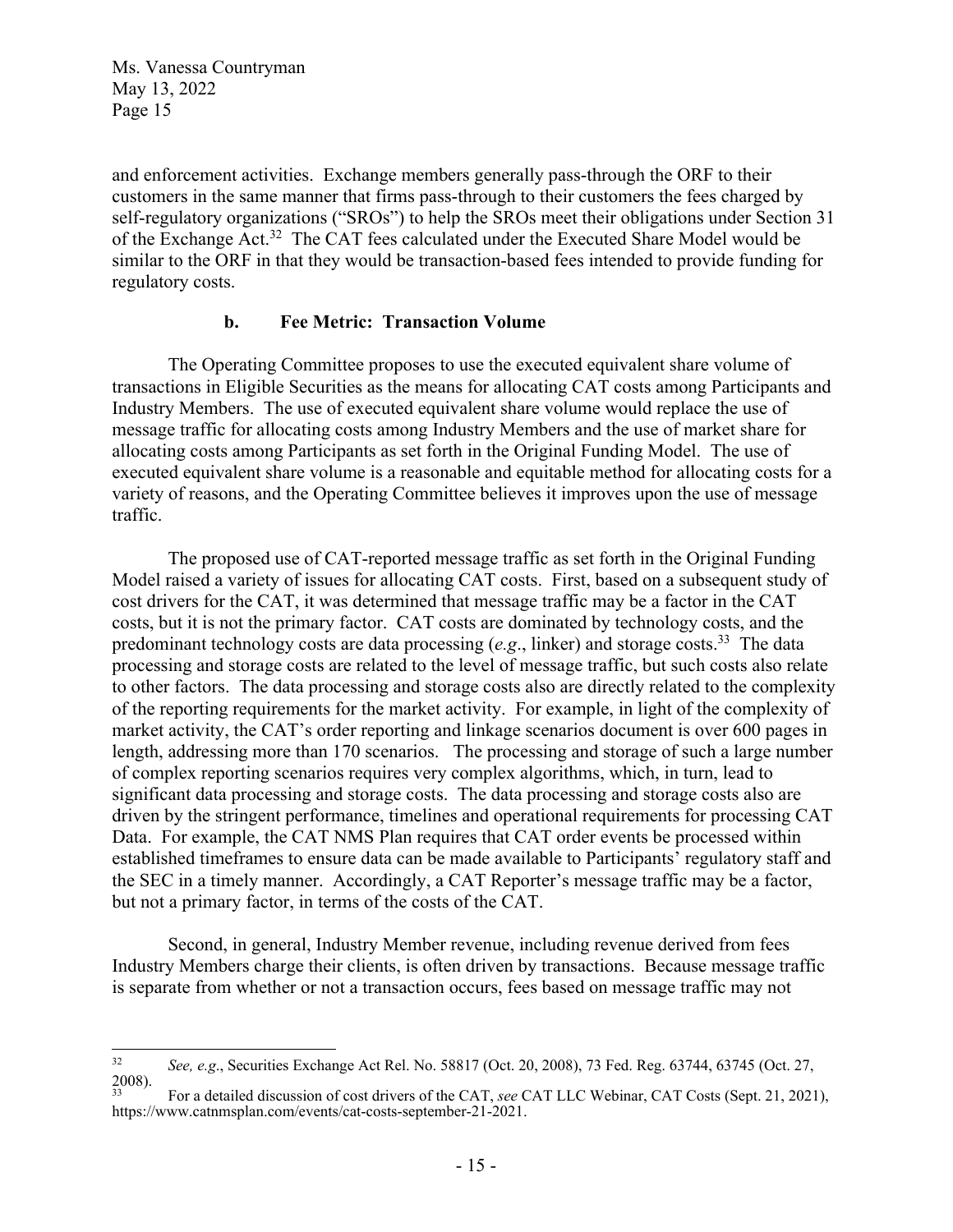correlate with common revenue or fee models. As a result, CAT fees based on message traffic could impose an outsized adverse financial impact on certain Industry Members.

Third, imposing CAT fees on each CAT Reporter based on its message traffic may have an adverse effect on competition, liquidity or other aspects of market structure, and may increase model complexity. For example, the number of messages for any given order, whether or not ultimately executed, could vary depending on how a given order is processed, leading to a lack of predictability on the applicable cost to process any given order or executions for brokerdealers or non-broker-dealer customers.<sup>34</sup> As one example, discussed in the context of the previously proposed funding models, market makers in Eligible Securities may have very high levels of message traffic due to their quoting obligations. Such high levels of message traffic may lead to outsized fees for market makers in comparison to their transaction activity, thereby placing an excessive financial burden on market makers. This, in turn, may lead to a decrease in the number of market makers, resulting in a decrease in liquidity and a reduction in market quality. To address this effect on market makers, the Operating Committee proposed to discount the fees that market makers would need to pay. However, such a discount adds complexity to the message traffic approach, as the model must determine when a discount is necessary and how much the discount should be.

The use of executed equivalent share volume to allocate CAT costs addresses each of these concerns. As discussed in more detail below, the fees are not divorced from transactions, the traditional source of revenue for Industry Members; fees based on executed equivalent share volume would not adversely impact certain market participants to the detriment of the markets, and the model is simple to understand and implement. Moreover, in addition to these benefits, the executed equivalent share volume is related to, but not precisely linked to, the CAT Reporter's burden on the CAT. In light of the many inter-related cost drivers of the CAT (*e.g*., storage, message traffic, processing), determining the precise cost burden imposed by each individual CAT Reporter on the CAT is not feasible. Accordingly, the Operating Committee has determined that trading activity provides a reasonable proxy for cost burden on the CAT, and therefore is an appropriate metric for allocating CAT costs among CAT Reporters. This conclusion is consistent with the SEC's prior recognition of the use of transaction volume in setting regulatory fees. For example, in approving the FINRA TAF, the SEC recognized that transaction volume was closely enough connected to FINRA's regulatory responsibilities to satisfy the statutory standard in the Exchange  $Act.^{35}$ .

## **c. One-Third/One-Third/One-Third Allocation between CBS, CBB and Participant**

Under the Executed Share Model, the CBS, the CBB and the relevant Participant each pay one-third of the fee obligation for each transaction. The proposed allocation recognizes the three primary roles in each transaction: the buyer, the seller and the market regulator, and assigns an equal one-third share of the fee per transaction to each of these three roles. The Exchange Act

<sup>&</sup>lt;sup>34</sup> The predictability of fees is discussed further below in Section A.3.f.<br> $TAF$  Pelesse at  $34024$ 

TAF Release at 34024.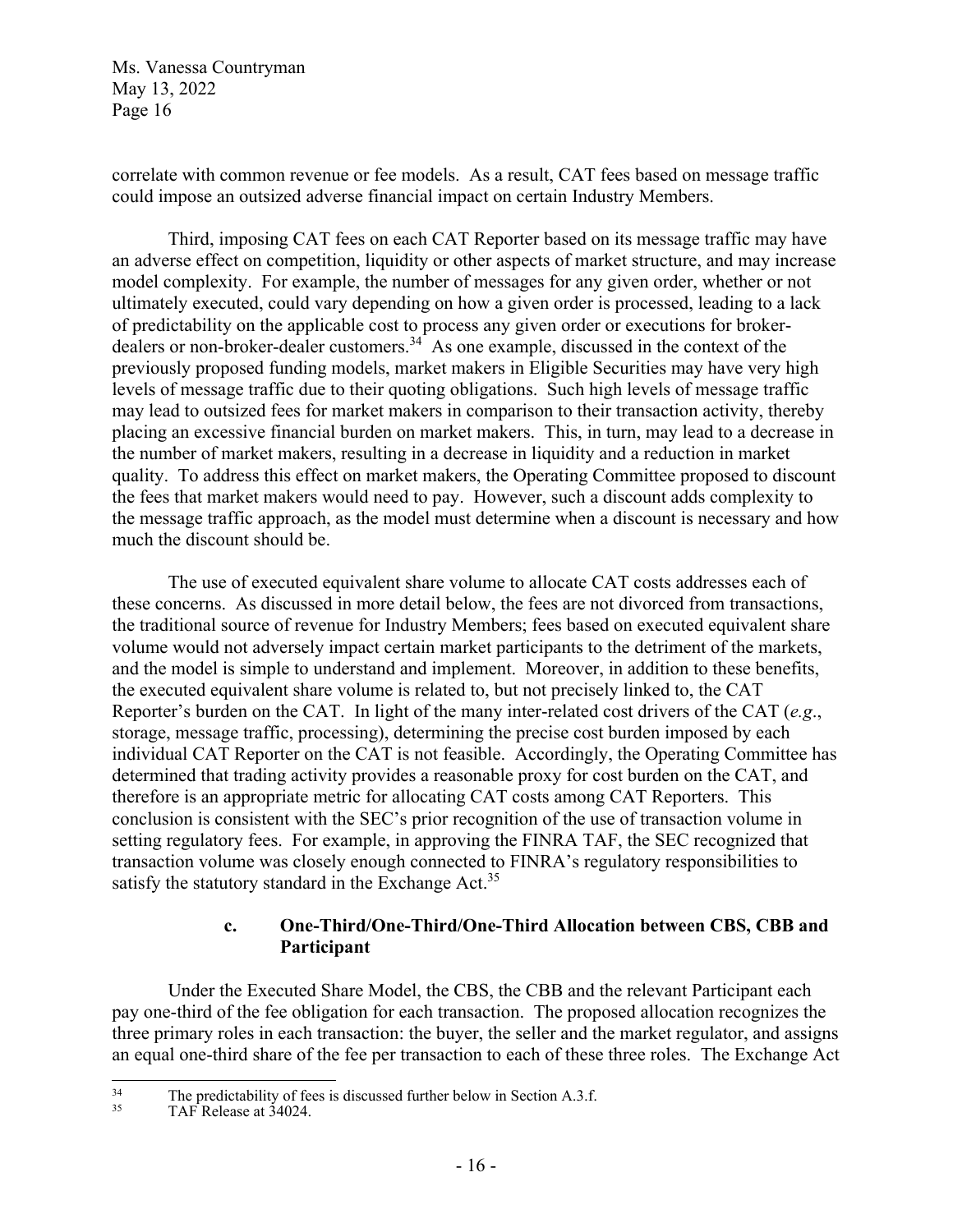itself recognizes the importance of these three roles in a transaction by imposing registration and other regulatory obligations on the broker-dealers and regulator involved in a transaction.<sup>36</sup> This allocation is similar to the approach taken with the FINRA TAF, ORF and Section 31 fees, and recognizes the role of the market regulator and the buyer in the transaction as well as the seller.

The proposed allocation of one-third of the CAT costs to the Participants also addresses feedback expressed by some commenters on prior fee filings about the amount allocated to Participants versus Industry Members.<sup>37</sup> In the prior fee proposals, Execution Venues, which included Participants and certain ATSs, would have paid 25% of the CAT costs. As a result, Participants would have paid 25% or less of the CAT costs, and commenters questioned whether the Participant allocation was too small. Under the Executed Share Model, CBBs, as a group, would be responsible for paying for one-third of the CAT costs; CBSs, as a group, would be responsible for paying one-third of the CAT costs; and Participants, as a group, would be responsible for paying one-third of the CAT costs. The proposed one-third allocation to Participants with the Executed Share Model substantially increases the Participant allocation and substantially reduces the Industry Member allocation from prior proposals.<sup>38</sup>

#### **d. Clearing Firms**

 The Executed Share Model would impose the proposed CAT fees on the clearing members for transactions in Eligible Securities. The Operating Committee determined to charge clearing members (that is, the CBBs and CBSs), rather than all Industry Members, as it is a process that is currently used in other contexts. For example, the ORF is collected indirectly from exchange members through their clearing firms by the Options Clearing Corporation on behalf of the exchanges. Although charging clearing firms reduces administrative issues, the Operating Committee recognizes that imposing this obligation solely on clearing members may impose an excessive financial burden on such firms. Accordingly, CBBs and CBSs may, but are not required to, pass-through the CAT fees to their clients, who may, in turn, pass the fees to their clients until they are imposed ultimately on the account that executed the transaction. This process would operate in a manner similar to the manner in which Industry Members passthrough other fees imposed to cover regulatory costs to their customers, for example, the fees charged by SROs to help the SROs meet their obligation under Section 31 of the Exchange Act or the ORF charged by the options exchanges.

<sup>36</sup>*See* Sections 6, 15 and 15A of the Exchange Act. 37 *See* Securities Exchange Act Rel. No. 92451 (July 20, 2021), 86 Fed. Reg. 40114, 40123-26 (July 26, 2021) ("Proceedings Order").

Not only does the Executed Share Model increase the contribution of Participants as a group in comparison to prior proposed models, but it also changes the contributions of each Participant, depending upon the types and amount of securities traded on each market or over-the-counter. For example, as described in Exhibit B, FINRA's contribution likely would increase under the Executed Share Model in comparison to prior models given FINRA's responsibility for securities traded in the over-the-counter market.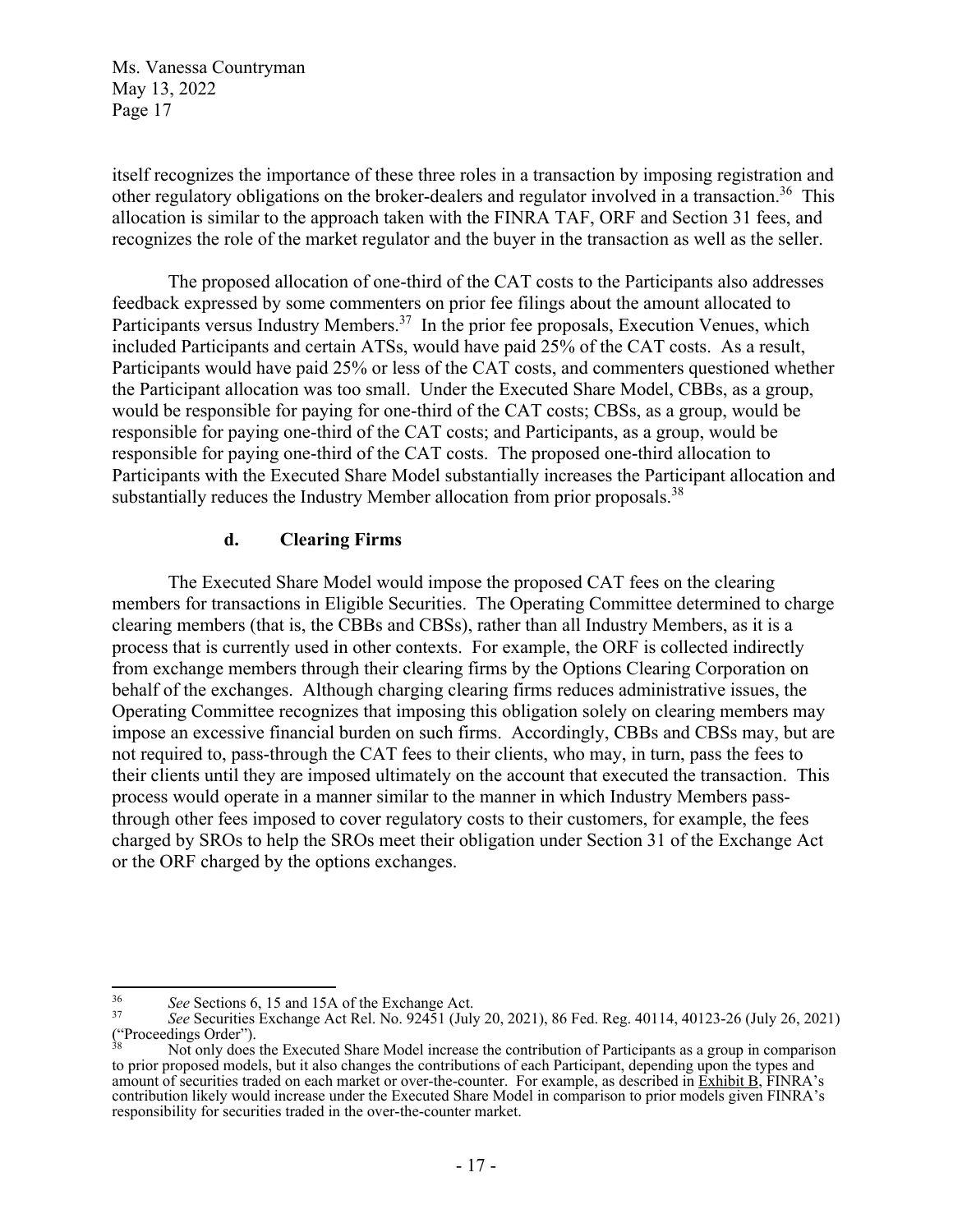#### **e. Straightforward Approach**

Another advantage of the Executed Share Model is that the approach is simple, straightforward and easy to understand. Using the predetermined Fee Rate, Participants, CBBs and CBSs would calculate their fees by multiplying the number of executed equivalent shares in their transactions in Eligible Securities by the Fee Rate and one-third. Both values necessary for the calculation are readily available. The Fee Rates (including initial and adjusted Fee Rates) would be announced by the Operating Committee, and Participants, CBBs and CBSs have easy access to their transaction data. Moreover, the two adjustments – one for Listed Options and one for OTC Equity Securities – are similarly straightforward calculations. The Executed Share Model does not include other complexities, such as tiered fees, minimum or maximum fees, excluded types of Eligible Securities or excluded transactions in Eligible Securities.

#### **f. Predictable Fees**

The Executed Share Model also provides CAT Reporters with predictable CAT fees. Because the Fee Rate is established in advance, Participants, CBBs and CBSs can calculate the CAT fee that applies to each transaction when it occurs. Accordingly, CAT Reporters with a CAT fee obligation are able to easily estimate and validate their applicable fees based on their own trading data. In addition, to the extent any CAT fees are passed on to customers, such customers also can calculate the applicable CAT fee for each transaction.

The predictability of CAT fees under the Executed Share Model addresses feedback raised by commenters regarding the lack of fee predictability present in prior fee filings.<sup>39</sup> For example, with potential message traffic models,<sup>40</sup> CAT Reporters would not know the actual per message rate until after the end of the relevant reporting period for which they were assessed the fee and also could not determine in advance the number of messages that may be associated with a given order or the total number of messages, thereby making it difficult for a CAT Reporter to predict a CAT fee related to its market activity. In addition, this lack of predictability related to message-based fees also could complicate efforts by Industry Members to estimate, explain and directly pass message-based fees back to customers, particularly if no trade has occurred.

#### **g. Administrative Ease**

The Executed Share Model also would allow for ease of billing and other administrative functions.41 As discussed above, the Executed Share Model relies upon a basic calculation using a predetermined Fee Rate, thereby making the fee determination a straightforward process. In addition, the CAT fees will be collected in a manner similar to the collection process that Industry Members are already accustomed, thereby further reducing the administrative burden on the industry.

<sup>&</sup>lt;sup>39</sup> See Proceedings Order at 40122.<br><sup>40</sup> Potential message traffic models, including the 2018 Fee Proposal and 2021 Fee Proposals, and the message traffic only model are discussed below.

Section 11.2(d) of the CAT NMS Plan.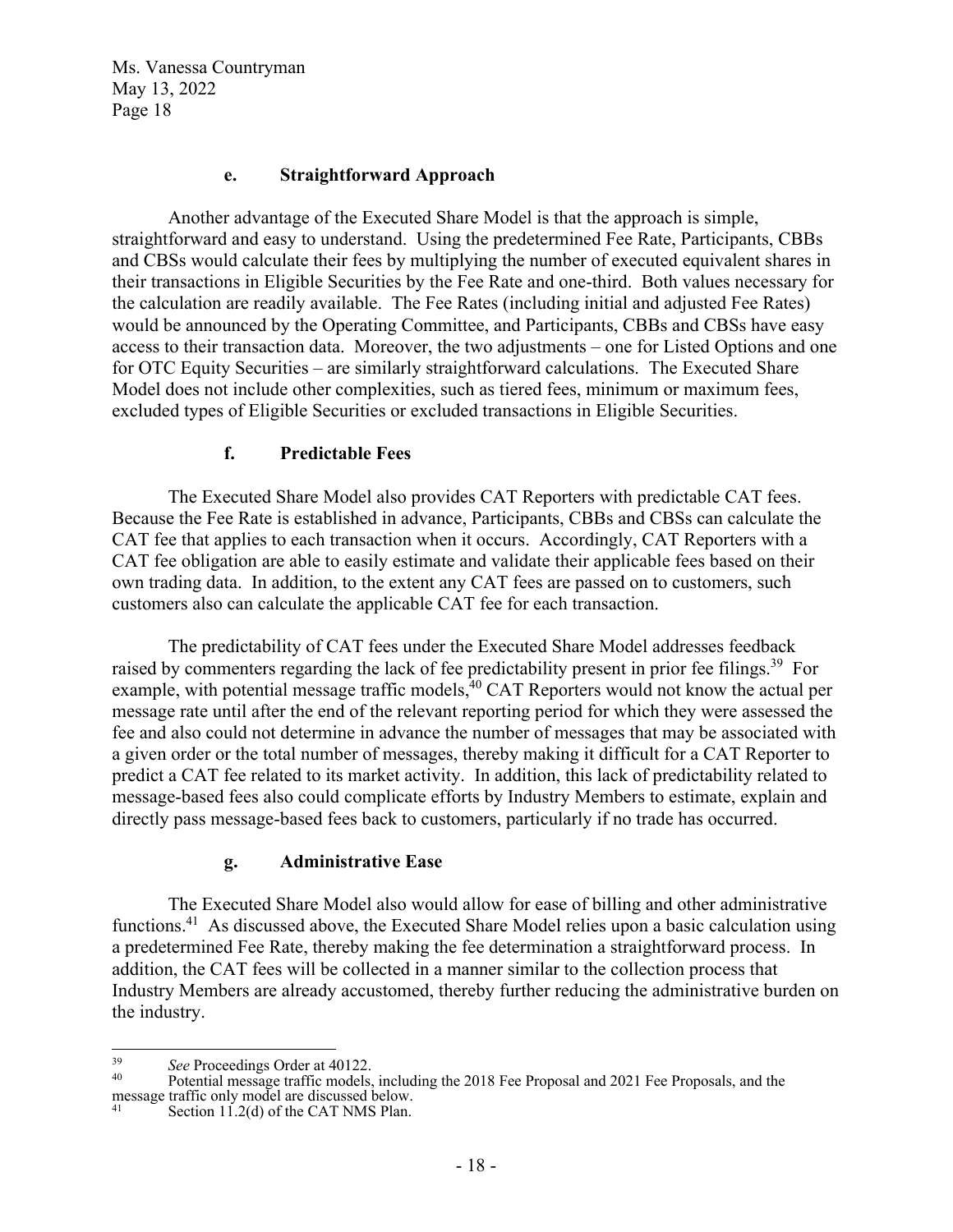## **h. Equal Treatment of Trading Venues**

The Executed Share Model also has the benefit of treating transactions in Eligible Securities equally regardless of the trading venue. The Fee Rate would be the same regardless of whether a trade was executed on an exchange or in the OTC market, or how the trade ultimately occurred more generally (*e.g*., in a manner that generated more message traffic). As a result, it would not favor or unfairly burden any one type of trading venue or method.

## **i. Equitable Treatment of Different Eligible Securities**

The Executed Share Model also recognizes and addresses the different trading characteristics of different types of securities. Recognizing that Listed Options trade in contracts rather than shares, the Executed Share Model would count executed equivalent share volume differently for Listed Options. Specifically, each executed contract for a transaction in Listed Options would be counted based on the multiplier applicable to the specific Listed Option contract in the relevant transaction (*e.g*., 100 executed equivalent shares or such other applicable equivalency). Similarly, in recognition of the different trading characteristics of OTC Equity Securities as compared to NMS Stocks, the Executed Share Model would discount the share volume of OTC Equity Securities when calculating the CAT fees. Specifically, each executed share for a transaction in OTC Equity Securities would be counted as 0.01 executed equivalent shares. As a result, the Executed Share Model would not favor or unfairly burden any one type of product or product type.

# **j. Contributions by Both Industry Members and Participants**

The Executed Share Model would require both Participants and Industry Members to contribute to the funding of the CAT by paying a CAT fee. To date, the Participants have paid the full cost of the creation, implementation and maintenance of the CAT since 2012, pending Commission approval of a fee program. The continued funding of the CAT solely by the Participants was and is not contemplated by the CAT NMS Plan, nor is it a financially sustainable approach. As noted by the SEC, the CAT "substantially enhance[s] the ability of the SROs and the Commission to oversee today's securities markets,"42 thereby benefiting all market participants. The Executed Share Model would require both Participants and Industry Members to contribute to the cost of the CAT, as contemplated by Rule 613 and the CAT NMS Plan.

Rule 613(a)(1)(vii)(D) specifically contemplates Industry Members contributing to the payment of CAT costs. Specifically, this provision requires the CAT NMS Plan to address "[h]ow the plan sponsors propose to fund the creation, implementation, and maintenance of the consolidated audit trail, including the proposed allocation of such estimated costs among the plan sponsors, and between the plan sponsors and members of the plan sponsors." In approving Rule 613, the SEC noted that "although the plan sponsors likely would initially incur the costs to

<sup>42</sup> Rule 613 Adopting Release at 45726.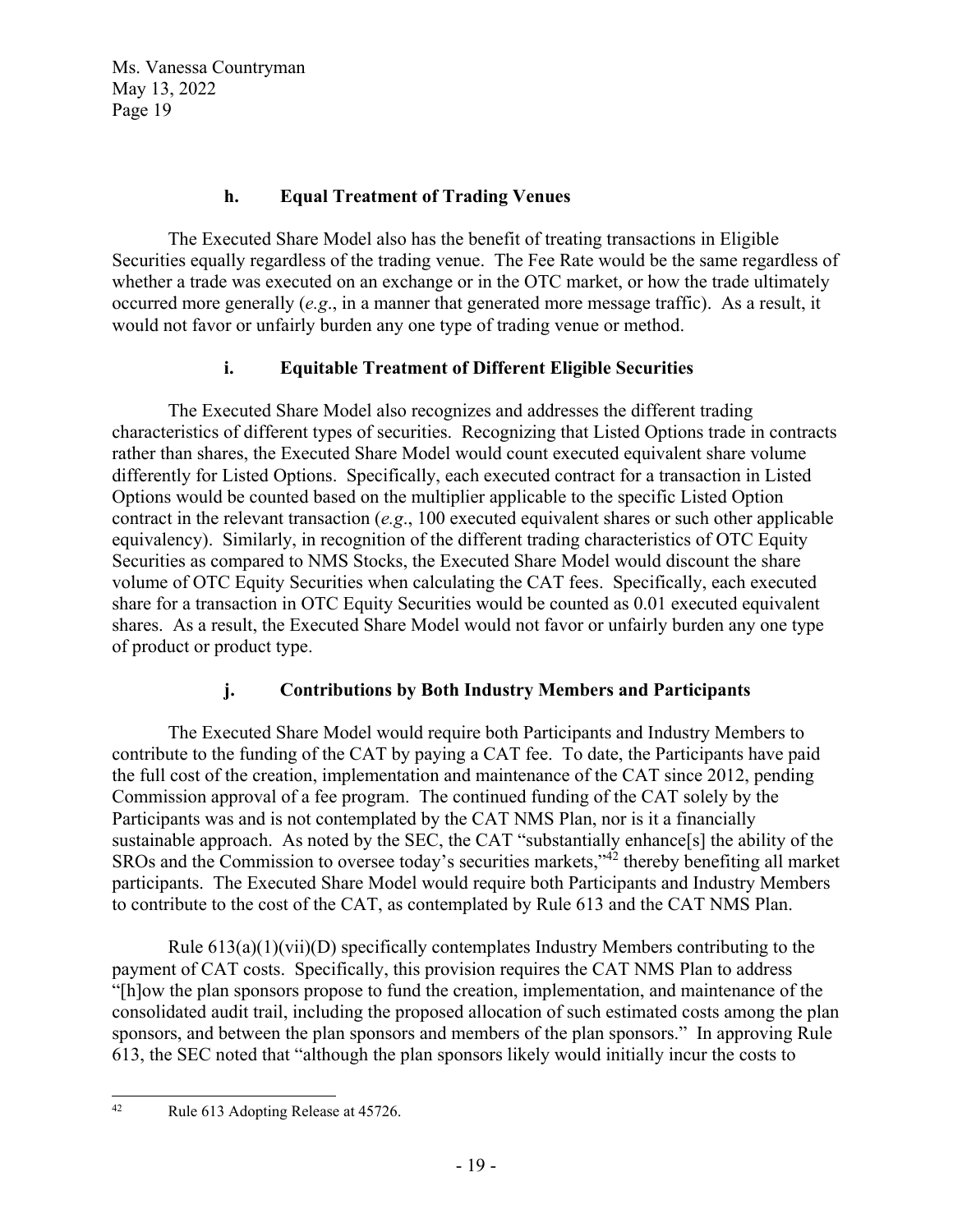establish and fund the central repository directly, they may seek to recover some or all of these costs from their members."43

In addition, as approved by the SEC, the CAT NMS Plan specifically contemplates CAT fees to be paid by both Industry Members and Participants. Section 11.1(b) of the CAT NMS Plan states that "the Operating Committee shall have discretion to establish funding for the Company, including: (i) establishing fees that the Participants shall pay; and (ii) establishing fees for Industry Members that shall be implemented by the Participants."<sup>44</sup> The Commission stated in approving the CAT NMS Plan the following:

The Commission believes that the proposed funding model reflects a reasonable exercise of the Participants' funding authority to recover the Participants' costs related to the CAT. The CAT is a regulatory facility jointly owned by the Participants and, as noted above, the Exchange Act specifically permits the Participants to charge members fees to fund their self-regulatory obligations. The Commission further believes that the proposed funding model is designed to impose fees reasonably related to the Participants' self-regulatory obligations because the fees would be directly associated with the costs of establishing and maintaining the CAT, and not unrelated SRO services.<sup>45</sup>

Likewise, the Commission stated that "the Participants are permitted to recoup their regulatory costs under the Exchange Act through the collection of fees from their members, as long as such fees are reasonable, equitably allocated and not unfairly discriminatory, and otherwise are consistent with Exchange Act standards,<sup> $346$ </sup> and noted that "Rule 613(a)(1)(vii)(D) requires the Participants to discuss in the CAT NMS Plan how they propose to fund the creation, implementation and maintenance of the CAT, including the proposed allocation of estimated costs among the Participants, and *between the Participants and Industry Members*."47

In its amendments to the CAT NMS Plan regarding financial accountability, the SEC reaffirmed the ability for the Participants to charge Industry Members a CAT fee. Specifically, the SEC noted that the amendments were not intended to change the basic funding structure for the CAT, which may include fees established by the Operating Committee, and implemented by the Participants, to recover from Industry Members the costs and expenses incurred by the Participants in connection with the development and implementation of the CAT.<sup>48</sup>

#### **k. Use of CAT Data**

CAT Data would be used to calculate the CAT fees under the Executed Share Model. CAT Data would be used to identify each transaction in Eligible Securities for which a CAT fee

<sup>14&</sup>lt;br> *Id.* at 45795.<br> *See also* Sections 11.1(c), 11.2(c), and 11.3(a) and (b) of the CAT NMS Plan.<br>
CAT NMS Plan Approval Order at 84794.<br> *Id.* at 84795.

<sup>&</sup>lt;sup>47</sup><br>*Id.* at 84797 (emphasis added).<br>Financial Accountability Milestone Release at 31329.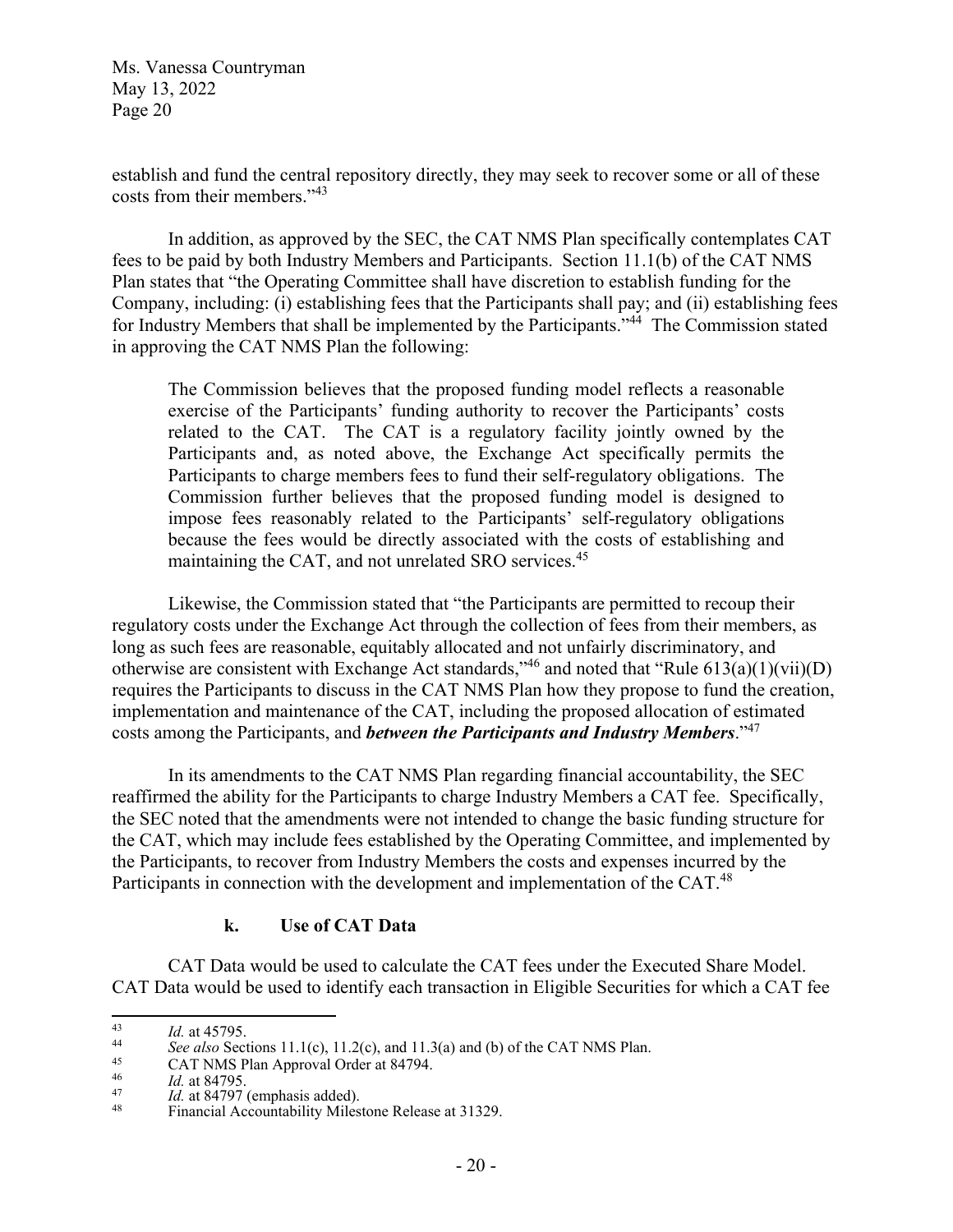would be collected. Specifically, CAT fees will be charged with regard to trades reported to CAT by FINRA via the Alternative Trading Facility ("ADF"), Over-the-Counter Reporting Facility ("ORF") and the Trade Reporting Facilities ("TRF") and by the exchanges. In addition, the same transaction data in the CAT Data would be used in the calculation of the projected total executed equivalent share volume for the Fee Rate. Furthermore, the transaction data in the CAT Data provides the identity of the relevant clearing broker for each trade. This data would be used to identify the CBB and CBS for each trade for purposes of the CAT fees. Using CAT Data for the CAT fee calculations provides administrative efficiency, as the data will be accessible via the CAT. In addition, the transaction data would be the same transaction data used by the Participants in calculating their fee obligations with regard to Section 31 of the Exchange Act.

# **l. Six Month Look Back**

The calculation of the Fee Rate also requires the determination of the projected total executed equivalent share volume of transactions in Eligible Securities for the year. The Operating Committee proposes to determine this projection based on the total executed equivalent share volume of transactions in Eligible Securities from the prior six months. The Operating Committee determined that the use of the data from the prior six months provides an appropriate balance between using data from a period that is sufficiently long to avoid short term fluctuations while providing data close in time to the calculation of the Fee Rate. Moreover, given that the Executed Share Model contemplates setting the Fee Rate at the beginning of the year, and allows for an adjustment of the Fee Rate during the year, the projections may be based on different sets of six months, thereby ensuring that the projections are not always based on certain months of the year that may exhibit different trading patterns from other times of the year.

# **m. Cost Discipline Mechanisms**

The reasonableness of the Executed Share Model and the fees calculated under the Executed Share Model are supported by key cost discipline mechanisms for the CAT – a costbased funding structure, cost transparency, cost management efforts and oversight. Together, these mechanisms help ensure the ongoing reasonableness of the CAT's costs and the level of fees assessed to support those costs.

First, the CAT NMS Plan requires that the Company operate on a "break-even" basis, with fees imposed to cover costs and an appropriate reserve. Any surpluses would be treated as an operational reserve to offset future fees and would not be distributed to the Participants as profits.<sup>49</sup> To ensure that the Participants' operation of the CAT will not contribute to the funding of their other operations, Section 11.1(c) of the CAT NMS Plan specifically states that "[a]ny surplus of the Company's revenues over its expenses shall be treated as an operational reserve to offset future fees." In addition, as set forth in Article VIII of the CAT NMS Plan, the Company

<sup>49</sup> CAT NMS Plan Approval Order at 84792.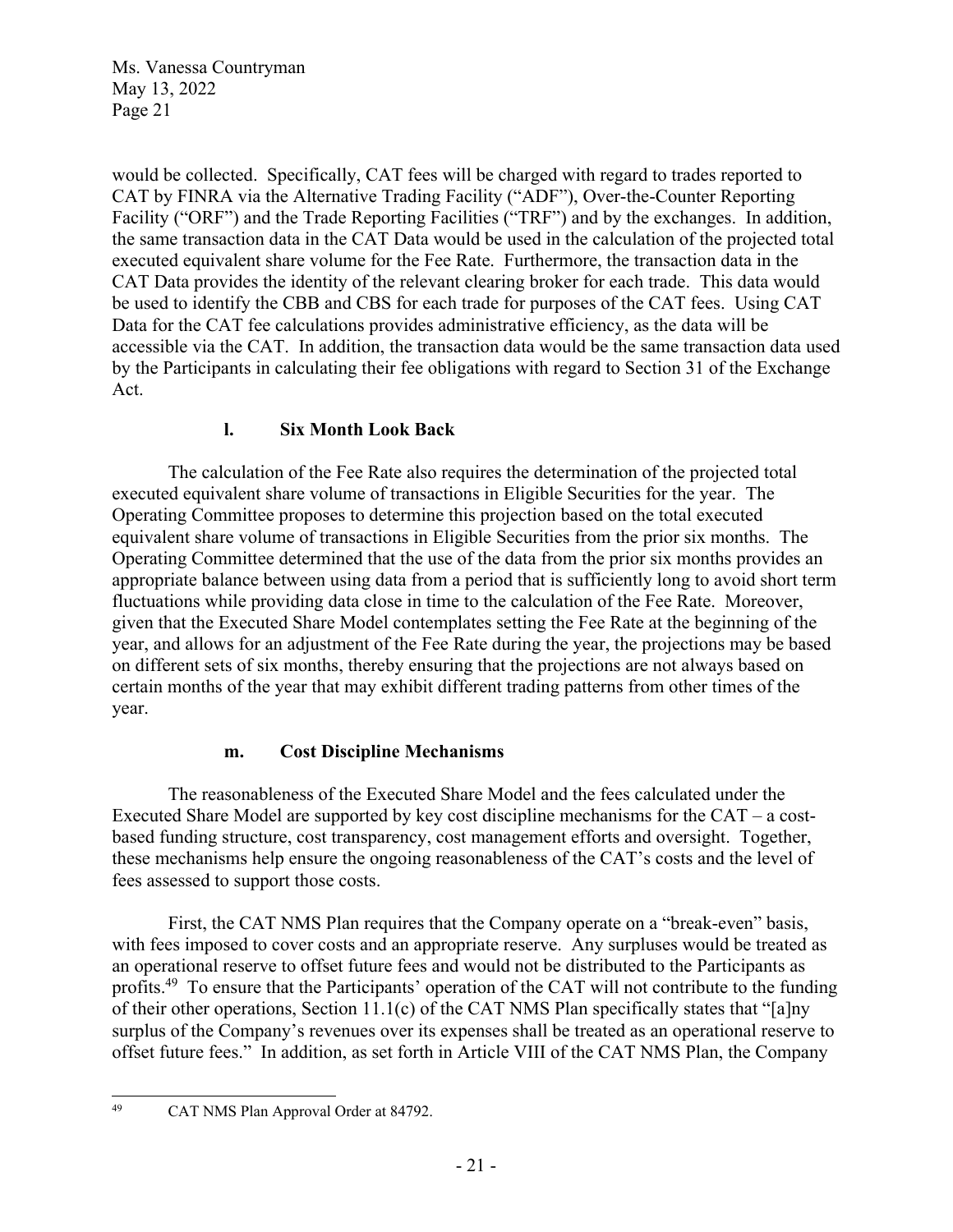"intends to operate in a manner such that it qualifies as a 'business league' within the meaning of Section 501(c)(6) of the [Internal Revenue] Code." To qualify as a business league, an organization must "not [be] organized for profit and no part of the net earnings of [the organization can] inure<sup>[]</sup> to the benefit of any private shareholder or individual."<sup>50</sup> As the SEC stated when approving the CAT NMS Plan, "the Commission believes that the Company's application for Section 501(c)(6) business league status addresses issues raised by commenters about the Plan's proposed allocation of profit and loss by mitigating concerns that the Company's earnings could be used to benefit individual Participants."51 The Internal Revenue Service has determined that the Company is exempt from federal income tax under Section 501(c)(6) of the Internal Revenue Code.

Second, the CAT's commitment to reasonable funding in support of its regulatory obligations is further reinforced by the transparency it has committed to provide on an ongoing basis regarding its financial performance. The Company currently makes detailed financial information about the CAT publicly available. Section 9.2(a) of the CAT NMS Plan requires the Operating Committee to maintain a system of accounting established and administered in accordance with GAAP and requires "all financial statements or information that may be supplied to the Participants shall be prepared in accordance with GAAP (except that unaudited statements shall be subject to year-end adjustments and need not include footnotes)." Section 9.2(a) of the CAT NMS Plan also requires the Company to prepare and provide to each Participant "as soon as practicable after the end of each Fiscal Year, a balance sheet, income statement, statement of cash flows and statement of changes in equity for, or as of the end of, such year, audited by an independent public accounting firm." The CAT NMS Plan requires that this audited balance sheet, income statement, statement of cash flows and statement of changes in equity be made publicly available. Among other things, these financial statements provide operating expenses, including technology, legal, consulting, insurance, professional and administration and public relations costs. The Company also maintains a dedicated webpage on the CAT NMS Plan website that consolidates its annual financial statements in a public and readily accessible place.<sup>52</sup>

In addition, the Company publicly provides the annual operating budget for the Company as well as periodically provides updates to the budget that occur during the year. The Company includes such budget information on a dedicated webpage on the CAT NMS Plan website to make it readily accessible, like the CAT financial statements.

The Operating Committee also has held webinars providing additional detail about CAT costs and about potential alternative funding models for the CAT. $^{53}$  In addition, the Operating Committee plans to offer additional webinars on cost and funding for the industry as appropriate going forward. Collectively, these reports and other efforts provide extensive and

<sup>&</sup>lt;sup>50</sup> 26 U.S.C. 501(c)(6).<br>
CAT NMS Plan Approval Order at 84793.<br>
<sup>52</sup> See CAT Audited Financial Statements, https://www.catnmsplan.com/audited-financial-statements.

<sup>52</sup>*See* CAT Audited Financial Statements, https://www.catnmsplan.com/audited-financial-statements. 53 *See, e.g.,* CAT LLC Webinar CAT Costs (Sept. 21, 2021), https://www.catnmsplan.com/events/cat-costsseptember-21-2021; CAT LLC Webinar, CAT Funding (Sept. 22, 2021), https://www.catnmsplan.com/events/catfunding-september-22-2021; and CAT LLC Webinar, CAT Funding (Apr. 6, 2022),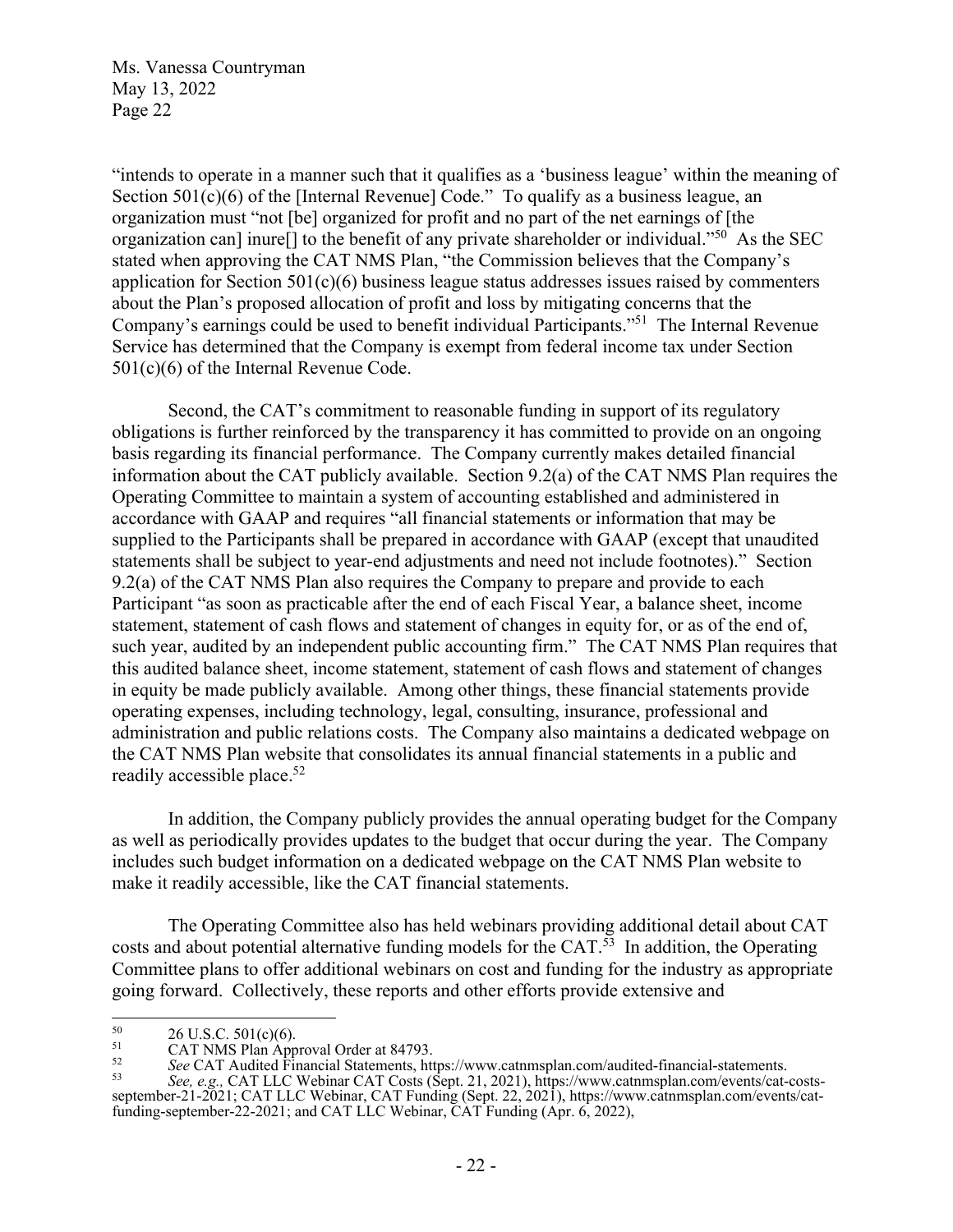comprehensive information regarding the CAT's operations with respect to its budgets, revenues, costs, and financial reserves, among other information.

Third, the Operating Committee regularly engages in and oversees efforts to reduce CAT costs responsibly while appropriately funding its regulatory obligations. The Operating Committee's efforts to manage its expenses responsibly include oversight of the CAT's annual budget, including technology and other expenditures and initiatives. This oversight is informed by key CAT working groups, such as the Technology Working Group, Regulatory Working Group and Interpretive Working Group, each of which brings varied expertise to issues of responsible cost management. In particular, the Operating Committee currently utilizes a Cost Management Working Group to analyze opportunities to manage CAT costs responsibly. In addition, the Plan Processor regularly reviews options to lower compute and storage needs and works with CAT technology providers to provide services in a cost-effective manner. These collective efforts have led to a variety of technological changes to reduce costs.

Fourth, the CAT's funding and operations are subject to the oversight of the Commission. The CAT is extensively supervised by the Commission, including regular and continuous attendance at Operating Committee, Subcommittee and working group meetings. In addition, CAT fees as well as cost management efforts that require an amendment of the CAT NMS Plan are subject to review by the Commission's Division of Trading and Markets, as well as public comment.

## **6. Alternative Models Considered**

The Operating Committee has determined to propose the Executed Share Model to fund the CAT for the reasons discussed above. In reaching this conclusion, the Operating Committee considered the advantages and disadvantages of a variety of possible alternative funding and cost allocation models for the CAT in detail. After analyzing the various alternatives and considering comments on the previously proposed models, the Operating Committee determined that, although various funding models may be reasonable and appropriate, the Executed Share Model provides a variety of advantages in comparison to the alternatives, and satisfies the requirements of the Exchange Act, including providing for an equitable allocation of reasonable fees among CAT Reporters, not being designed to permit unfair discrimination among CAT Reporters and not imposing any burden on competition not necessary or appropriate in furtherance of the purposes of the Exchange Act.

#### **a. 2018 Fee Proposal**

The Operating Committee previously filed a fee proposal in line with the CAT NMS Plan – the 2018 Fee Proposal.<sup>54</sup> Under that model, the Operating Committee, among other things, proposed a 75%-25% allocation of CAT costs between Execution Venues (which included

<sup>54</sup> For a description of the 2018 Fee Proposal, *see* Securities Exchange Act Rel. No. 82451 (Jan. 5, 2018), 83 Fed. Reg. 1399 (Jan. 11, 2018) ("2018 Fee Proposal Release"). The Participants later withdrew this proposed amendment. Securities Exchange Act Rel. No. 82892 (Mar. 16, 2018), 83 Fed. Reg. 12633 (Mar. 22, 2018).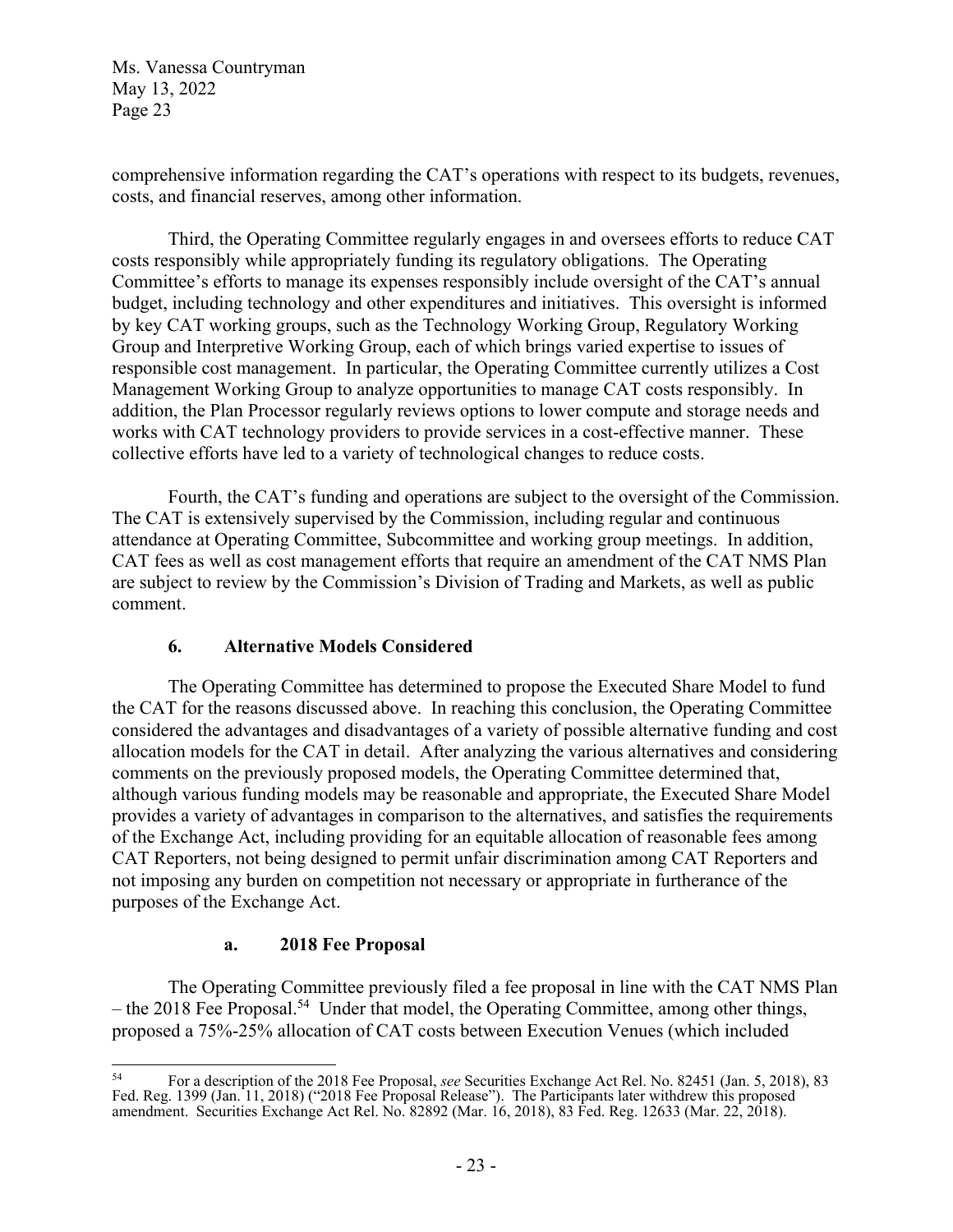Participants and Execution Venue ATSs) and Industry Members (other than Execution Venue ATSs), and required Execution Venues to pay fees based on market share, and Industry Members (other than Execution Venue ATSs) to pay fees based on CAT message traffic.55

Each Industry Member (other than Execution Venue ATSs) would be placed into one of seven tiers of fixed fees, based on CAT message traffic in Eligible Securities. Options Market Maker and equity market maker quotes would be discounted when calculating message traffic.

The Operating Committee determined to allocate 67% of Execution Venue costs recovered to Equity Execution Venues and 33% to Options Execution Venues. Each Equity Execution Venue would be placed in one of four tiers of fixed fees based on market share, and each Options Execution Venue would be placed in one of two tiers of fixed fees based on market share. Equity Execution Venue market share would be determined by calculating each Equity Execution Venue's proportion of the total volume of NMS Stock and OTC Equity shares reported by all Equity Execution Venues during the relevant time period. For purposes of calculating market share, the OTC Equity Securities market share of Execution Venue ATSs trading OTC Equity Securities as well as the market share of the FINRA OTC reporting facility would be discounted. Similarly, market share for Options Execution Venues would be determined by calculating each Options Execution Venue's proportion of the total volume of Listed Options contracts reported by all Options Execution Venues during the relevant time period.

The 2018 Fee Proposal was a very complex model with many interrelated parts, including allocation percentages, discounts for certain market behavior, and multiple tiered fees, and the complexity raised concerns from the Commission regarding its use as the CAT funding model. In addition, in response to the proposal, the industry provided a number of other comments related to the proposal, including comments regarding the proposed allocation of CAT costs between Participants and Industry Members, and the ability of certain market segments to afford the proposed CAT fee.<sup>56</sup>

#### **b. 2021 Fee Proposal**

In response to the comments on the 2018 Fee Proposal, the Operating Committee determined to revise various aspects of the proposed model, thereby developing the 2021 Fee Proposal.<sup>57</sup> The 2021 Fee Proposal would have continued to require many of the same elements as the 2018 model, including the bifurcated funding approach, and the use of market share and message traffic for allocating costs, as required by the current CAT NMS Plan. The 2021 Fee

<sup>55</sup> In developing the 2018 Fee Proposal, the Operating Committee considered many variations of different aspects of that model. For example, the Operating Committee evaluated different cost allocations between Industry Members (other than Execution Venue ATSs) and Execution Venues, including 80%-20%, 75%-25%, 70%-30% and 65%-35% allocations, and different cost allocations between Equity and Options Execution Venues. The Operating Committee also considered different discounts for equities and options market makers, different numbers of tiers of Industry Members and Execution Venues, different fee levels for each tier, and other aspects of the model.<br><sup>56</sup> For a discussion of comments made regarding the Original Funding Model and the 2018 Fee Proposal,

*generallies* Exchange Act Rel. No. 91555 (Apr. 14, 2021), 86 Fed. Reg. 21050 (Apr. 21, 2021).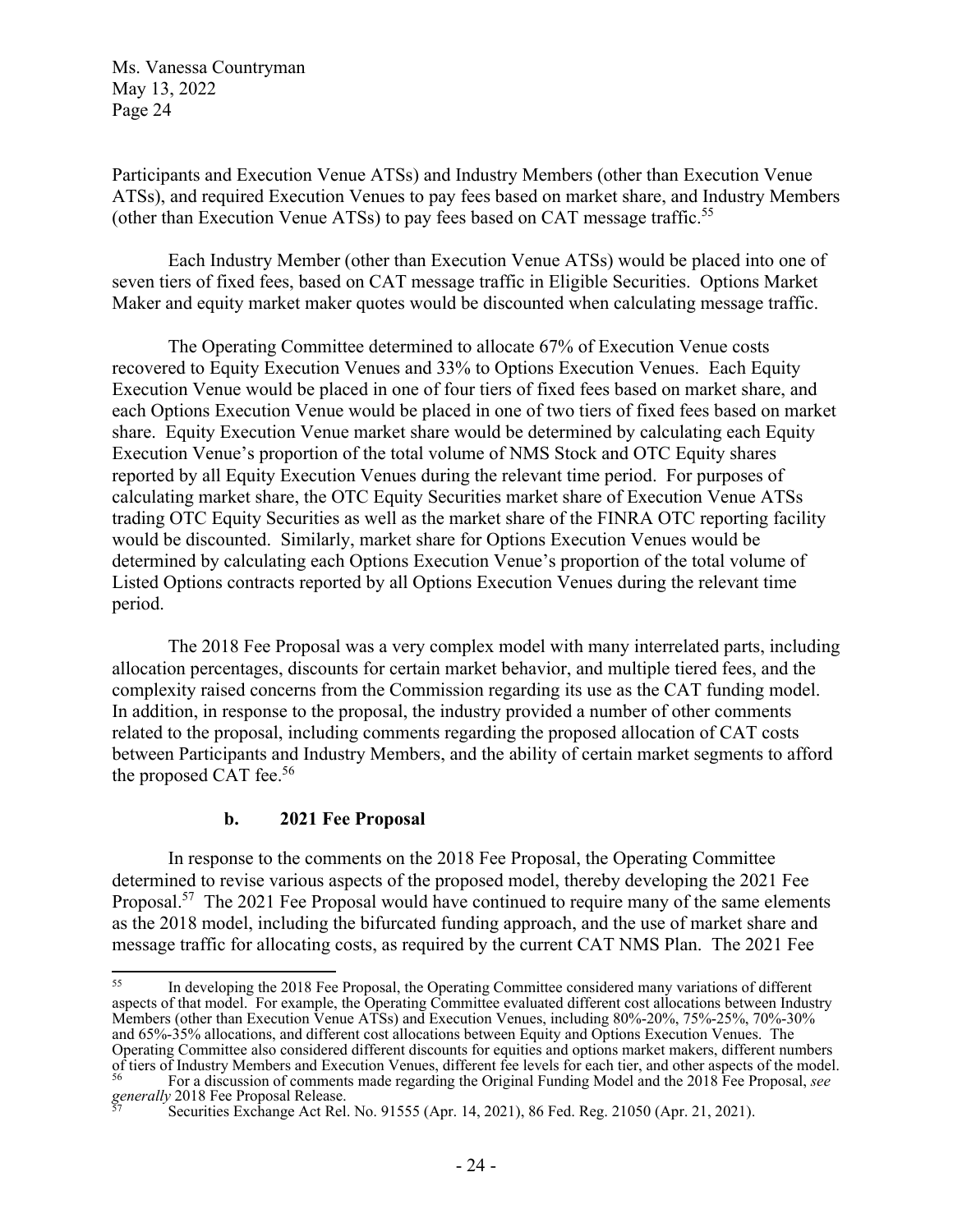Proposal, however, proposed to revise the model in certain ways, including (1) dividing the CAT costs between Participants and Industry Members, rather than between Execution Venues and Industry Members (other than Execution Venue ATSs); (2) eliminating the use of tiers in calculating CAT fees for Participants and Industry Members; (3) adopting certain minimum and maximum CAT fees for Industry Members and Participants; (4) revising the allocation between Equity Execution Venues and Options to be 60%-40%; and (5) excluding, rather than discounting, market share in OTC Equity Shares from the calculation of market share for FINRA.

Although the revisions of the 2021 Fee Proposal addressed certain comments on the prior 2018 Fee Proposal, commenters continued to raise issues regarding the proposal. For example, commenters provided feedback regarding the 75%-25% cost allocation between Industry Members and Participants, the 60%-40% cost allocation between Equity Participants and Options Participants, the use of market share and message traffic for allocating costs among Participants and Industry Members, respectively, and the proposed minimum and maximum fees. Noting these and other issues, the SEC determined to institute proceedings to determine whether to disapprove the 2021 Fee Proposal or to approve the proposal with any changes or subject to any conditions the SEC deemed necessary or appropriate after considering public comment.<sup>58</sup> Ultimately, the Operating Committee determined to withdraw the 2021 Fee Proposal.<sup>59</sup>

### **c. Revenue Funding Model**

The Operating Committee also considered a model in which all CAT Reporters, including both Industry Members and Participants, would pay fees based solely on revenue. The concept underlying this proposal is that CAT costs would be borne by CAT Reporters based on their ability to pay. Under this model, Industry Member revenue would be calculated based on revenue reported in FOCUS reports, and Participant revenue would be calculated based on revenue information in Form 1 amendments and other publicly reported figures.

The Operating Committee did not select this model for various reasons. Under this approach, Participants as a group would only pay approximately 4% of the total CAT costs. Given their role as SROs and their use of the CAT, the Operating Committee did not believe that such a small allocation of the CAT costs to the Participants was appropriate. Using revenue also raised a variety of practical issues. For example, questions were raised as to what revenue was appropriate to include in the calculation of revenue for Industry Members. The gross revenue set forth on FOCUS reports was proposed, as it was similar to an existing FINRA regulatory fee.<sup>60</sup> However, questions were raised as to whether revenue unrelated to NMS Securities or OTC Equity Securities, or otherwise unrelated to the CAT, should be included for calculation of the

<sup>58</sup> Securities Exchange Act Rel. No. 92451 (July 20, 2021), 86 Fed. Reg. 40114 (July 26, 2021). *See also* Securities Exchange Act Rel. No. 93227 (Oct. 1, 2021), 86 Fed. Reg. 55900 (Oct. 7, 2021).

<sup>&</sup>lt;sup>59</sup> Letter to Vanessa Countryman, Secretary, SEC from Mike Simon, Chair, CAT NMS Plan Operating Committee re: File Number 4-698 – Withdrawal of Amendment to the National Market System Plan Governing the Consolidated Audit Trail (Dec. 8, 2021).

See paragraphs (c) and (d) of Section 1 of Schedule A of FINRA's By-Laws regarding FINRA's annual Gross Income Assessment.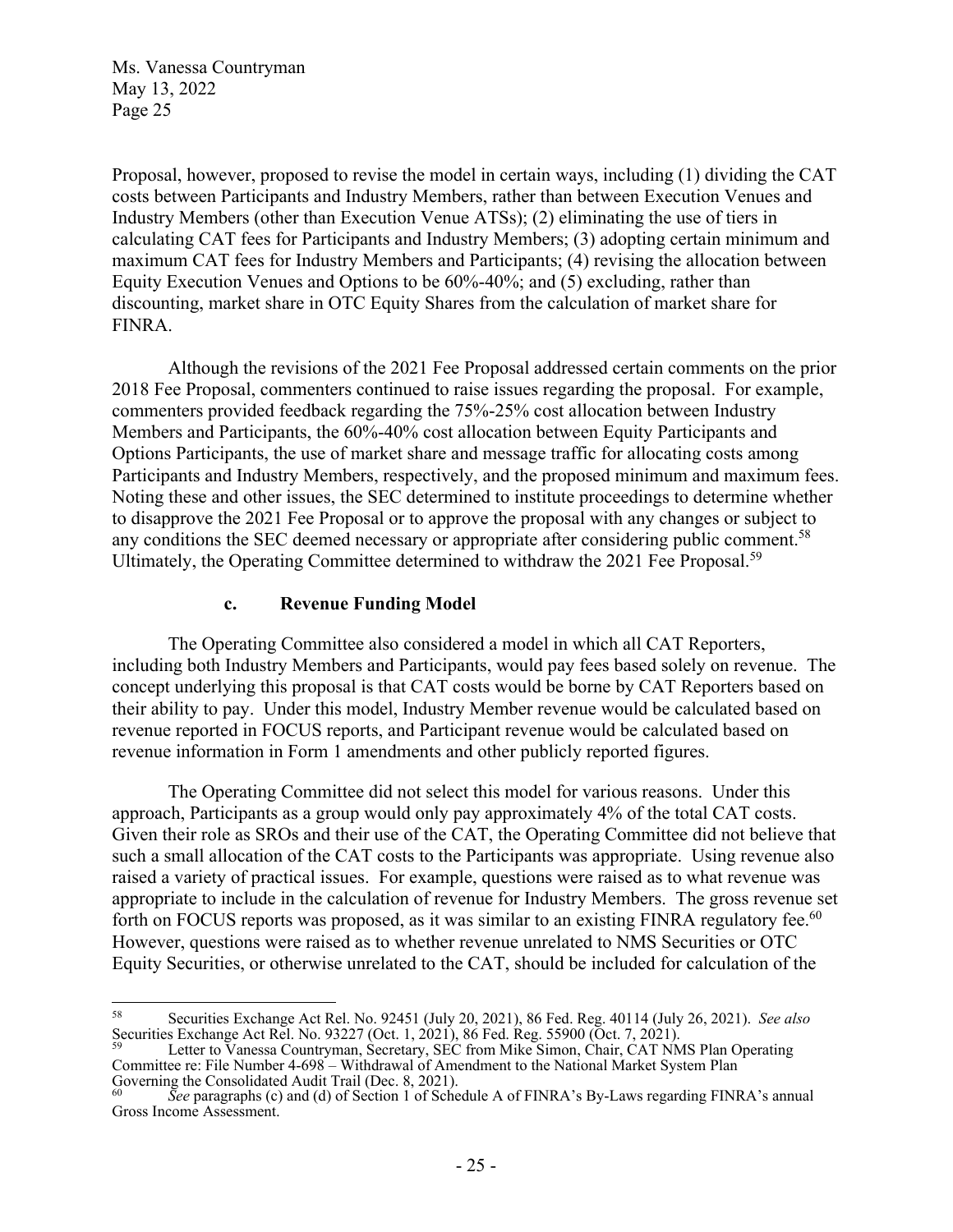CAT fee. Eliminating revenue unrelated to CAT-related activity would have been difficult or impossible. In addition, the lack of a uniform approach to calculating revenue for the Participants could raise inequities in the collection of a CAT fee.

To address the issues regarding the 96%-4% allocation and the calculation of the Participant revenue in the straight revenue model described above, the Operating Committee considered an alternative version of the revenue model in which the CAT costs would be allocated between Industry Members and Participants based on a set percentage (*e.g*., 75%-25%) and the Industry Member allocation would be allocated among Industry Members based on revenue and the Participant allocation would be allocated among Participants based on market share. However, this alternative revenue model failed to address the issues regarding the appropriate revenue calculations for Industry Members.

## **d. Message Traffic Only Model**

The Operating Committee considered a funding model in which CAT costs were allocated across all CAT Reporters – both Industry Members and Participants – based on message traffic in the CAT. Specifically, the Operating Committee considered eliminating the concepts of a Participant allocation and an Industry Member allocation entirely, and treating Participants and Industry Members the same under the model. The use of message traffic, however, raised issues regarding the predictability of fees. It also introduced complexity to the model, as discounts were necessary for certain types of activity to avoid fees that may adversely impact market making activity and other market activity.

## **e. Alternative Allocation for Executed Share Model**

The Operating Committee also discussed an alternative funding model that would calculate fees in a manner similar to the Executed Share Model, but would allocate the fee to one Industry Member, the CBS, rather than allocating one-third of the fees each to the CBS, the CBB and the applicable Participant. This allocation would more closely parallel the existing Section 31 fee allocation structure that is already in place. This alternative allocation for the Executed Share Model would eliminate complexity from the fee process, including the process of allocating fees among Industry Members and Participants that are likely to be passed through to the ultimate investors, and would provide for a more transparent funding process for investors. Instead of using this approach, the Operating Committee determined to allocate costs among the main participants in a transaction and allow those participants to determine whether and how to recover the costs.

## **f. Sales Value Model**

The Operating Committee also considered a funding model in which fees would be calculated based on transaction sales values, similar to the method used in the Section 31/sales value fee programs. Under this model, the per sales value fee rate would be calculated by dividing the annual CAT budget by the projected annual total industry transaction sales values. The fee would be calculated by multiplying the sales value fee rate by a given trade's sales value.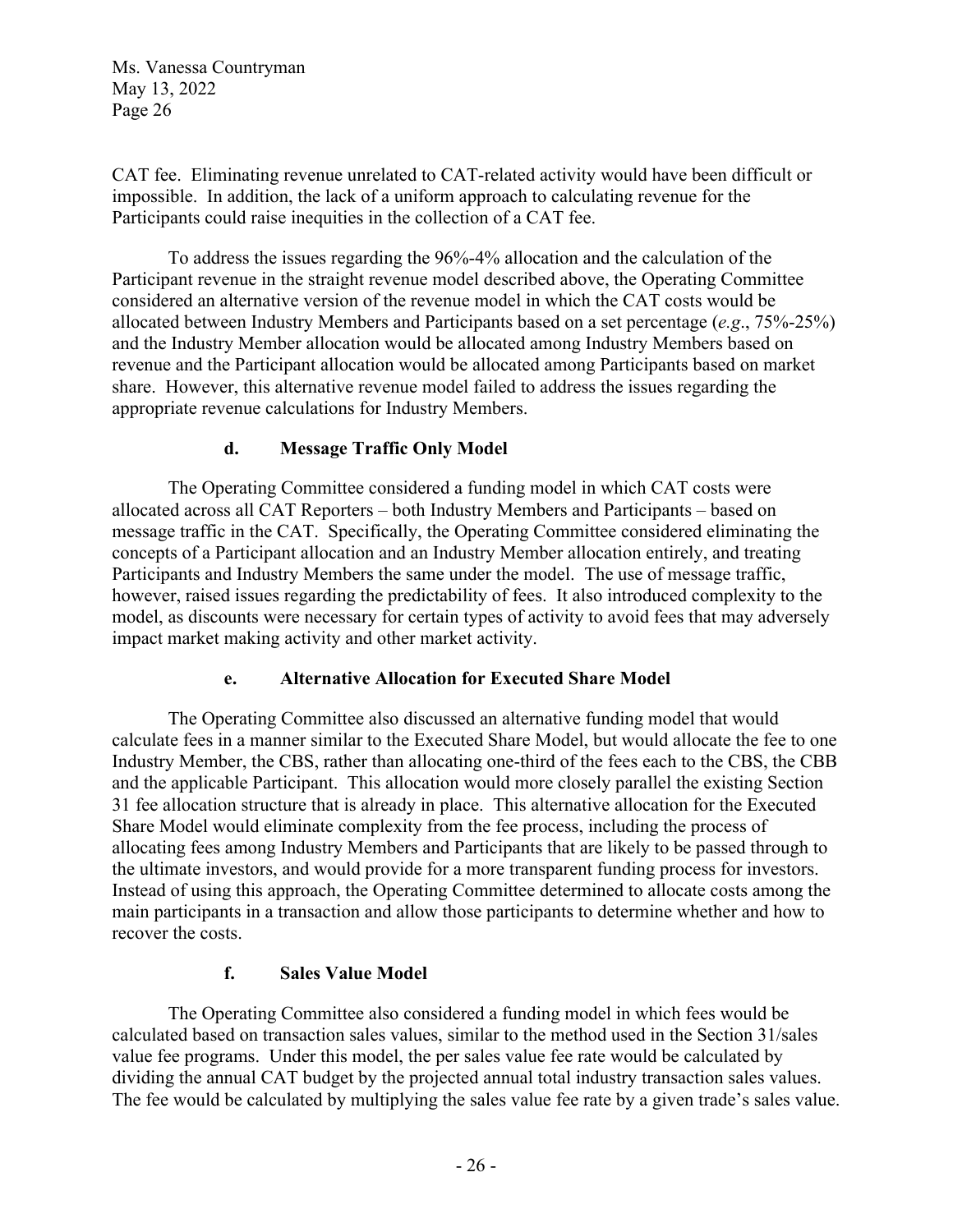The CBB, the CBS and the relevant Participant would each be assessed one-third of the fee, or, in the alternative, the CBS would be assessed two-thirds of the fee and the relevant Participants would be assessed one-third of the fee. The same rate would apply to all transactions equally, regardless of the type of product in the trade (*i.e.,* NMS Stocks, Listed Options or OTC Equity Securities). Based on an analysis of 2021 data, the Operating Committee observed that the sales value model could potentially impose a disproportionate share of the CAT costs on Participants and Industry Members trading NMS Stocks versus Listed Options. In comparison, also based on an analysis of 2021 data, the Operating Committee observed that the Executed Share Model would impose an equitable allocation of fees among Participants and Industry Members trading NMS Stocks and Listed Options, as well as OTC Equity Securities.

## **g. Other Models**

The Operating Committee also considered other possible funding models. For example, the Participants considered allocating the CAT costs equally among each of the Participants, and then permitting each Participant to charge its own members as it deems appropriate. The Operating Committee determined that such an approach raised a variety of issues, including the likely inconsistency of the ensuing charges, potential for lack of transparency, and the impracticality of multiple SROs submitting invoices for CAT charges. The Operating Committee also discussed the advantages and disadvantages of various alternative models during the development of the CAT NMS Plan, such as a cost allocation based on a strict pro-rata distribution, regardless of the type or size of the CAT Reporters.<sup>61</sup> The Operating Committee believes that the Executed Share Model provides advantages over each of these previously considered models and provides an equitable allocation of reasonable fees among CAT Reporters.

## **7. Proposed Amendments to CAT NMS Plan for the Executed Share Model**

 To implement the Executed Share Model and to impose the associated CAT fees on the Participants, the Operating Committee proposes to the amend CAT NMS Plan. The following discusses the proposed amendments to the CAT NMS Plan, including the addition of a Participant CAT fee schedule, entitled "Consolidated Audit Trail Funding Fees," to Exhibit B of the CAT NMS Plan.

## **a. Definition of Execution Venue**

Section 1.1 of the CAT NMS Plan defines the term "Execution Venue" to mean "a Participant or an alternative trading system ('ATS') (as defined in Rule 300 of Regulation ATS) that operates pursuant to Rule 301 of Regulation ATS (excluding any such ATS that does not execute orders)." Currently, the term "Execution Venue" is used in Section 11.2 and 11.3 of the CAT NMS Plan to describe how CAT costs would be allocated among CAT Reporters under the Original Funding Model. The Original Funding Model would have imposed fees based on

<sup>61</sup> For a discussion of alternatives considered in the drafting of the CAT NMS Plan, *see* Appendix C of the CAT NMS Plan at C-88-C-89.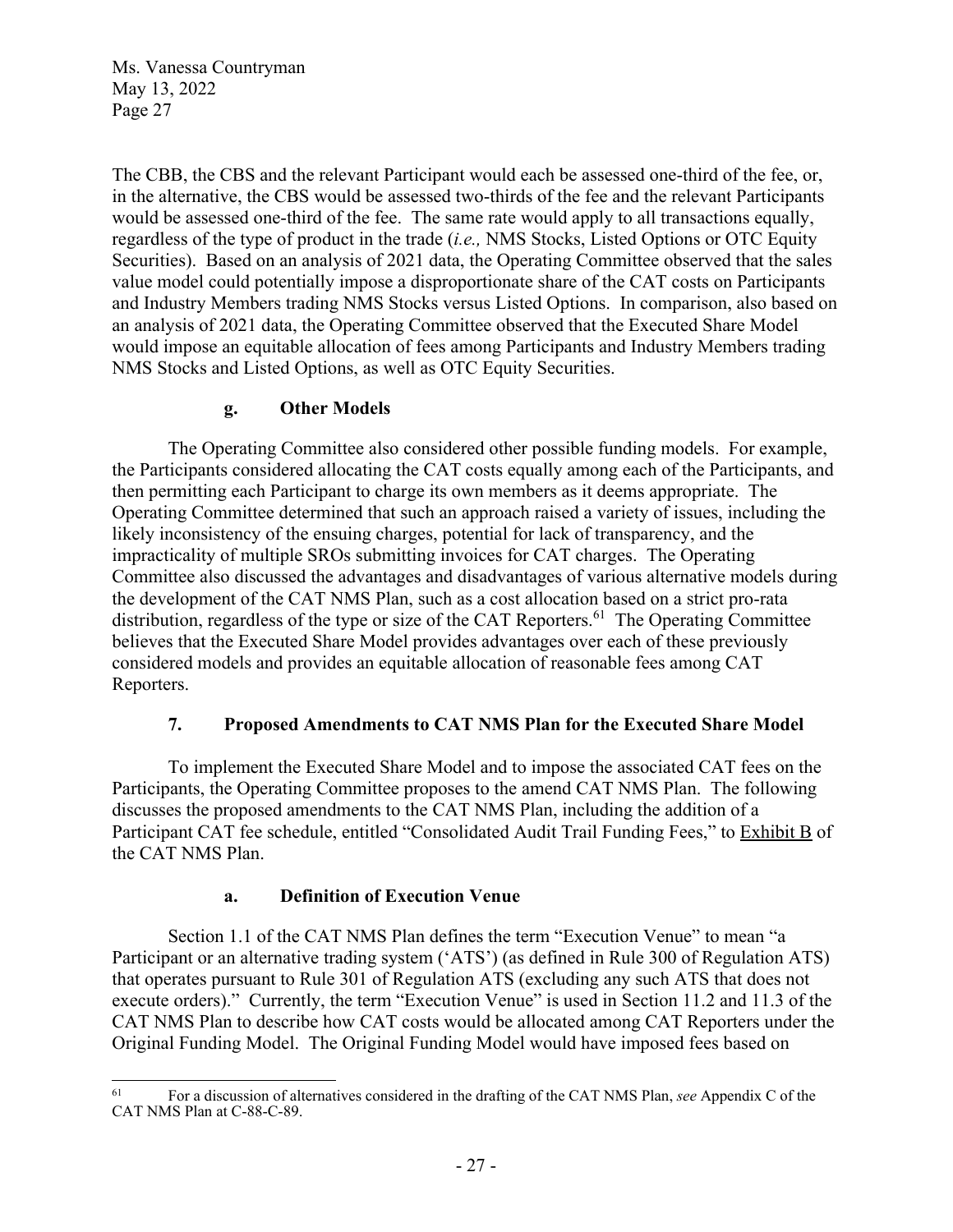market share to CAT Reporters that are Execution Venues, including ATSs, and fees based on message traffic for Industry Members' non-ATS activities. In contrast, the Executed Share Model would impose fees based on the executed equivalent shares of transactions in Eligible Securities for three categories of CAT Reporters: Participants, CBBs and CBSs. Accordingly, as the concept for an "Execution Venue" would not be relevant for the Executed Share Model, the Operating Committee proposes to delete this term and its definition from Section 1.1 of the CAT NMS Plan.

### **b. Use of Executed Equivalent Shares for CAT Fees**

 The Original Funding Model set forth in the CAT NMS Plan requires Participants and Execution Venue ATSs to pay CAT fees based on market share and Industry Members (other than Execution Venue ATSs) to pay CAT fees based on message traffic. The CAT NMS Plan also describes how the market share based fee would be calculated for Participants and other Execution Venue ATSs and how the message traffic-based fee would be calculated for Industry Members (other than Execution Venue ATSs). The Operating Committee proposes to amend the CAT NMS Plan to require each of the Participants, CBBs and CBSs to pay a CAT fee based on the number of executed equivalent shares in a transaction in Eligible Securities, rather than based on market share and message traffic. Accordingly, the Operating Committee proposes to amend Section 11.2(b) and (c) and Section 11.3(a) and (b) of the CAT NMS Plan to reflect the proposed use of the number of executed equivalent shares in transactions in Eligible Securities in calculating CAT Fees.

Section 11.2(b) of the CAT NMS Plan states that "In establishing the funding of the Company, the Operating Committee shall seek . . . (b) to establish an allocation of the Company's related costs among Participants and Industry Members that is consistent with the Exchange Act, taking into account the timeline for implementation of the CAT and distinctions in the securities trading operations of Participants and Industry Members and their relative impact upon Company resources and operations." The Operating Committee proposes to delete the requirement to take into account "distinctions in the securities trading operations of Participants and Industry Members and their relative impact upon Company resources and operations." This requirement related to using message traffic and market share in the calculation of CAT fees, as message traffic and market share were metrics related to the impact of a CAT Reporter on the Company's resources and operations. With the proposed move to the use of the executed equivalent shares metric instead of message traffic and market share, the requirement is no longer relevant.

 Section 11.2(c) of the CAT NMS Plan states that "[i]n establishing the funding of the Company, the Operating Committee shall seek . . . (c) to establish a tiered fee structure in which the fees charged to: (i) CAT Reporters that are Execution Venues, including ATSs, are based upon the level of market share; (ii) Industry Members' non-ATS activities are based upon message traffic." The Operating Committee proposes to delete subparagraphs (i) and (ii) and replace these subparagraphs with the requirement that the fee structure in which the fees charged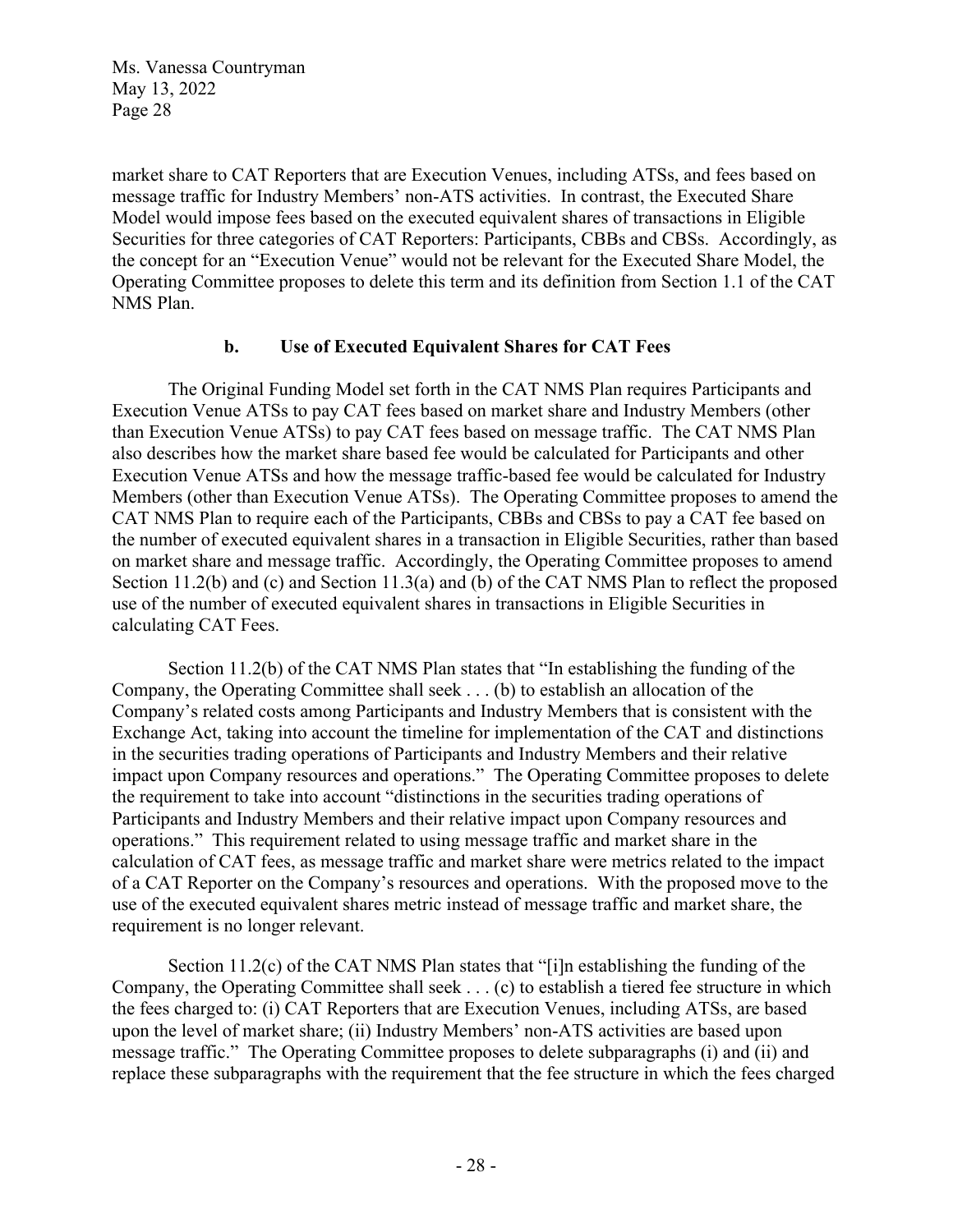to "Participants and Industry Members are based upon the executed equivalent share volume of transactions in Eligible Securities."62

 Section 11.3(a) of the CAT NMS Plan provides additional detail regarding the market share based fees to be paid by Participants and Execution Venue ATSs under the Original Funding Model. Specifically, Section 11.3(a) of the CAT NMS Plan states:

(a) The Operating Committee will establish fixed fees to be payable by Execution Venues as provided in this Section 11.3(a):

 (i) Each Execution Venue that: (A) executes transactions; or (B) in the case of a national securities association, has trades reported by its members to its trade reporting facility or facilities for reporting transactions effected otherwise than on an exchange, in NMS Stocks or OTC Equity Securities will pay a fixed fee depending on the market share of that Execution Venue in NMS Stocks and OTC Equity Securities, with the Operating Committee establishing at least two and no more than five tiers of fixed fees, based on an Execution Venue's NMS Stocks and OTC Equity Securities market share. For these purposes, market share for Execution Venues that execute transactions will be calculated by share volume, and market share for a national securities association that has trades reported by its members to its trade reporting facility or facilities for reporting transactions effected otherwise than on an exchange in NMS Stocks or OTC Equity Securities will be calculated based on share volume of trades reported, provided, however, that the share volume reported to such national securities association by an Execution Venue shall not be included in the calculation of such national security association's market share.

 (ii) Each Execution Venue that executes transactions in Listed Options will pay a fixed fee depending on the Listed Options market share of that Execution Venue, with the Operating Committee establishing at least two and no more than five tiers of fixed fees, based on an Execution Venue's Listed Options market share. For these purposes, market share will be calculated by contract volume.

The Operating Committee proposes to delete Section 11.3(a) of the CAT NMS Plan and replace this paragraph with a description of the fees to be paid by each Participant under the Executed Share Model. Specifically, proposed Section 11.3(a)(i) of the CAT NMS Plan would state that "[e]ach Participant that is a national securities exchange will be required to pay a fee for each transaction in Eligible Securities executed on the exchange based on CAT Data. Each Participant that is a national securities association will be required to pay a fee for each transaction in Eligible Securities executed otherwise than on an exchange based on CAT Data." Proposed Section 11.3(a)(ii) of the CAT NMS Plan would state that "[t]he fee for each transaction in Eligible Securities will be calculated by multiplying the number of executed

<sup>&</sup>lt;sup>62</sup> As discussed in the next section, the Operating Committee also proposes to delete the reference to a "tiered" fee structure.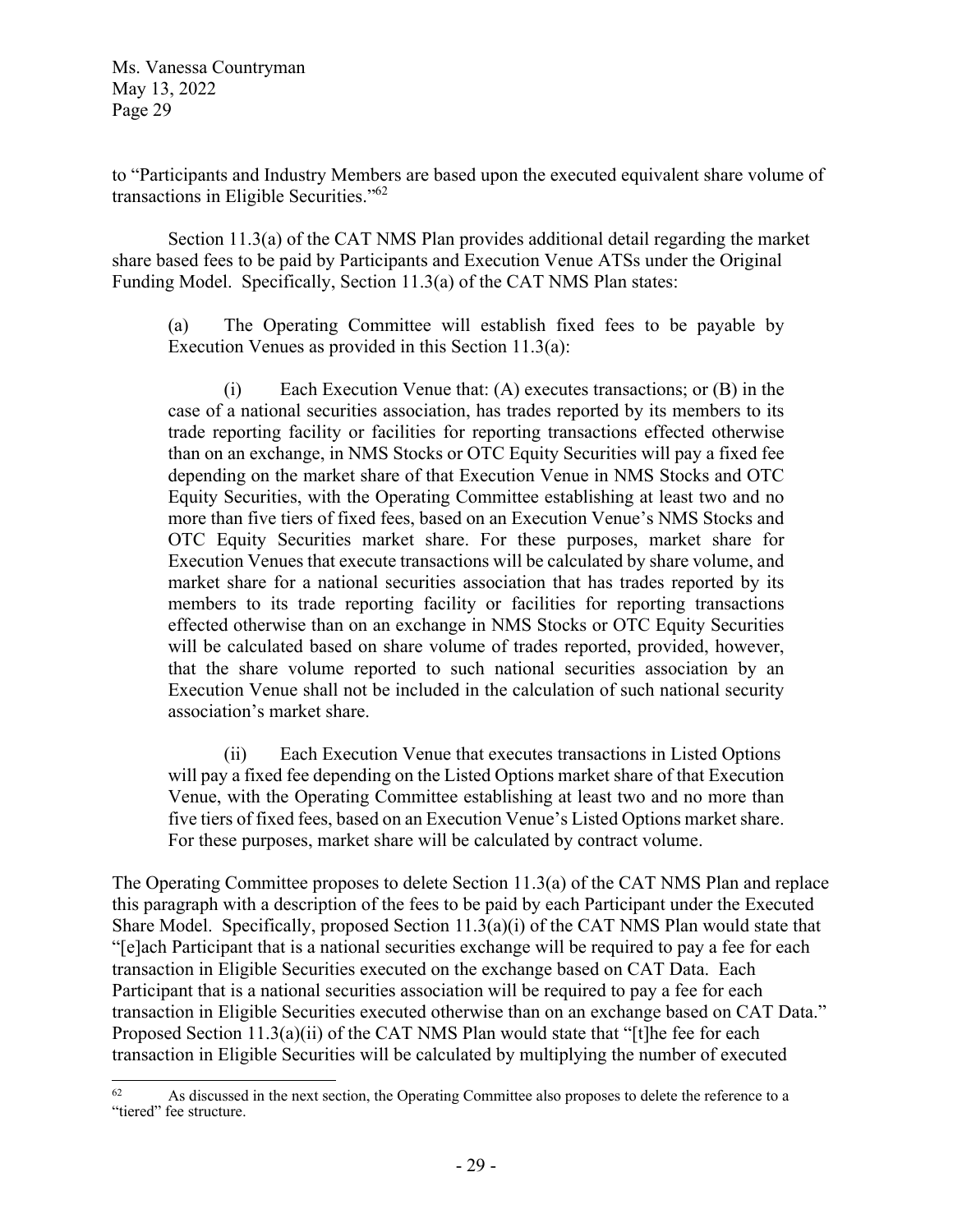equivalent shares in the transaction by one-third and by the applicable fee rate for the relevant period."

 The Operating Committee proposes to add proposed Section 11.3(a)(iii), which would require Participants "to pay a CAT fee with regard to CAT costs not previously paid by the Participants ("Prospective CAT Costs")." Proposed Section 11.3(a)(iii) would describe how the Fee Rate would be calculated for these CAT fees. Specifically, proposed Section 11.3(a)(iii) would state that "[t]he Fee Rate for the CAT fees related to Prospective CAT Costs will be calculated by dividing the budgeted CAT costs for the relevant period (as determined by the Operating Committee) by the projected total executed equivalent share volume of all transactions in Eligible Securities for the relevant period based on CAT Data." The Operating Committee would utilize budgeted costs in calculating the proposed forward-looking fees.

The Operating Committee also proposes to add Section  $11.3(a)(iv)$  to describe Participants' obligations under the funding model with regard to CAT costs previously paid by Participants. Specifically, proposed Section 11.3(a)(iv) would state that "[n]otwithstanding anything to contrary, Participants will not be required to a pay a CAT fee related to CAT costs previously paid by the Participants in a manner determined by the Operating Committee ('Past CAT Costs')." Accordingly, under those circumstances, Industry Members would be required to pay two-thirds of such Past CAT Costs in accordance with the Executed Share Model. The Participants would remain responsible for the other one-third of the Past CAT Costs, but such one-third of the Past CAT Costs has already been paid in a manner determined by the Operating Committee; that one-third of Past CAT Costs would not be paid pursuant to the Executed Share Model. The two-thirds of the Past CAT Costs to be collected from Industry Members would be allocated to the Participants for repayment of the outstanding loan notes of the Participants to the Company on a pro rata basis.

 Section 11.3(b) of the CAT NMS Plan provides additional detail regarding the message traffic-based CAT fees to be paid by Industry Members (other than Execution Venue ATSs). Specifically, Section 11.3(b) of the CAT NMS Plan states:

The Operating Committee will establish fixed fees to be payable by Industry Members, based on the message traffic generated by such Industry Member, with the Operating Committee establishing at least five and no more than nine tiers of fixed fees, based on message traffic. For the avoidance of doubt, the fixed fees payable by Industry Members pursuant to this paragraph shall, in addition to any other applicable message traffic, include message traffic generated by: (i) an ATS that does not execute orders that is sponsored by such Industry Member; and (ii) routing orders to and from any ATS sponsored by such Industry Member.

The Operating Committee proposes to delete Section 11.3(b) of the CAT NMS Plan and replace this paragraph with a description of the fees to be paid by CBBs and CBSs under the Executed Share Model as follows: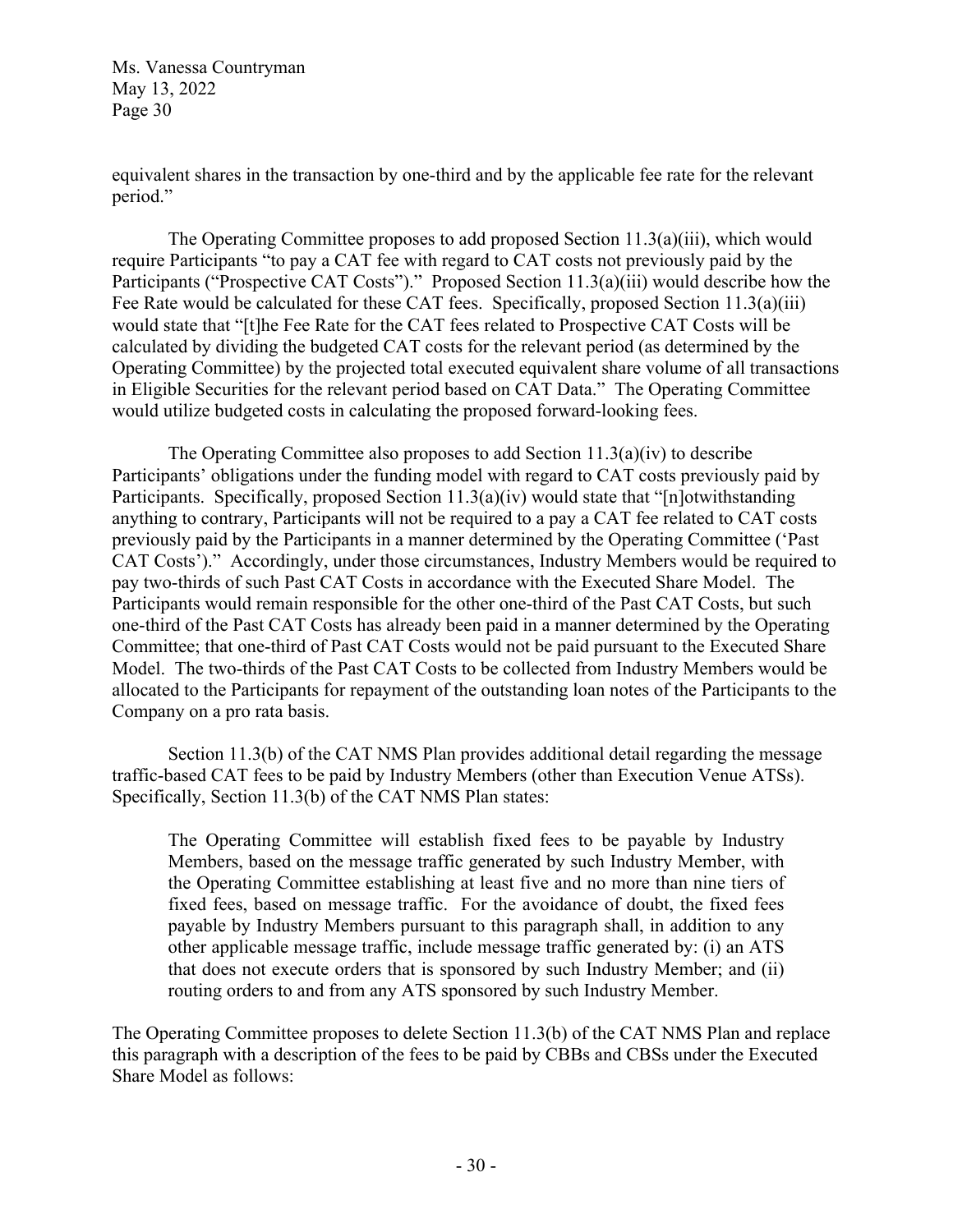The Operating Committee will establish fees to be payable by Industry Members as follows:

 (i) Each Industry Member that is the clearing firm for the buyer in a transaction in Eligible Securities ("Clearing Broker for the Buyer" or "CBB") will be required to pay a fee for each such transaction in Eligible Securities based on CAT Data. The CBB's fee for each transaction Eligible Securities will be calculated by multiplying the number of executed equivalent shares in the transaction by one-third and by the Fee Rate.

 (ii) Each Industry Member that is the clearing firm for the seller in a transaction in Eligible Securities ("Clearing Broker for the Seller" or "CBS") will be required to pay a fee for each transaction in Eligible Securities based on CAT Data. The CBS's fee for each transaction in Eligible Securities will be calculated by multiplying the number of executed equivalent shares in the transaction by onethird and the Fee Rate.

 The Operating Committee proposes to add proposed Section 11.3(b)(iii) to the CAT NMS Plan to further describe the fee obligations of CBBs and CBSs with regard to Past CAT Costs. Specifically, proposed Section 11.3(b)(iii) would state that "CBBs and CBSs will be required to pay CAT fees related to Past CAT Costs. The Fee Rate for the CAT fees related to Past CAT Costs will be calculated by dividing the Past CAT Costs for the relevant period (as determined by the Operating Committee) by the projected total executed equivalent share volume of all transactions in Eligible Securities for the relevant period based on CAT Data." As discussed in detail above, the Operating Committee would utilize actual CAT costs in calculating these CAT fees.

 The Operating Committee also proposes to add proposed Section 11.3(b)(iv) to the CAT NMS Plan to further describe the fee obligations of CBBs and CBSs with regard to Prospective CAT Costs. Specifically, proposed Section 11.3(b)(iv) would state that "CBBs and CBSs will be required to pay CAT fees related to Prospective CAT Costs. The Fee Rate for the CAT fees related to Prospective CAT Costs will be the same as set forth in paragraph (a)(iv) above." Accordingly, the Participants, CBBs and CBSs would pay the same Fee Rate for CAT fees related to Prospective CAT Costs.

#### **c. Elimination of Tiered Fees**

The Operating Committee proposes to eliminate the use of tiered fees for the Executed Share Model. Instead, under the Executed Share Model, each Participant, CBB or CBS would pay a fee based solely on its transactions in Eligible Securities. The Operating Committee therefore proposes to amend Sections  $11.1(d)$ ,  $11.2(c)$ ,  $11.3(a)$  and  $11.3(b)$  of the CAT NMS Plan to eliminate tiered fees and related concepts.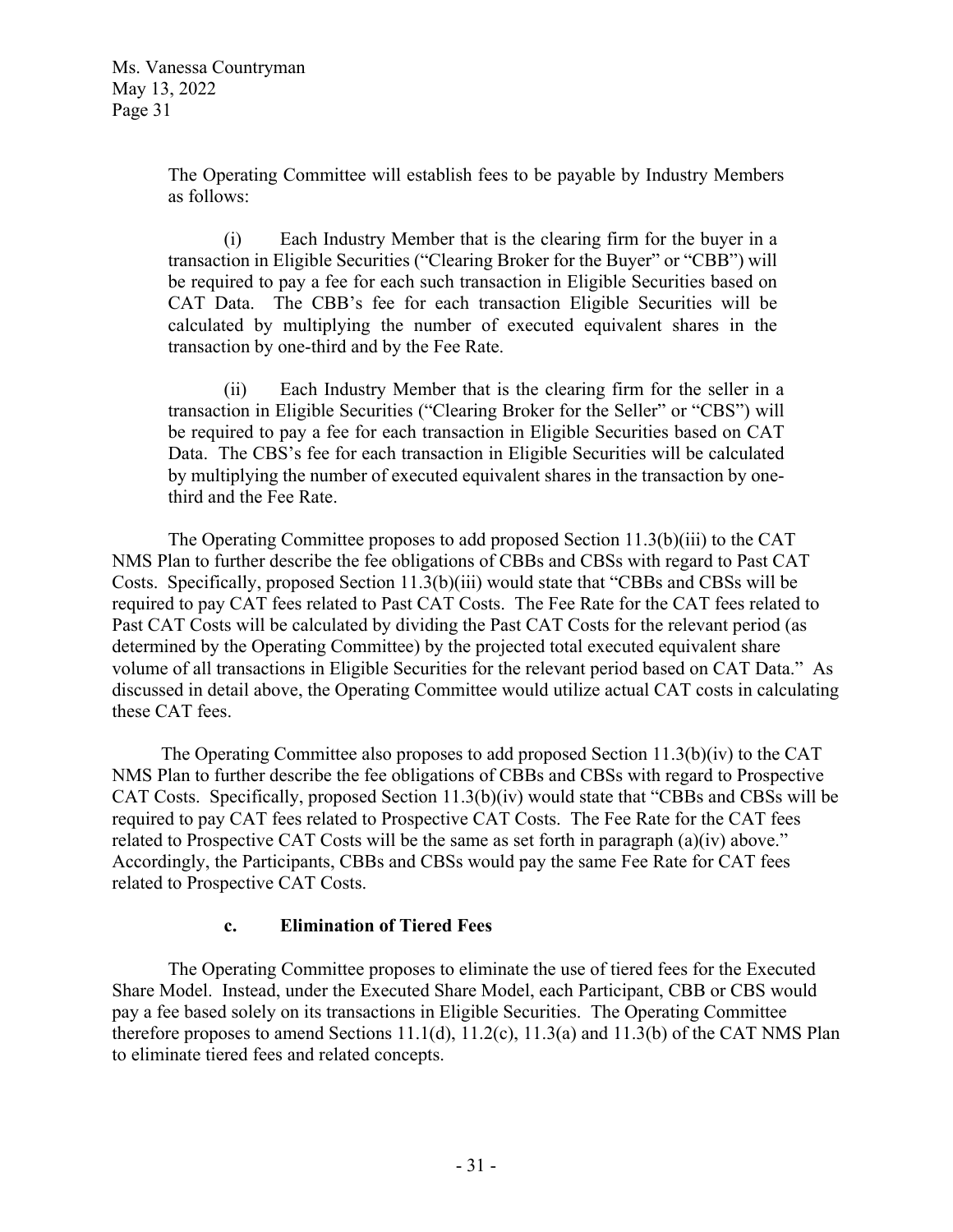By removing the concept of fee tiering for both Industry Members and Participants, the Executed Share Model addresses various comments regarding the use of tiering.<sup>63</sup> Utilizing a tiered fee structure, by its nature, would create certain inequities among the CAT fees paid by CAT Reporters. For example, two CAT Reporters with comparable executed equivalent share volume may pay notably different fees if one falls in a higher tier and the other falls within a lower tier. Correspondingly, a tiered fee structure generally reduces fees for CAT Reporters with higher executed share volume in one tier, while increasing fees for Industry Members with lower executed share volume in the same tier, as compared to a non-tiered fee. Furthermore, CAT Reporters in lower tiers potentially pay more than they would without the use of tiers. While tiering appropriately exists in various other self-regulatory fee programs, in response to feedback on the 2018 and 2021 Fee Proposals, the Operating Committee is proposing to eliminate the tiering concept, rendering past comments about a tiered model moot.

By charging each Participant, CBB and CBS a CAT fee directly based on its own executed equivalent share volume, rather than charging a tiered fee, the Executed Share Model would result in a CAT fee being tied more directly to the CAT Reporter's executed share volume. In contrast, with a tiered fee, CAT Reporters with different levels of executed equivalent share volume that are placed in the same tier would all pay the same CAT fee, thereby limiting the correlation between a CAT Reporter's activity and its CAT fee.

The proposed non-tiering approach is simpler and more objective to administer than the tiering approach. With a tiering approach, the number of tiers for Participants, CBBs and CBSs, the boundaries for each tier and the fees assigned to each tier must be established. In the absence of clear groupings of CAT Reporters, selecting the number of, boundaries for, and the fees associated with each tier would be subject to some level of subjectivity. Furthermore, the establishment of tiers would need to be continually reassessed based on changes in the executed equivalent share volume of transactions in Eligible Securities, thereby requiring regular subjective assessments. Accordingly, the removal of tiering from the funding model eliminates a variety of subjective analyses and judgments from the model and simplifies the determination of CAT fees.

 Section 11.1(d) of the CAT NMS Plan states that "[c]onsistent with this Article XI, the Operating Committee shall adopt policies, procedures, and practices regarding the budget and budgeting process, assignment of tiers, resolution of disputes, billing and collection of fees, and other related matters." With the elimination of tiered fees, the reference to the "assignment of tiers" would no longer be relevant for the Executed Share Model. Therefore, the Operating Committee proposes to delete the reference to "assignment of tiers" from Section 11.1(d).

Section 11.1(d) of the CAT NMS Plan also states that:

For the avoidance of doubt, as part of its regular review of fees for the CAT, the Operating Committee shall have the right to change the tier assigned to any

<sup>63</sup> For a discussion of comments on prior fee models, *see, e.g*., Securities Exchange Act Rel. No. 80167 (June 30, 2017), 82 Fed. Reg. 31656, 31664 (July 7, 2017).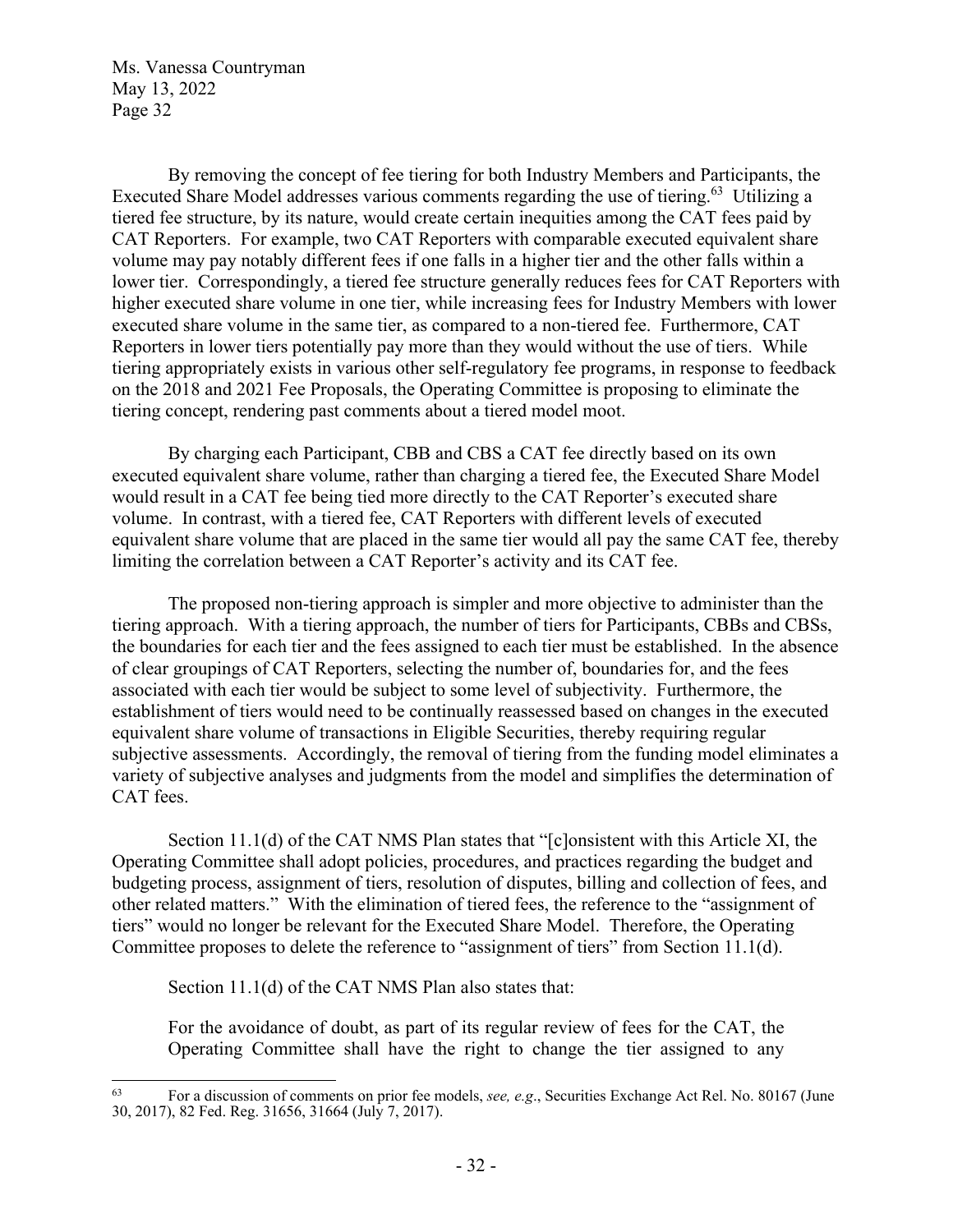particular Person in accordance with fee schedules previously filed with the Commission that are reasonable, equitable and not unfairly discriminatory and subject to public notice and comment, pursuant to this Article XI. Any such changes will be effective upon reasonable notice to such Person.

As noted above, unlike the Original Funding Model, the Executed Share Model would not utilize tiered fees. Accordingly, these two sentences would not be applicable to the Executed Share Model. Therefore, the Operating Committee proposes to delete these two sentences from Section 11.1(d) of the CAT NMS Plan.

The Operating Committee proposes to delete the reference to "tiered" fees from Section  $11.2(c)$  of the CAT NMS Plan. Section  $11.2(c)$  of the CAT NMS Plan states that "[i]n establishing the funding of the Company, the Operating Committee shall seek: . . . (c) to establish a tiered fee structure. . ." The Participants propose to delete the word "tiered" from this provision as the CAT fees would not be tiered under the Executed Share Model.

The Operating Committee also proposes to delete paragraph (iii) of Section 11.2(c) of the CAT NMS Plan. Paragraph (iii) of Section 11.2(c) of the CAT NMS Plan states that the Operating Committee shall seek to establish a tiered fee structure in which fees charged to:

the CAT Reporters with the most CAT-related activity (measured by market share and/or message traffic, as applicable) be generally comparable (where for these comparability purposes, the tiered fee structure takes into consideration affiliations between or among CAT Reporters, whether Execution Venues and/or Industry Members).

Under the Original Funding Model, the comparability provision was an important factor in determining the tiers for Industry Members and Execution Venues. In determining the tiers, the Operating Committee sought to establish comparable fees among the CAT Reporters with the most Reportable Events.<sup>64</sup> Under the Executed Share Model, however, the comparability provision is no longer necessary, as a tiered fee structure would not be used for Industry Members or Participants.

As discussed above, the Operating Committee proposes to replace the language in Sections 11.3(a) and (b) of the CAT NMS Plan with language implementing the Executed Share Model. These proposed changes would remove the references to tiers in Sections 11.3(a)(i) and (ii) and 11.3(b) of the CAT NMS Plan, along with the other proposed changes. Specifically, Section 11.3(a)(i) of the CAT NMS Plan states that the Operating Committee, when establishing fees for Execution Venues for NMS Stocks and OTC Equity Securities, will establish "at least two and no more than five tiers of fixed fees, based on an Execution Venue's NMS Stocks and OTC Equity Securities market share." Similarly, Section 11.3(a)(ii) of the CAT NMS Plan states that the Operating Committee, when establishing fees for Execution Venues that execute

<sup>64</sup> *See, e.g*., Securities Exchange Act Rel. No. 82451 (Jan. 5, 2018), 83 Fed. Reg. 1399, 1406-07 (Jan. 11, 2018).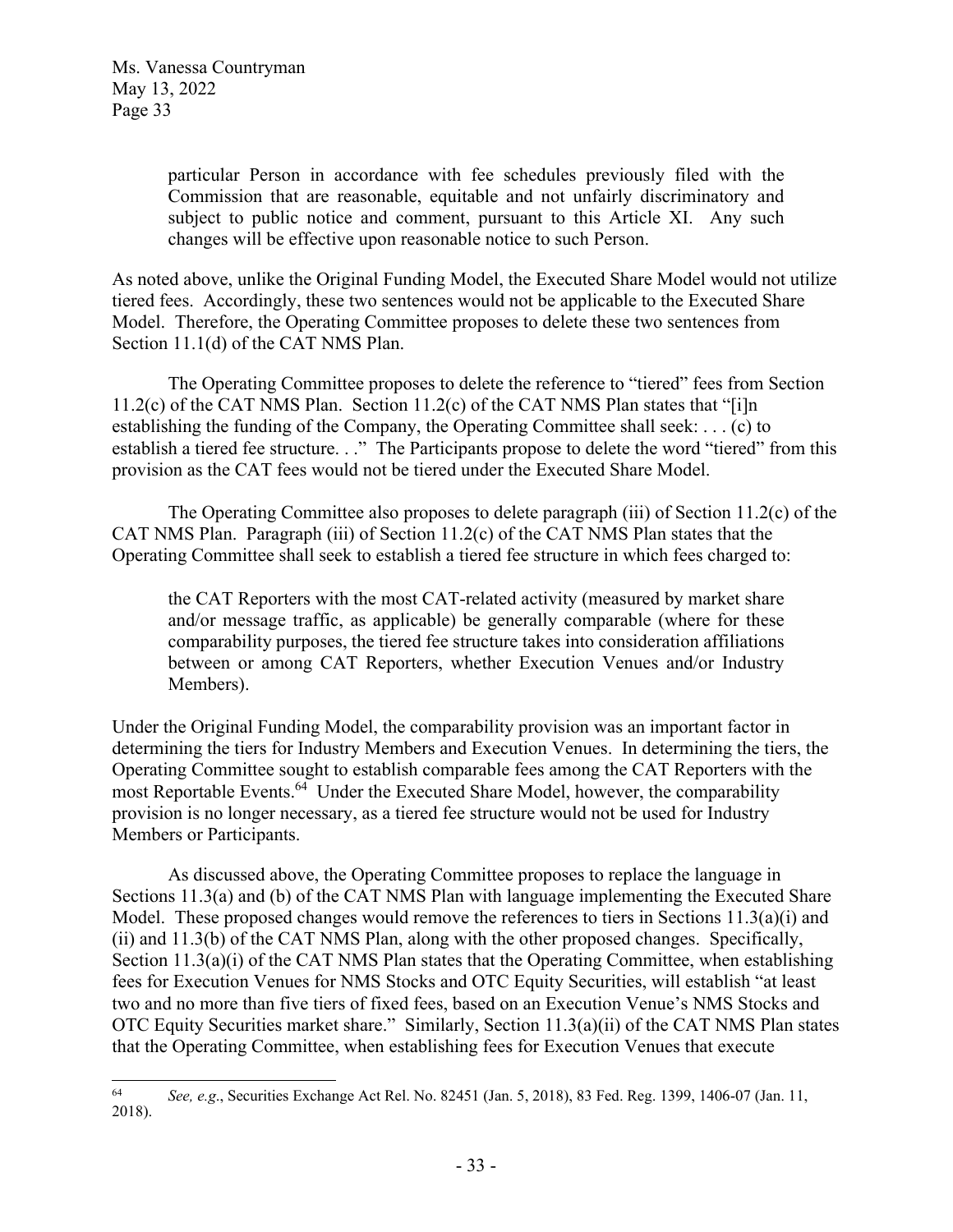transactions in Listed Options, will establish "at least two and no more than five tiers of fixed fees, based on an Execution Venue's Listed Options market share." Section 11.3(b) of the CAT NMS Plan states that the Operating Committee, when establishing fees to be payable by Industry Members, will establish "at least five and no more than nine tiers of fixed fees, based on message traffic." The Operating Committee proposes to delete each of these references to tiers from the CAT NMS Plan.

## **d. No Fixed Fees**

 As discussed above, the Operating Committee proposes to replace the language in Sections 11.3(a) and (b) of the CAT NMS Plan with language implementing the Executed Share Model. These proposed changes also would remove the references to "fixed fees" in Sections 11.3(a),  $11.3(a)$ (i) and  $11.3(a)$ (ii) and replaced them with references to "fees." Under the Executed Share Model, the CAT fees to be paid by Participants, CBBs and CBSs will vary in accordance with their executed equivalent share volume of transactions in Eligible Securities, although the Fee Rate will be fixed for a relevant period. Therefore, the concept of a fixed fee – that is, a fee that does not vary depending on circumstances - is not relevant under the Executed Share Model.

### **e. Proposed CAT Fee Schedule for Participants**

To implement the Participant CAT fees, the Operating Committee proposes to add a fee schedule, entitled "Consolidated Audit Trail Funding Fees," to Exhibit B of the CAT NMS Plan. Proposed paragraph (a) of the fee schedule would describe the CAT fee to be paid by the Participants under the Executed Share Model. Specifically, paragraph (a)(1) of the fee schedule would state that "[e]ach Participant that is a national securities exchange shall pay a fee for each transaction in Eligible Securities executed on the exchange based on CAT Data, where the fee for each transaction will be calculated by multiplying the number of executed equivalent shares in the transaction by one-third and by the Fee Rate." Paragraph (a)(2) of the fee schedule would state that "[e]ach Participant that is a national securities association shall pay a fee for each transaction in Eligible Securities executed otherwise than on exchange based on CAT Data, where the fee for each transaction will be calculated by multiplying the number of executed equivalent shares in the transaction by one-third and by the Fee Rate."

Proposed paragraph (b) of the fee schedule would describe how and when the Operating Committee would set the Fee Rate. Proposed paragraph (b)(1) of the fee schedule would state that "[t]he Operating Committee will calculate the Fee Rate at the beginning of each year by dividing the budgeted CAT costs for the year by the projected total executed equivalent share volume of all transactions in Eligible Securities for the year. After setting the Fee Rate at the beginning of the year, the Fee Rate may be adjusted once during the year, if necessary, due to changes in the budgeted or actual costs or projected or actual total executed equivalent share volume during the year."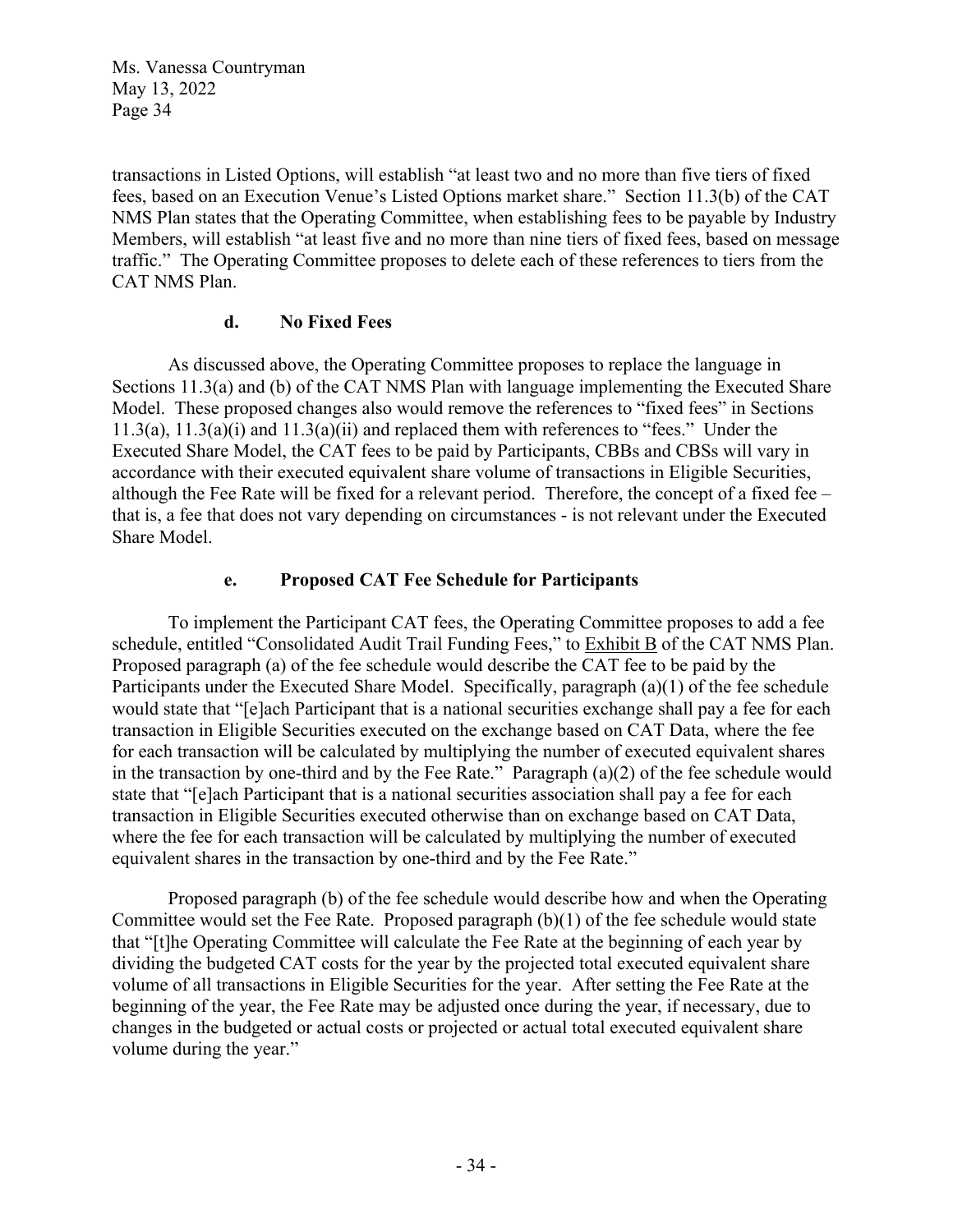Proposed paragraph (b)(2) of the fee schedule would describe the method for counting executed equivalent shares in a transaction in Eligible Securities. Specifically, proposed paragraph (b)(2)(i) would state that "each executed share for a transaction in NMS Stocks will be counted as one executed equivalent share." Proposed paragraph (b)(2)(ii) of the fee schedule would state that "each executed contract for a transaction in Listed Options will be counted based on the multiplier applicable to the specific Listed Option (i.e., 100 executed equivalent shares or such other applicable multiplier)." Proposed paragraph (b)(2)(iii) of the fee schedule would state that "each executed share for a transaction in OTC Equity Securities shall be counted as 0.01 executed equivalent share."

Proposed paragraph (b)(3) of the fee schedule would describe the budgeted CAT costs and adjustments to the budgeted CAT costs to be used in calculating the Fee Rate. Proposed paragraph (b)(3) of the fee schedule would state that "[t]he budgeted CAT costs for the year shall be comprised of all fees, costs and expenses budgeted to be incurred by or for the Company in connection with the development, implementation and operation of the CAT as set forth in the annual operating budget approved by the Operating Committee pursuant to Section 11.1(a) of the CAT NMS Plan, or as adjusted during the year by the Operating Committee."

 Proposed paragraph (b)(4) of the fee schedule would describe the projected total executed equivalent share volume of transactions in Eligible Securities to be used in calculating the Fee Rate as well as any adjustments to such projections. Proposed paragraph (b)(4) of the fee schedule would state that "[t]he Operating Committee shall determine the projected total executed equivalent share volume of all transactions in Eligible Securities for each relevant period based on the executed equivalent share volume of all transactions in Eligible Securities for the prior six months."

Proposed paragraph (c) of the fee schedule would describe the payment of the CAT fees by Participants. Proposed paragraph (c) would state that "[e]ach Participant shall pay the CAT fee set forth in paragraph (a) to Consolidated Audit Trail, LLC in the manner prescribed by Consolidated Audit Trail, LLC on a monthly basis based on the Participant's transactions in the prior month."

## **8. Satisfaction of Exchange Act and CAT NMS Plan Requirements**

The Executed Share Model offers a variety of benefits and satisfies the funding principles and other requirements of the CAT NMS Plan, as proposed to be revised herein, as well as the applicable requirements of the Exchange Act.

# **a. Funding Principle: Section 11.2(a) of the CAT NMS Plan**

The Executed Share Model satisfies the funding principles set forth in Section 11.2(a) of the CAT NMS Plan, as proposed to be modified herein. Section 11.2(a) requires the Operating Committee, in establishing the funding of the Company, to seek "to create transparent,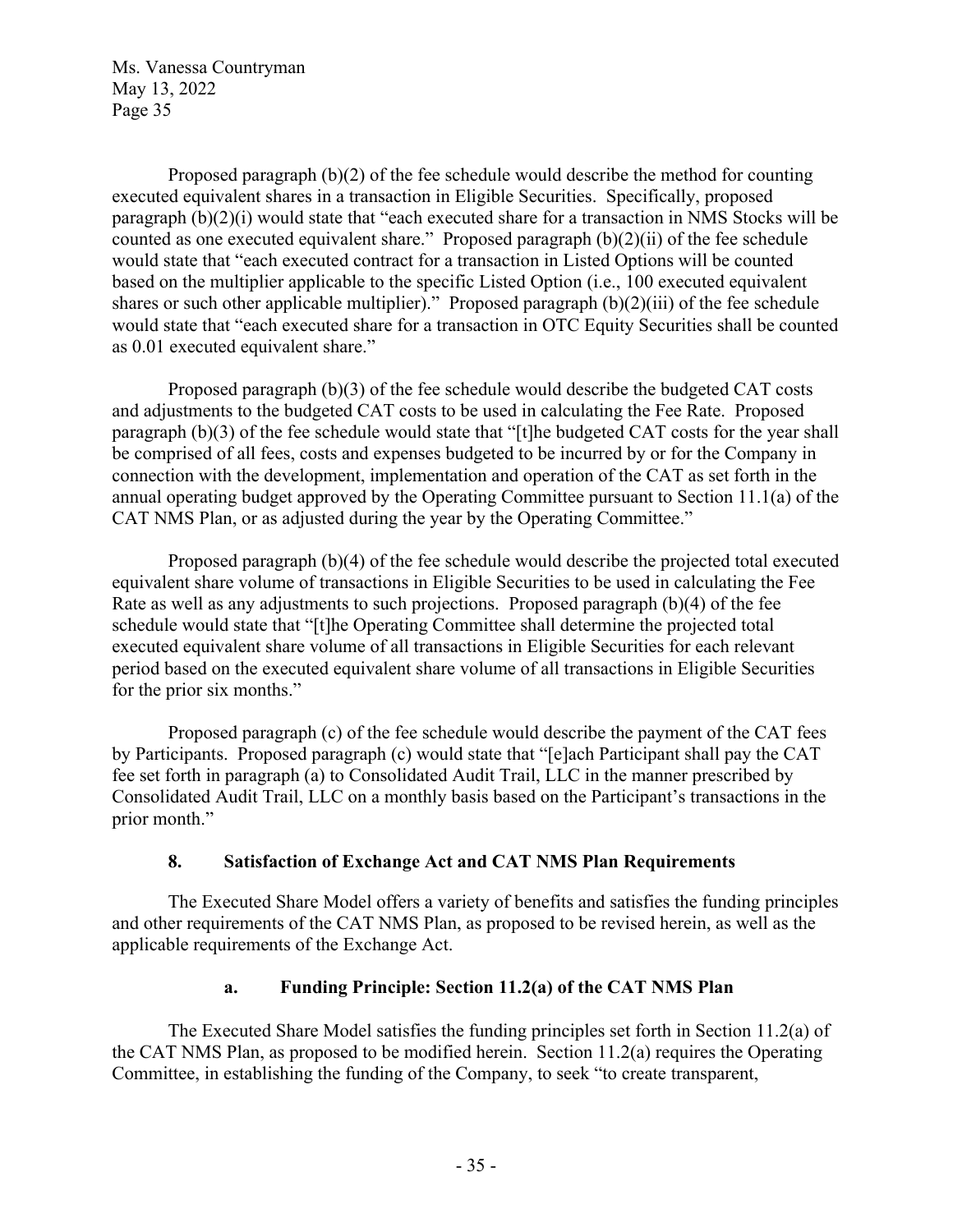predictable revenue streams for the Company that are aligned with the anticipated costs to build, operate and administer the CAT and the other costs of the Company."

First, by adopting a CAT-specific fee tied directly to CAT costs, the Operating Committee would be fully transparent regarding the costs of the CAT and how those costs would be allocated among CAT Reporters. The CAT fees would be designed solely to cover CAT costs, and no other regulatory costs. In contrast, charging a general regulatory fee, which might otherwise be used to cover CAT costs as well as other regulatory costs, would be less transparent than the selected approach of charging a fee designated to cover CAT-related costs only. Such a general regulatory fee could cover a variety of regulatory costs without differentiating those costs related to the CAT.

Second, the Executed Share Model would provide a predictable revenue stream for the Company. The Executed Share Model is designed to collect the annual CAT costs each year, thereby providing for a predictable revenue stream. In addition, to address the possibility of some variability in the collected CAT fees, an unexpected increase in costs or variations from the budgeted costs or projected executed equivalent share volume of transactions in Eligible Securities, the CAT costs covered by the Executed Share Model would include an operational reserve. The operational reserve could be used in the event that the total CAT fees collected differ from the actual CAT costs. Moreover, the Executed Share Model includes a method for adjusting the calculation of the Fee Rate during the year if there are changes in the projected total volume of transactions in Eligible Securities or the CAT costs.

Third, as discussed above, the Executed Share Model provides for a revenue stream for the Company that is aligned with the anticipated costs to build, operate and administer the CAT and the other costs of the Company. The total CAT fees to be collected from CAT Reporters are designed to cover the CAT costs. Any surpluses collected would be treated as an operational reserve to offset future fees and would not be distributed to the Participants as profits.<sup>65</sup>

# **b. Funding Principle: Section 11.2(b) of the CAT NMS Plan**

The Executed Share Model satisfies the funding principle set forth in Section 11.2(b) of the CAT NMS Plan, as proposed to be amended herein, which would require the Operating Committee to seek "to establish an allocation of the Company's related costs among Participants and Industry Members that is consistent with the Exchange Act, taking into account the timeline for implementation of the CAT." As described in more detail below, the Executed Share Model establishes an allocation of Company's related costs among Participants and Industry Members that is consistent with the Exchange Act. In addition, as described in more detail below, the Executed Share Model provides for an equitable allocation of reasonable dues, is not unfairly discriminatory and does not impose a burden on competition that is not necessary or appropriate in furtherance of the Exchange Act. In addition, the Executed Share Model takes into account

65 CAT NMS Plan Approval Order at 84792.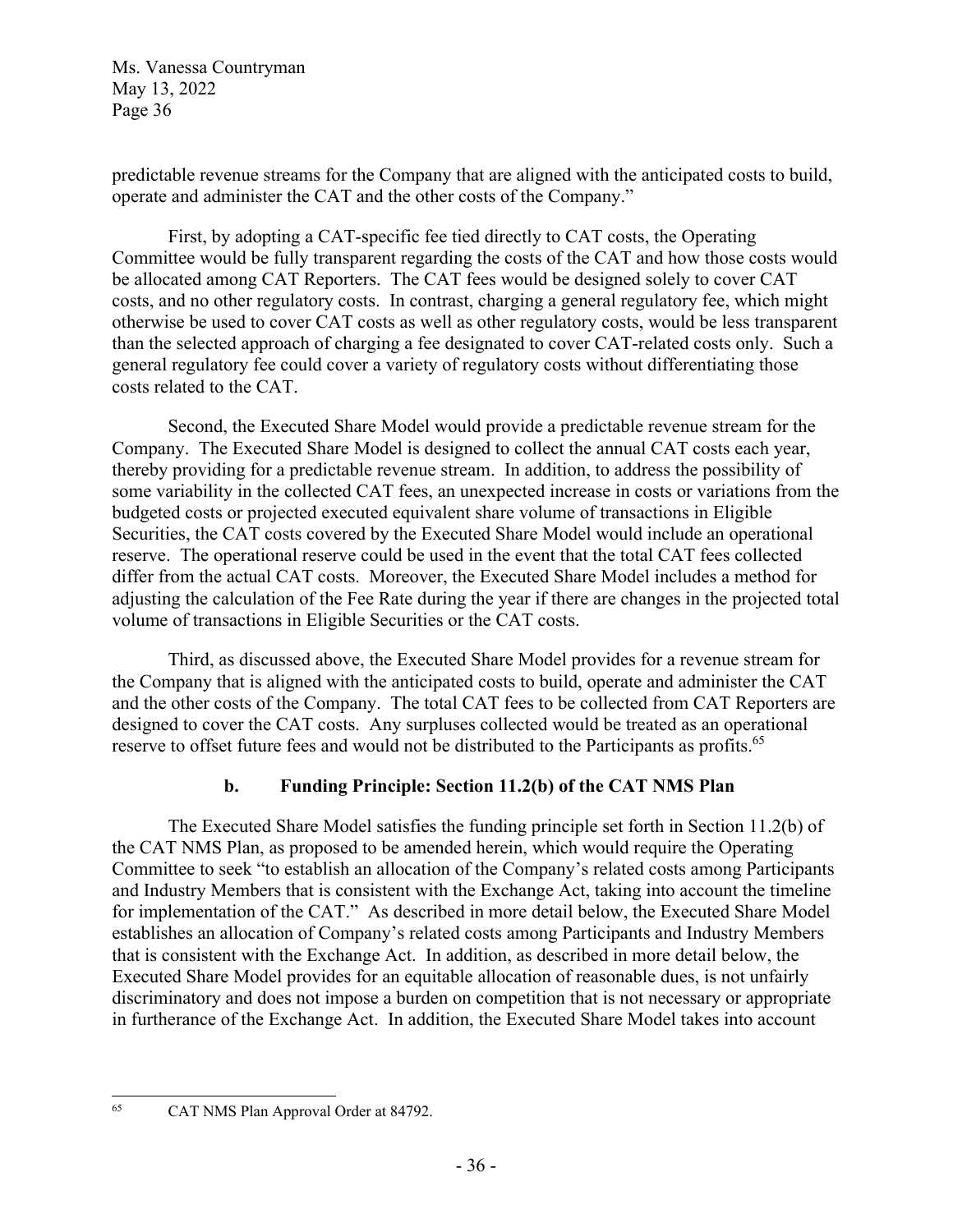the timeline for implementation of the CAT. The CAT fees are designed to cover the CAT costs for each relevant period.

## **c. Funding Principle: Section 11.2(c) of the CAT NMS Plan**

The Executed Share Model satisfies the funding principle set forth in Section 11.2(c) of the CAT NMS Plan, as proposed to be modified herein. Section 11.2(c), as proposed to be modified herein, requires the Operating Committee to seek "to establish a fee structure in which the fees charged to Participants and Industry Members are based upon the executed equivalent share volume of transactions in Eligible Securities." The Executed Share Model requires Participants and Industry Members to pay a fee based upon the executed equivalent share volume of transactions in Eligible Securities.

# **d. Funding Principle: Section 11.2(d) of the CAT NMS Plan**

The Executed Share Model satisfies the funding principle set forth in Section 11.2(d) of the CAT NMS Plan, which requires the Operating Committee to seek "to provide for ease of billing and other administrative functions." The Executed Share Model satisfies this principle in several ways. The Executed Share Model is modeled after the existing Section 31-related fee programs, with which the Participants and Industry Members have a longstanding familiarity. The Executed Share Model relies upon a basic calculation using a predetermined Fee Rate along with an Industry Member or Participant's own information regarding its executed equivalent share volume, thereby making the fee determination a straightforward process.

Furthermore, the Executed Share Model provides CAT Reporters with predictable CAT fees. Because the Fee Rate is established in advance for a relevant time period, Participants, CBBs and CBSs know the CAT fee that applies to each transaction when it occurs. Accordingly, Participants, CBBs and CBSs are able to easily estimate and validate their applicable fees based on their own trading data. In addition, to the extent any CAT fees are passed on to customers, the customers, too, can calculate the applicable CAT fee for each transaction.

# **e. Funding Principle: Section 11.2(e) of the CAT NMS Plan**

The Executed Share Model satisfies the funding principle set forth in Section 11.2(e) of the CAT NMS Plan, which requires the Operating Committee to seek "to avoid any disincentives such as placing an inappropriate burden on competition and a reduction in market quality." The Executed Share Model would operate in a manner similar to the funding models employed by the SEC and the Participants related to Section 31 of the Exchange Act, the FINRA TAF and the ORF. These fees are long-standing, and have been approved by the Commission as satisfying the requirements under the Exchange Act, including not imposing a burden on the competition that is not necessary or appropriate under the Exchange Act. In addition, the Executed Share Model avoids potentially burdensome fees for market makers or other market participants based on message traffic. Furthermore, the Executed Share Model addresses the specific trading characteristics of Listed Options and OTC Equity Securities to avoid adverse effects of the trading of those instruments. For example, the Executed Share Model also includes the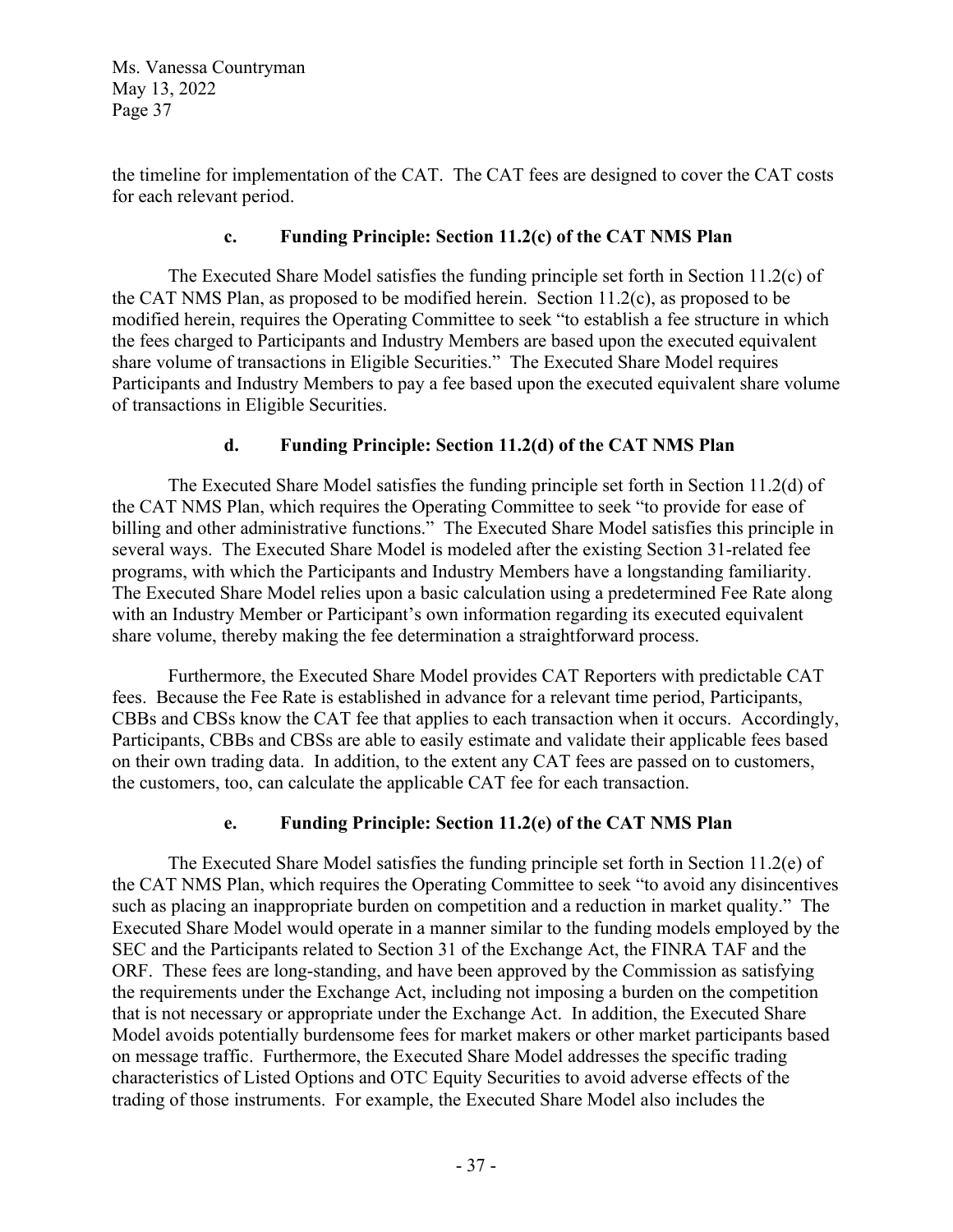discounting of transactions involving OTC Equity Shares which, given the volume of shares typically involved in such securities transactions, otherwise may result in disproportionate fees to market participants transaction these securities.

The Executed Share Model also would not unfairly burden FINRA or any of the exchanges. The Executed Share Model is designed to be neutral as to the manner of execution and place of execution. The CAT fees would be the same regardless of whether the transaction is executed on an exchange or in the over-the-counter market. All Participants are SROs that have the same regulatory responsibilities under the Exchange Act. Their usage of CAT Data will be for the same regulatory purposes. By treating each Participant the same, the CAT fees would not become a competitive issue by and among the Participants.

The Executed Share Model also would not unfairly burden CBBs and CBSs. The Operating Committee determined to charge CBBs and CBSs, rather than Industry Members buyers and sellers more generally, because such a fee collection model is currently used and well-known in the securities markets. For example, SRO members regularly rely on their clearing firms to assist with the payment of SRO fees. As a result, the CAT fees could be paid by Industry Members without requiring significant and potentially costly changes. In addition, this approach would limit the number of Industry Members charged a CAT fee to a few hundred, rather than a few thousand, thereby limiting the costs for collecting the fees. Moreover, the CBBs and CBSs would be permitted, but not required, to pass their CAT fees through to their customers, who, in turn, could pass their CAT fees to their customers, until the fee is imposed on the ultimate participant in the transaction. With such a pass through, the CBBs and CBSs would not ultimately incur the cost of all CAT fees related to the transactions that they clear.

## **f. Funding Principle: Section 11.2(f) of the CAT NMS Plan**

The Executed Share Model satisfies the funding principle set forth in Section 11.2(f) of the CAT NMS Plan, which requires the Operating Committee to seek "to build financial stability to support the Company as a going concern." The Operating Committee believes that the Executed Share Model is structured to collect sufficient funds to pay for the cost of the CAT going forward. In addition, the Executed Share Model would collect an operational reserve for the CAT. This operational reserve is intended to address potential shortfalls in collected CAT fees versus actual CAT costs. Moreover, the Executed Share Model includes a method for adjusting the calculation of the Fee Rate during the year if there are changes in the projected total volume of transactions in Eligible Securities or the CAT costs.

# **g. Section 11.1(c) of the CAT NMS Plan**

The Executed Share Model would satisfy the requirements in Section 11.1(c) of the CAT NMS Plan. Section 11.1(c) of the CAT NMS Plan states that "[t]o fund the development and implementation of the CAT, the Company shall time the imposition and collection of all fees on Participants and Industry Members in a manner reasonably related to the timing when the Company expects to incur such development and implementation costs." The CAT fees are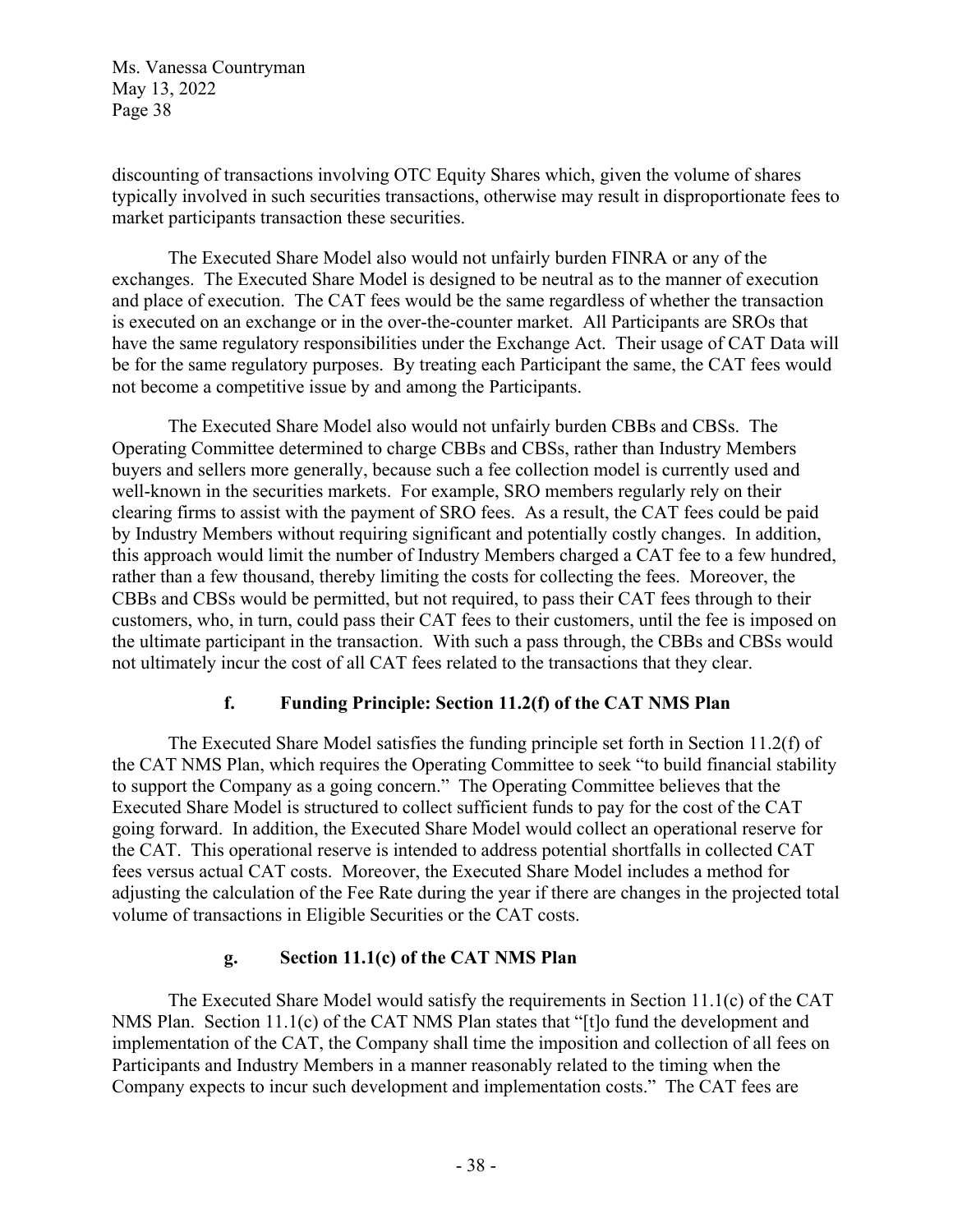designed to cover the CAT costs for a relevant period. As such, on a going forward basis, they are designed to be imposed close in time to when costs are incurred.

Section 11.1(c) of the CAT NMS Plan also requires that "[a]ny surplus of the Company's resources over its expenses shall be treated as an operational reserve to offset future fees." The Company would operate on a "break-even" basis, with fees imposed to cover costs and an appropriate reserve. Any surpluses would not be distributed to the Participants as profits.<sup>66</sup> In addition, as set forth in Article VIII of the CAT NMS Plan, the Company "intends to operate in a manner such that it qualifies as a 'business league' within the meaning of Section 501(c)(6) of the [Internal Revenue] Code." To qualify as a business league, an organization must "not [be] organized for profit and no part of the net earnings of [the organization can] inure[] to the benefit of any private shareholder or individual."67 As the SEC stated when approving the CAT NMS Plan, "the Commission believes that the Company's application for Section 501(c)(6) business league status addresses issues raised by commenters about the Plan's proposed allocation of profit and loss by mitigating concerns that the Company's earnings could be used to benefit individual Participants."68 The Internal Revenue Service has determined that the Company is exempt from federal income tax under Section 501(c)(6) of the Internal Revenue Code.

### **h. Equitable Allocation of Reasonable Fees**

The proposed CAT fees provide for the "equitable allocation of reasonable dues, fees, and other charges among its members and issuers and other persons using its facilities necessary or appropriate in furtherance of the purposes of this chapter,"69 as required by the Exchange Act. The Operating Committee believes that the CAT fees equitably allocate CAT costs between and among Participants and Industry Members, as discussed in detailed above. For the reasons discussed above, the Operating Committee believes that the allocation of one-third of the CAT costs each to Participants, CBBs and CBSs in the Executed Share Model as well as the use of the total equivalent share volume of transactions in Eligible Securities for allocating costs provide for an equitable allocation of CAT costs among CAT Reporters.

The Operating Committee also believes that the Executed Share Model would provide for reasonable fees. The transaction-based fees contemplated by the Executed Share Model are a reasonable fee structure. The SROs have a long history of charging transaction-based fees, as transactions are the intended economic goal of the securities markets. In addition to the transaction-based regulatory fees discussed above (*e.g*., the SROs' Section 31-related fees, the FINRA TAF and the ORF), the SROs charge a variety of other types of transaction fees to fund their operations.<sup>70</sup> Indeed, each of the SROs collect transaction-based fees from their members.<sup>71</sup> In each case, the transaction-based fees charged by SROs have been subject to the fee filing process and found to satisfy the requirements of the Exchange Act. Not only is the type of fee

<sup>&</sup>lt;sup>66</sup> *Id.*<br><sup>67</sup> 26 U.S.C. 501(c)(6).<br><sup>68</sup> CAT NMS Plan Approval Order at 84793.

<sup>&</sup>lt;sup>69</sup><br>Sections 6(b)(4) and 15A(b)(5) of the Exchange Act.<br>The SEC has noted that SRO transaction fees account

The SEC has noted that SRO transaction fees account for a significant portion of SRO revenue. Securities Exchange Act Rel. No. 50700 (Nov. 18, 2004); 69 Fed. Reg. 71256, 71271 (Dec. 8, 2004).

See, e.g., NYSE Price List; Nasdaq Price List.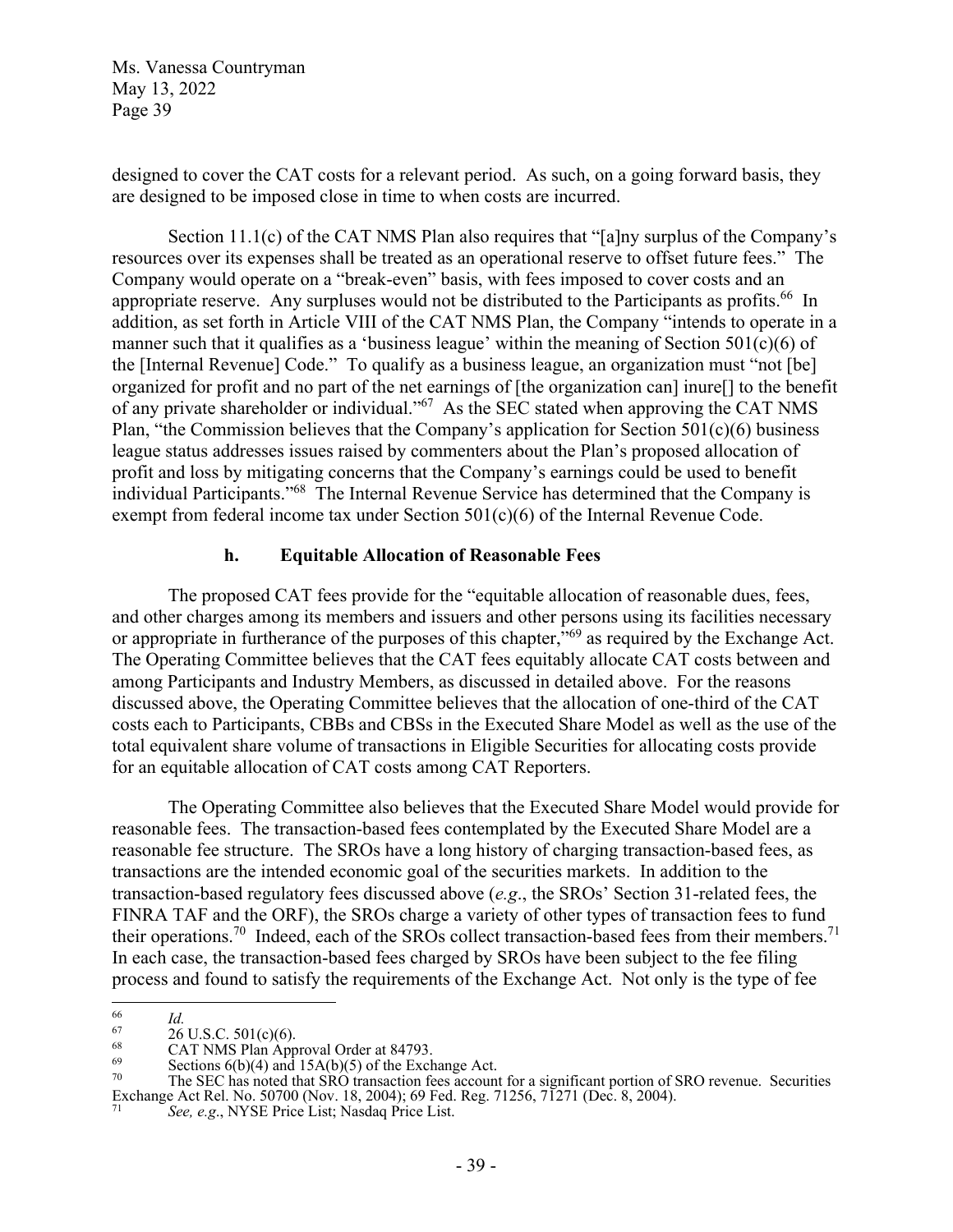reasonable, but the level of the fee is reasonable as well. Although the exact Fee Rate to be paid for any particular period will be determined at a later date, the illustrative example provides a per-transaction Fee Rate that is not excessive in comparison to existing transaction fee rates.

### **i. No Unfair Discrimination**

The Executed Share Model is "not designed to permit unfair discrimination between customers, issuers, brokers, or dealers,"72 as required by the Exchange Act. In addition, the Executed Share Model does not unfairly discriminate between Industry Members and Participants, among Industry Members or among Participants. Both Participants and Industry Members would contribute to the cost of the CAT; Participants alone would no longer be required to shoulder the burden without the contribution of Industry Members. In addition, both Participants and Industry Members would pay a fee based on the total equivalent share volume of their transactions in Eligible Securities; the type of metric would not vary based on whether the CAT Reporter is an Industry Member or Participant.

Furthermore, the Fee Rate would be the same regardless of the type of venue a trade was executed on, or how the trade ultimately occurred more generally (*e.g*., in a manner that generated more message traffic). In addition, the Executed Share Model recognizes the different trading characteristics of Listed Options and OTC Equity Securities as compared to NMS Stocks. The Executed Share Model recognizes that Listed Option trade in contracts rather than shares, and, therefore, counts the executed equivalent shares for Listed Options accordingly. Similarly, in recognition of the different trading characteristics of OTC Equity Securities as compared to NMS Stocks, the Executed Share Model would discount the share volume of OTC Equity Securities when calculating the CAT fees. Furthermore, although the fee would be charged to the CBB and the CBS, the CBB and CBS may pass through the fee to their clients. Therefore, CBBs and CBSs would not need to bear all the CAT costs for Industry Members. As a result, the Executed Share Model would not favor or unfairly burden any one type of trading venue, product or product type.

With the elimination of tiers, fees for Industry Members and Participants are directly related to their executed equivalent share volume of their transactions. With tiers, the relationship between a CAT Reporter's share volume and the CAT fee would not have been as direct.

# **j. No Burden on Competition**

The Executed Share Model does "not impose any burden on competition not necessary or appropriate in furtherance of the purposes of this chapter,"<sup>73</sup> as required by the Exchange Act. Moreover, the Operating Committee believes that the proposed fee schedule fairly and equitably allocates costs among CAT Reporters. The Executed Share Model would operate in a manner similar to the funding model employed by the SEC and the Participants related to Section 31 of

<sup>&</sup>lt;sup>72</sup> Sections 6(b)(5) and 15A(b)(6) of the Exchange Act.<br><sup>73</sup> Sections 6(b)(8) and 15A(b)(9) of the Exchange Act.

Sections  $6(b)(8)$  and  $15A(b)(9)$  of the Exchange Act.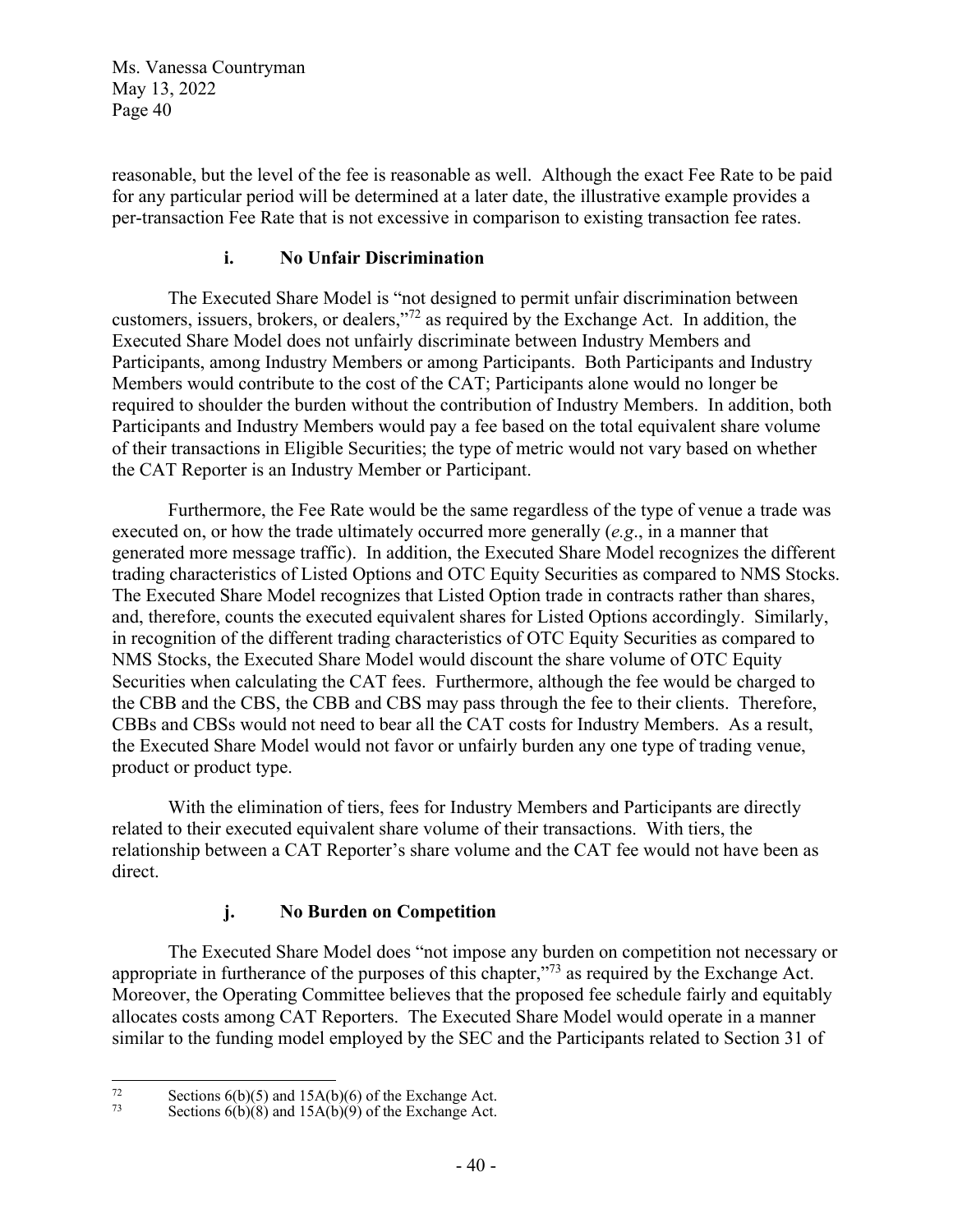the Exchange Act as well as the FINRA TAF<sup>74</sup> and the ORF rules, and these long-standing fees to cover regulatory costs have been approved by the Commission as satisfying the requirements under the Exchange Act, including not imposing a burden on the competition that is not necessary or appropriate under the Exchange Act. Furthermore, the Executed Share Model does not impose a burden on competition for reasons set forth above in Section A.8.e above.

## **B. Governing or Constituent Documents**

Not applicable.

## **C. Implementation of Amendment**

The Participants are filing this proposed amendment pursuant to Rule 608(b)(1) of Regulation NMS under the Exchange Act.75

## **D. Development and Implementation Phases**

 The Participants expect to implement the proposed Participant CAT fees upon approval by the SEC, provided, however, that the Participant CAT fees would not be collected unless the Industry Member CAT fees for the same time period are effective at that time.

## **E. Analysis of Impact on Competition**

The Operating Committee does not believe that the proposed amendment would result in any burden on competition that is not necessary or appropriate in furtherance of the purposes of the Exchange Act. The Operating Committee notes that the proposed amendment implements provisions of the CAT NMS Plan approved by the Commission, subject to proposed revisions to the CAT NMS Plan described above, and is designed to assist the Participants in meeting their regulatory obligations pursuant to the Plan. Because all Participants are subject to the Executed Share Model set forth in the proposed amendment, this is not a competitive filing that raises competition issues between and among the Participants. Furthermore, for the reasons discussed above, including in Sections A.8.e and A.8.j above, the Operating Committee does not believe that the Executed Share Model would result in any burden on competition that is not necessary or appropriate in furtherance of the purpose of the Exchange Act.

### **F. Written Understanding or Agreements Relating to Interpretation of, or Participation in, Plan.**

Not applicable.

Although the FINRA TAF is designed to cover a subset of the costs of FINRA services ( $e.g., \text{ costs to}$ ) FINRA of the supervision and regulation of members, including performing examinations, financial monitoring, and policy, rulemaking, interpretive, and enforcement activities) rather than all of FINRA's costs like the CAT, the transaction-based calculation of the FINRA TAF and the proposed CAT fees are similar. 17 CFR § 242.608(b)(1).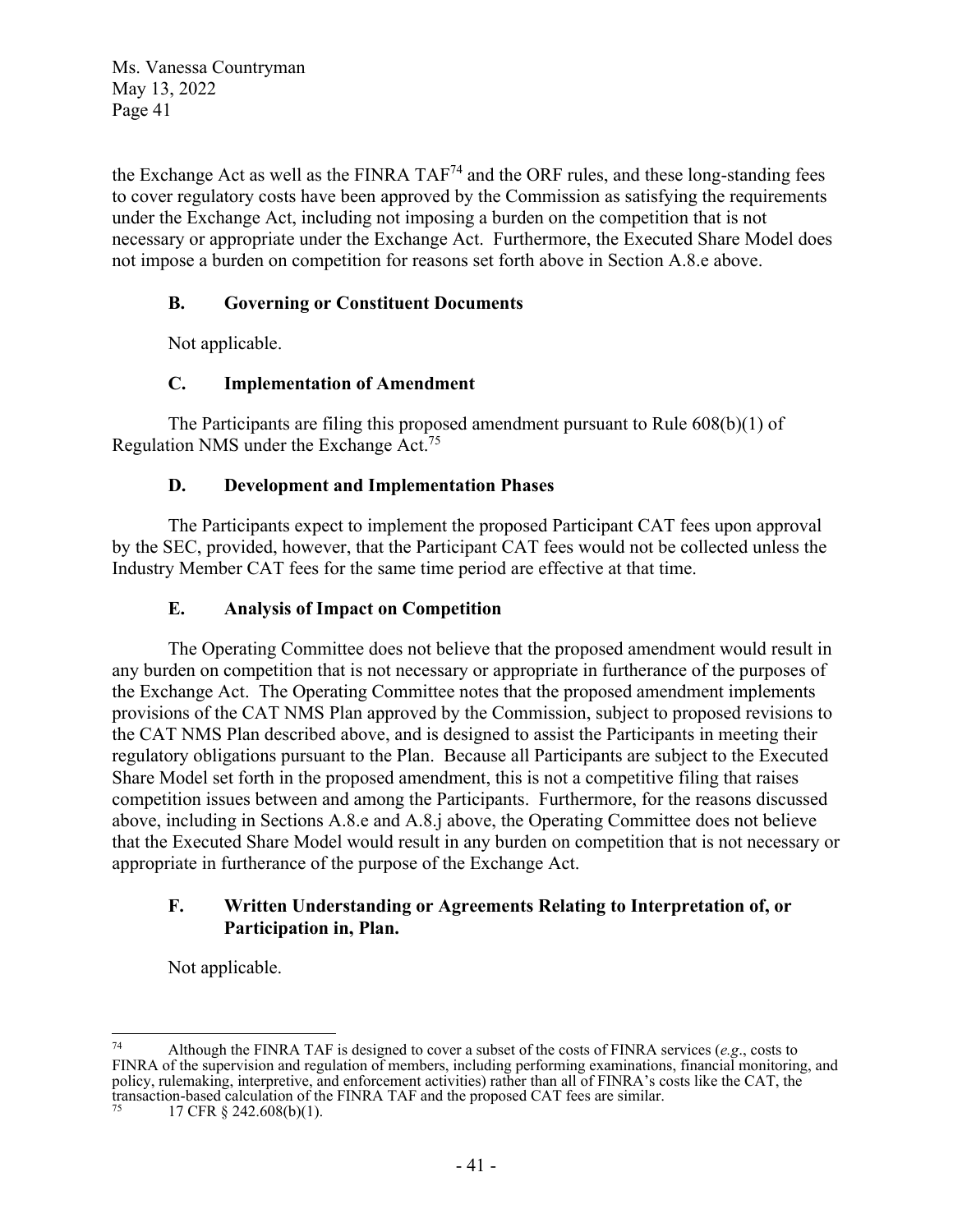### **G. Approval by Plan Sponsors in Accordance with Plan**

Section 12.3 of the CAT NMS Plan states that, subject to certain exceptions, the CAT NMS Plan may be amended from time to time only by a written amendment, authorized by the affirmative vote of not less than two-thirds of all of the Participants, that has been approved by the SEC pursuant to Rule 608 of Regulation NMS under the Exchange Act or has otherwise become effective under Rule 608 of Regulation NMS under the Exchange Act. In addition, Section 4.3(a)(vi) of the Plan requires the Operating Committee, by Majority Vote, to authorize action to determine the appropriate funding-related policies, procedures and practices-consistent with Article XI. The Operating Committee has satisfied both of these requirements. In addition, the Executed Share Model was discussed and voted on during a general session of the Operating Committee.

## **H. Description of Operation of Facility Contemplated by the Proposed Amendment**

Not applicable.

## **I. Terms and Conditions of Access**

Not applicable.

# **J. Method of Determination and Imposition, and Amount of, Fees and Charges**

Section A of this letter describes in detail how the Participants developed the Executed Share Model for the CAT.

# **K. Method and Frequency of Processor Evaluation**

Not applicable.

# **L. Dispute Resolution**

Section 11.5 of the CAT NMS Plan addresses the resolution of disputes regarding CAT fees charged to Participants and Industry Members. Specifically, Section 11.5 of the CAT NMS Plan states that

[d]isputes with respect to fees the Company charges Participants pursuant to Article XI of the CAT NMS Plan shall be determined by the Operating Committee or a Subcommittee designated by the Operating Committee. Decisions by the Operating Committee or such designated Subcommittee on such matters shall be binding on Participants, without prejudice to the rights of any Participant to seek redress from the SEC pursuant to Rule 608 of Regulation NMS under the Exchange Act or in any other appropriate forum.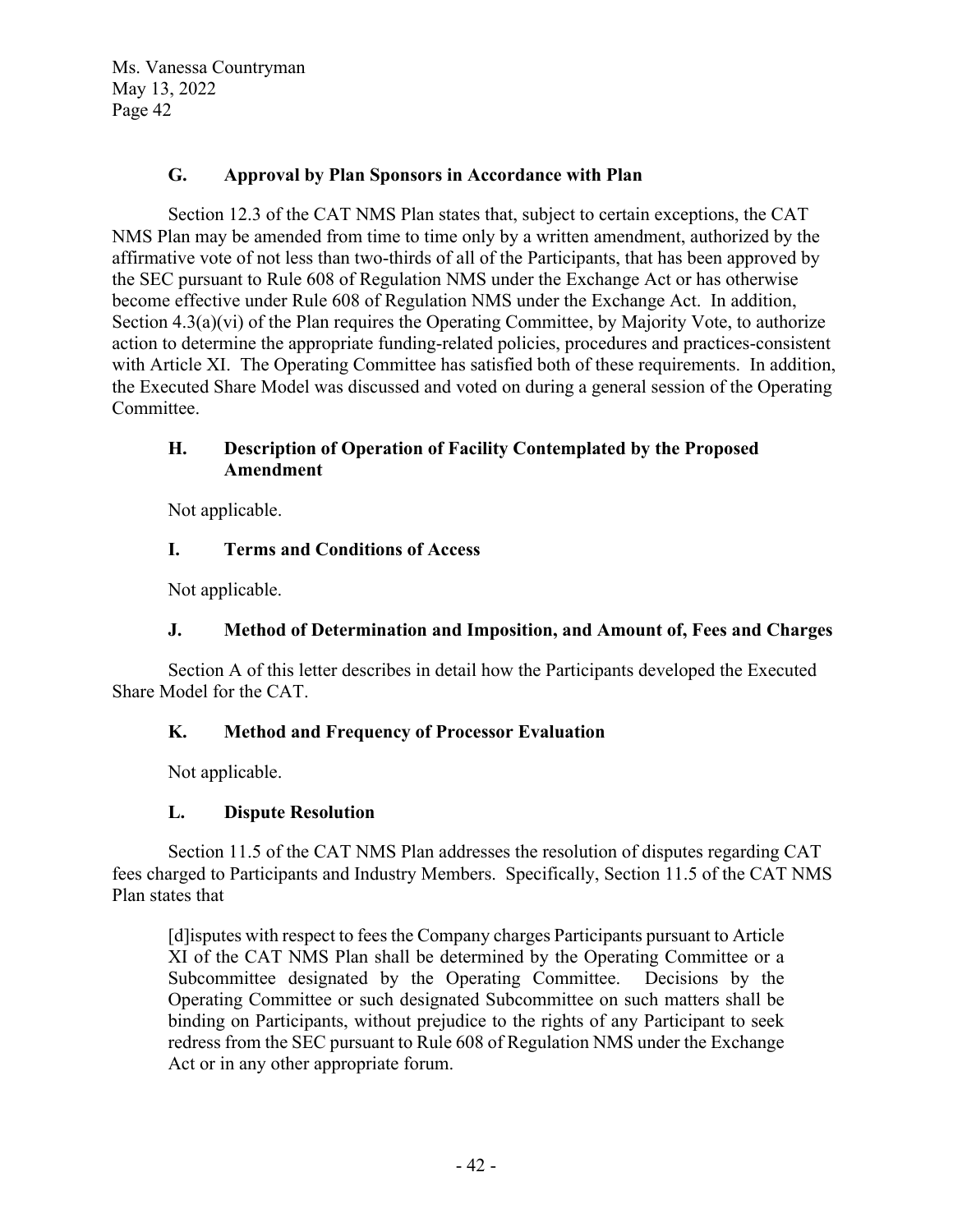In addition, the Participants adopted rules to establish the procedures for resolving potential disputes related to CAT fees charged to Industry Members.<sup>76</sup>

\* \* \* \* \*

Thank you for your attention to this matter. Please contact me at (212) 229-2455 if you have any questions or comments.

Respectfully submitted,

Michael Simon CAT NMS Plan Operating Committee Chair

cc: The Hon. Gary Gensler, Chair The Hon. Allison Herren Lee, Commissioner The Hon. Hester M. Peirce, Commissioner The Hon. Caroline A. Crenshaw, Commissioner Mr. Hugh Beck, Senior Advisor for Regulatory Reporting Mr. Haoxiang Zhu, Director, Division of Trading and Markets Mr. David S. Shillman, Associate Director, Division of Trading and Markets Mr. David Hsu, Assistant Director, Division of Trading and Markets Mr. Mark Donohue, Senior Policy Advisor, Division of Trading and Markets Ms. Erika Berg, Special Counsel, Division of Trading and Markets CAT NMS Plan Participants

<sup>76</sup> *See* Securities Exchange Act Rel. No. 81500 (Aug. 30, 2017), 82 Fed. Reg. 42143 (Sept.6, 2017).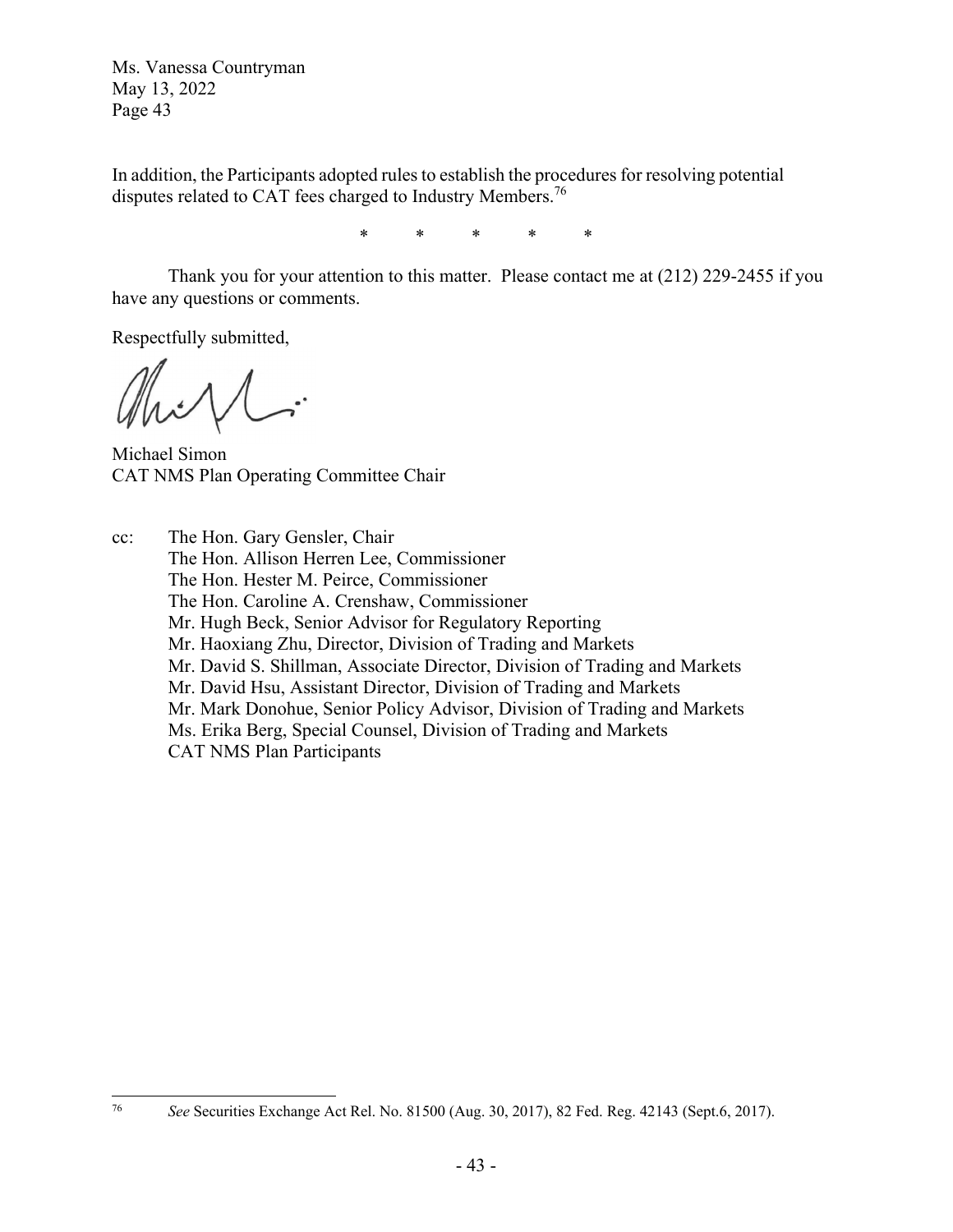#### **EXHIBIT A**

Additions **underlined**; deletions **[bracketed]**

\* \* \* \* \*

## **ARTICLE I**

#### **DEFINITIONS**

\* \* \* \* \*

**["Execution Venue" means a Participant or an alternative trading system ("ATS") (as defined in Rule 300 of Regulation ATS) that operates pursuant to Rule 301 of Regulation ATS (excluding any such ATS that does not execute orders).]** 

\* \* \* \* \*

## **ARTICLE XI**

#### **FUNDING OF THE COMPANY**

#### **Section 11.1. Funding Authority.**

(a) On an annual basis the Operating Committee shall approve an operating budget for the Company. The budget shall include the projected costs of the Company, including the costs of developing and operating the CAT for the upcoming year, and the sources of all revenues to cover such costs, as well as the funding of any reserve that the Operating Committee reasonably deems appropriate for prudent operation of the Company.

(b) Subject to Section 11.2, the Operating Committee shall have discretion to establish funding for the Company, including: (i) establishing fees that the Participants shall pay; and (ii) establishing fees for Industry Members that shall be implemented by Participants. The Participants shall file with the SEC under Section 19(b) of the Exchange Act any such fees on Industry Members that the Operating Committee approves, and such fees shall be labeled as "Consolidated Audit Trail Funding Fees."

(c) To fund the development and implementation of the CAT, the Company shall time the imposition and collection of all fees on Participants and Industry Members in a manner reasonably related to the timing when the Company expects to incur such development and implementation costs. In determining fees on Participants and Industry Members the Operating Committee shall take into account fees, costs and expenses (including legal and consulting fees and expenses) incurred by the Participants on behalf of the Company prior to the Effective Date in connection with the creation and implementation of the CAT, and such fees,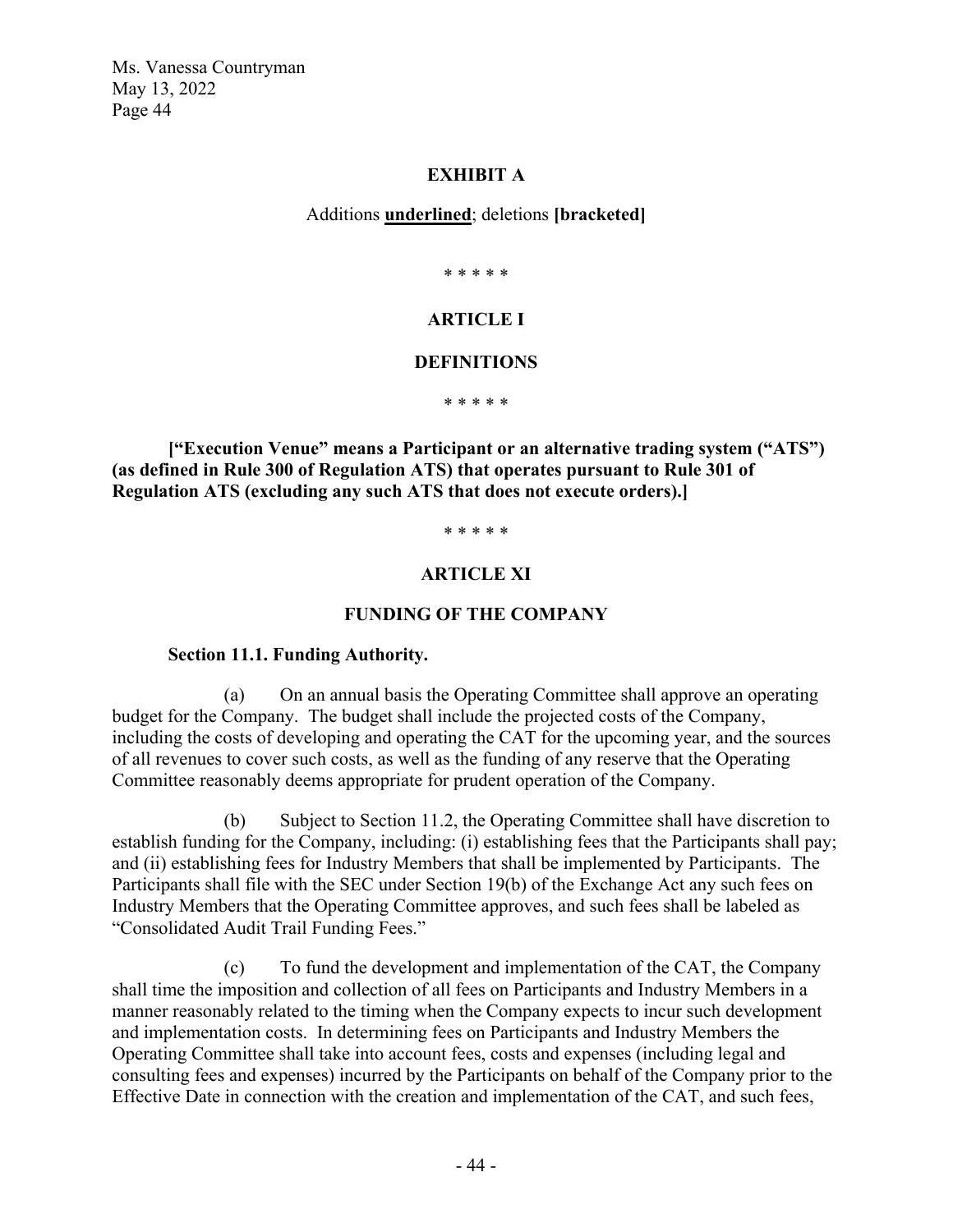costs and expenses shall be fairly and reasonably shared among the Participants and Industry Members. Any surplus of the Company's revenues over its expenses shall be treated as an operational reserve to offset future fees.

(d) Consistent with this Article XI, the Operating Committee shall adopt policies, procedures, and practices regarding the budget and budgeting process, **[assignment of tiers,]** resolution of disputes, billing and collection of fees, and other related matters. **[For the avoidance of doubt, as part of its regular review of fees for the CAT, the Operating Committee shall have the right to change the tier assigned to any particular Person in accordance with fee schedules previously filed with the Commission that are reasonable, equitable and not unfairly discriminatory and subject to public notice and comment, pursuant to this Article XI. Any such changes will be effective upon reasonable notice to such Person.]**

**Section 11.2. Funding Principles**. In establishing the funding of the Company, the Operating Committee shall seek:

(a) to create transparent, predictable revenue streams for the Company that are aligned with the anticipated costs to build, operate and administer the CAT and the other costs of the Company;

(b) to establish an allocation of the Company's related costs among Participants and Industry Members that is consistent with the Exchange Act, taking into account the timeline for implementation of the CAT **[and distinctions in the securities trading operations of Participants and Industry Members and their relative impact upon Company resources and operations]**;

(c) to establish a **[tiered]** fee structure in which the fees charged to **[: (i)] Participants and [CAT Reporters that are Execution Venues, including ATSs, are based upon the level of market share; (ii)]** Industry Members**[' non-ATS activities]** are based upon **the executed equivalent share volume of transactions in Eligible Securities [message traffic; and (iii) the CAT Reporters with the most CAT-related activity (measured by market share and/or message traffic, as applicable) are generally comparable (where, for these comparability purposes, the tiered fee structure takes into consideration affiliations between or among CAT Reporters, whether Execution Venues and/or Industry Members)].**

(d) to provide for ease of billing and other administrative functions;

(e) to avoid any disincentives such as placing an inappropriate burden on competition and a reduction in market quality; and

(f) to build financial stability to support the Company as a going concern.

**Section 11.3. Recovery.**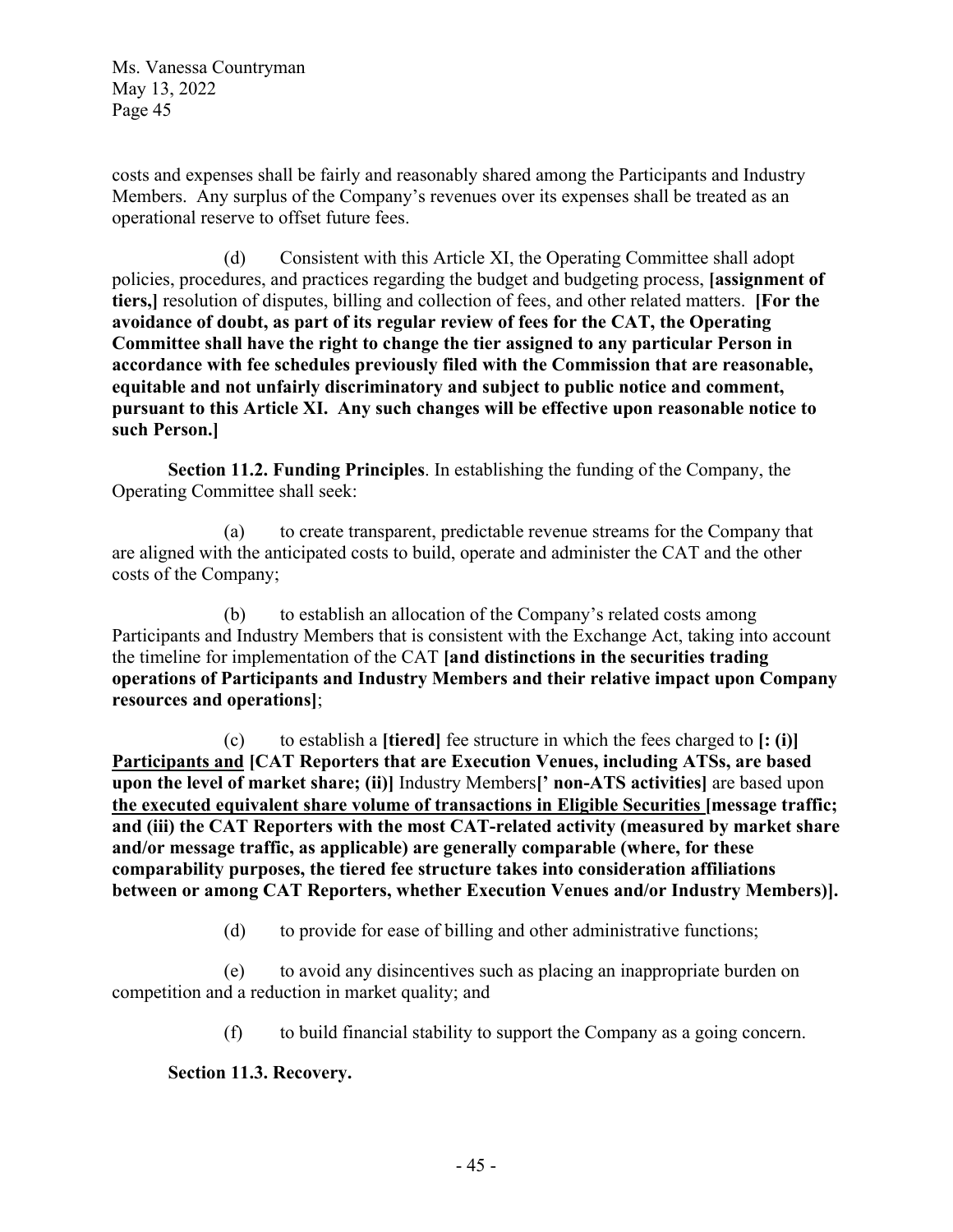(a) The Operating Committee will establish **[fixed]** fees to be payable by **Participants [Execution Venues]** as **follows [provided in this Section 11.3(a)]**:

(i) **Each Participant that is a national securities exchange will be required to pay a fee for each transaction in Eligible Securities executed on the exchange based on CAT Data. Each Participant that is a national securities association will be required to pay a fee for each transaction in Eligible Securities executed otherwise than on an exchange based on CAT Data.** 

**(ii) The fee for each transaction in Eligible Securities will be calculated by multiplying the number of executed equivalent shares in the transaction by one-third and by the applicable fee rate for the relevant period ("Fee Rate").** 

**(iii) Participants will be required to pay a CAT fee with regard to CAT costs not previously paid by the Participants ("Prospective CAT Costs"). The Fee Rate for the CAT fees related to Prospective CAT Costs will be calculated by dividing the budgeted CAT costs for the relevant period (as determined by the Operating Committee) by the projected total executed equivalent share volume of all transactions in Eligible Securities for the relevant period based on CAT Data.** 

**(iv) Notwithstanding anything to contrary, Participants will not be required to a pay a CAT fee related to CAT costs previously paid by the Participants in a manner determined by the Operating Committee ("Past CAT Costs").** 

**[(i) Each Execution Venue that: (A) executes transactions; or (B) in the case of a national securities association, has trades reported by its members to its trade reporting facility or facilities for reporting transactions effected otherwise than on an exchange, in NMS Stocks or OTC Equity Securities will pay a fixed fee depending on the market share of that Execution Venue in NMS Stocks and OTC Equity Securities, with the Operating Committee establishing at least two and no more than five tiers of fixed fees, based on an Execution Venue's NMS Stocks and OTC Equity Securities market share. For these purposes, market share for Execution Venues that execute transactions will be calculated by share volume, and market share for a national securities association that has trades reported by its members to its trade reporting facility or facilities for reporting transactions effected otherwise than on an exchange in NMS Stocks or OTC Equity Securities will be calculated based on share volume of trades reported, provided, however, that the share volume reported to such national securities association by an Execution Venue shall not be included in the calculation of such national security association's market share.]** 

**[(ii) Each Execution Venue that executes transactions in Listed Options will pay a fixed fee depending on the Listed Options market share of that Execution Venue, with the Operating Committee establishing at least two and no more than five tiers of fixed fees, based on an Execution Venue's Listed Options market share. For these purposes, market share will be calculated by contract volume.]**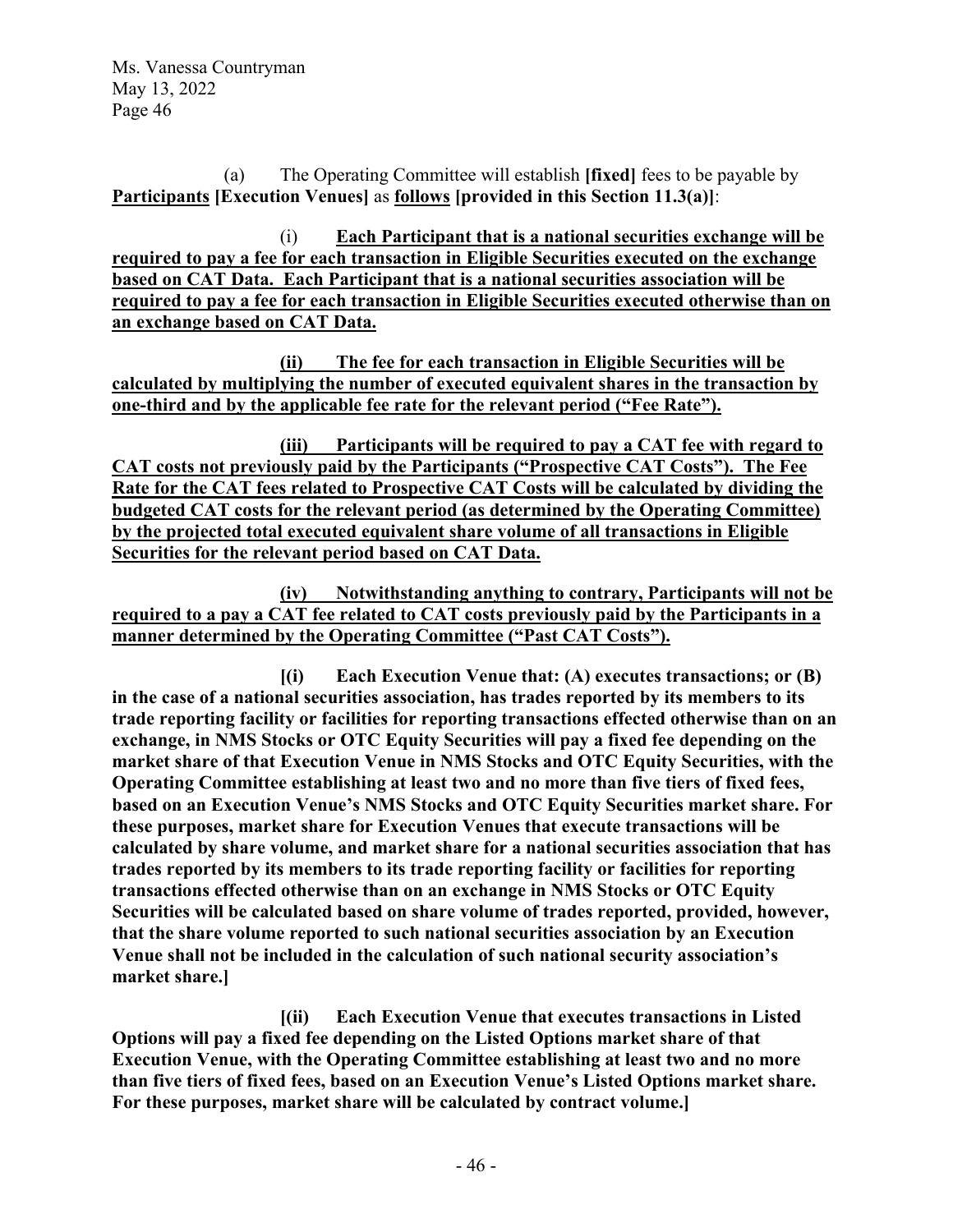(b) The Operating Committee will establish **[fixed]** fees to be payable by Industry Members **as follows:** 

**(i) Each Industry Member that is the clearing firm for the buyer in a transaction in Eligible Securities ("Clearing Broker for the Buyer" or "CBB") will be required to pay a fee for each such transaction in Eligible Securities based on CAT Data. The CBB's fee for each transaction in Eligible Securities will be calculated by multiplying the number of executed equivalent shares in the transaction by one-third and by the Fee Rate.** 

**(ii) Each Industry Member that is the clearing firm for the seller in a transaction in Eligible Securities ("Clearing Broker for the Seller" or "CBS") will be required to pay a fee for each transaction in Eligible Securities based on CAT Data. The CBS's fee for each transaction in Eligible Securities will be calculated by multiplying the number of executed equivalent shares in the transaction by one-third and by the Fee Rate. [, based on the message traffic generated by such Industry Member, with the Operating Committee establishing at least five and no more than nine tiers of fixed fees, based on message traffic. For the avoidance of doubt, the fixed fees payable by Industry Members pursuant to this paragraph shall, in addition to any other applicable message traffic, include message traffic generated by: (i) an ATS that does not execute orders that is sponsored by such Industry Member; and (ii) routing orders to and from any ATS sponsored by such Industry Member.]** 

**(iii) CBBs and CBSs will be required to pay CAT fees related to Past CAT Costs. The Fee Rate for the CAT fees related to Past CAT Costs will be calculated by dividing the Past CAT Costs for the relevant period (as determined by the Operating Committee) by the projected total executed equivalent share volume of all transactions in Eligible Securities for the relevant period based on CAT Data.** 

## **(iv) CBBs and CBSs will be required to pay CAT fees related to Prospective CAT Costs. The Fee Rate for the CAT fees related to Prospective CAT Costs will be the same as set forth in paragraph (a)(iv) above.**

(c) The Operating Committee may establish any other fees ancillary to the operation of the CAT that it reasonably determines appropriate, including fees: (i) for the late or inaccurate reporting of information to the CAT; (ii) for correcting submitted information; and (iii) based on access and use of the CAT for regulatory and oversight purposes (and not including any reporting obligations).

(d) The Company shall make publicly available a schedule of effective fees and charges adopted pursuant to this Agreement as in effect from time to time. The Operating Committee shall review such fee schedule on at least an annual basis and shall make any changes to such fee schedule that it deems appropriate. The Operating Committee is authorized to review such fee schedule on a more regular basis, but shall not make any changes on more than a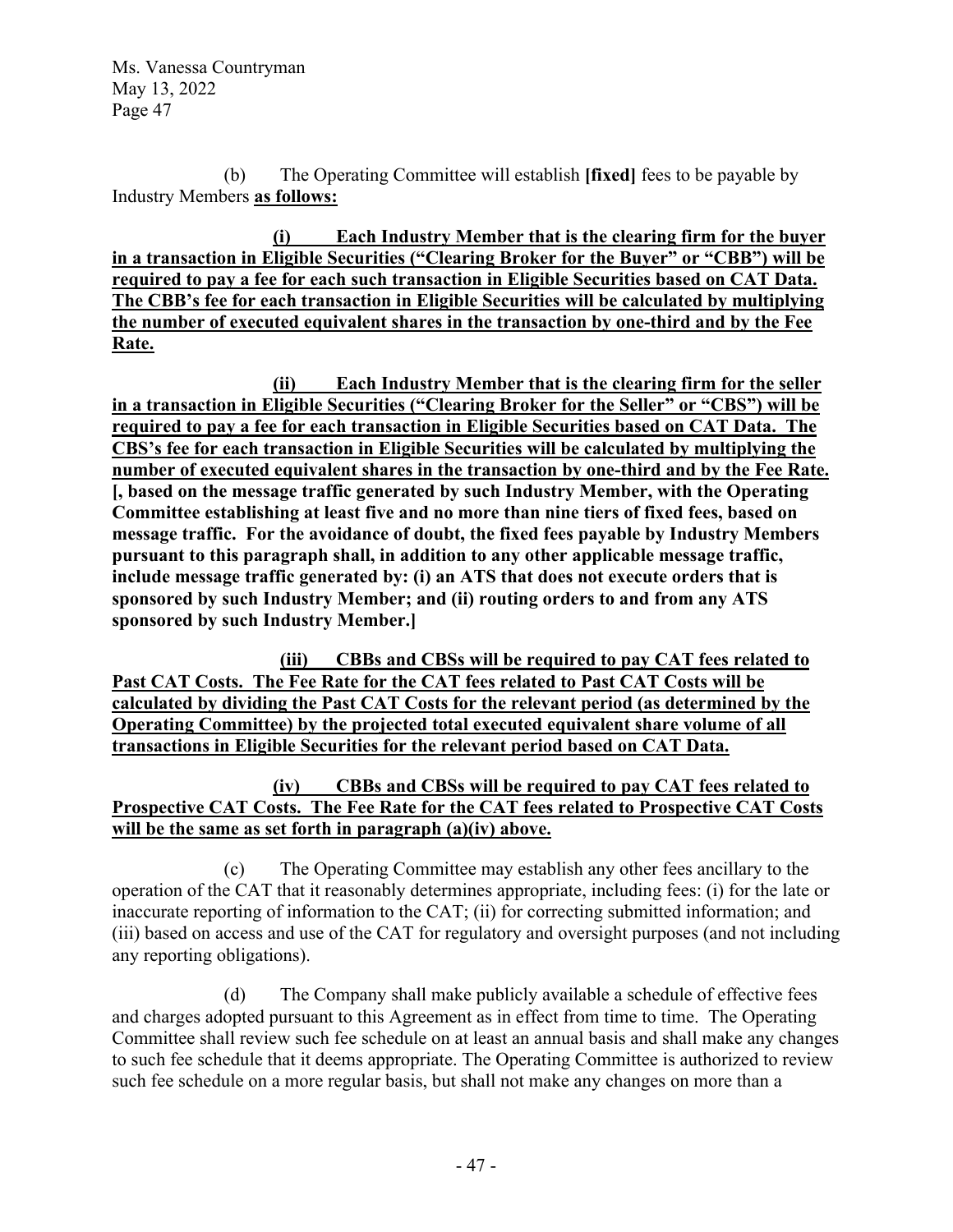semiannual basis unless, pursuant to a Supermajority Vote, the Operating Committee concludes that such change is necessary for the adequate funding of the Company.

#### \* \* \* \* \*

#### **APPENDIX B**

#### **Fee Schedule Consolidated Audit Trail Funding Fees for Participants**

**(a) CAT Fee** 

**(1) Each Participant that is a national securities exchange shall pay a fee for each transaction in Eligible Securities executed on the exchange based on CAT Data, where the fee for each transaction will be calculated by multiplying the number of executed equivalent shares in the transaction by one-third and by the Fee Rate.** 

**(2) Each Participant that is a national securities association shall pay a fee for each transaction in Eligible Securities executed otherwise than on exchange based on CAT Data, where the fee for each transaction will be calculated by multiplying the number of executed equivalent shares in the transaction by one-third and by the Fee Rate.** 

**(b) Fee Rate** 

**(1) The Operating Committee will calculate the Fee Rate at the beginning of each year by dividing the budgeted CAT costs for the year by the projected total executed equivalent share volume of all transactions in Eligible Securities for the year. After setting the Fee Rate at the beginning of each year, the Fee Rate may be adjusted once during the year, if necessary, due to changes in the budgeted or actual costs or projected or actual total executed equivalent share volume during the year.** 

**(2) For purposes of calculating the fees, executed equivalent shares in a transaction in Eligible Securities will be counted as follows:**

**(i) each executed share for a transaction in NMS Stocks will be counted as one executed equivalent share**;

**(ii) each executed contract for a transaction in Listed Options will be counted based on the multiplier applicable to the specific Listed Option (i.e., 100 executed equivalent shares or such other applicable multiplier); and** 

**(iii) each executed share for a transaction in OTC Equity Securities shall be counted as 0.01 executed equivalent share.**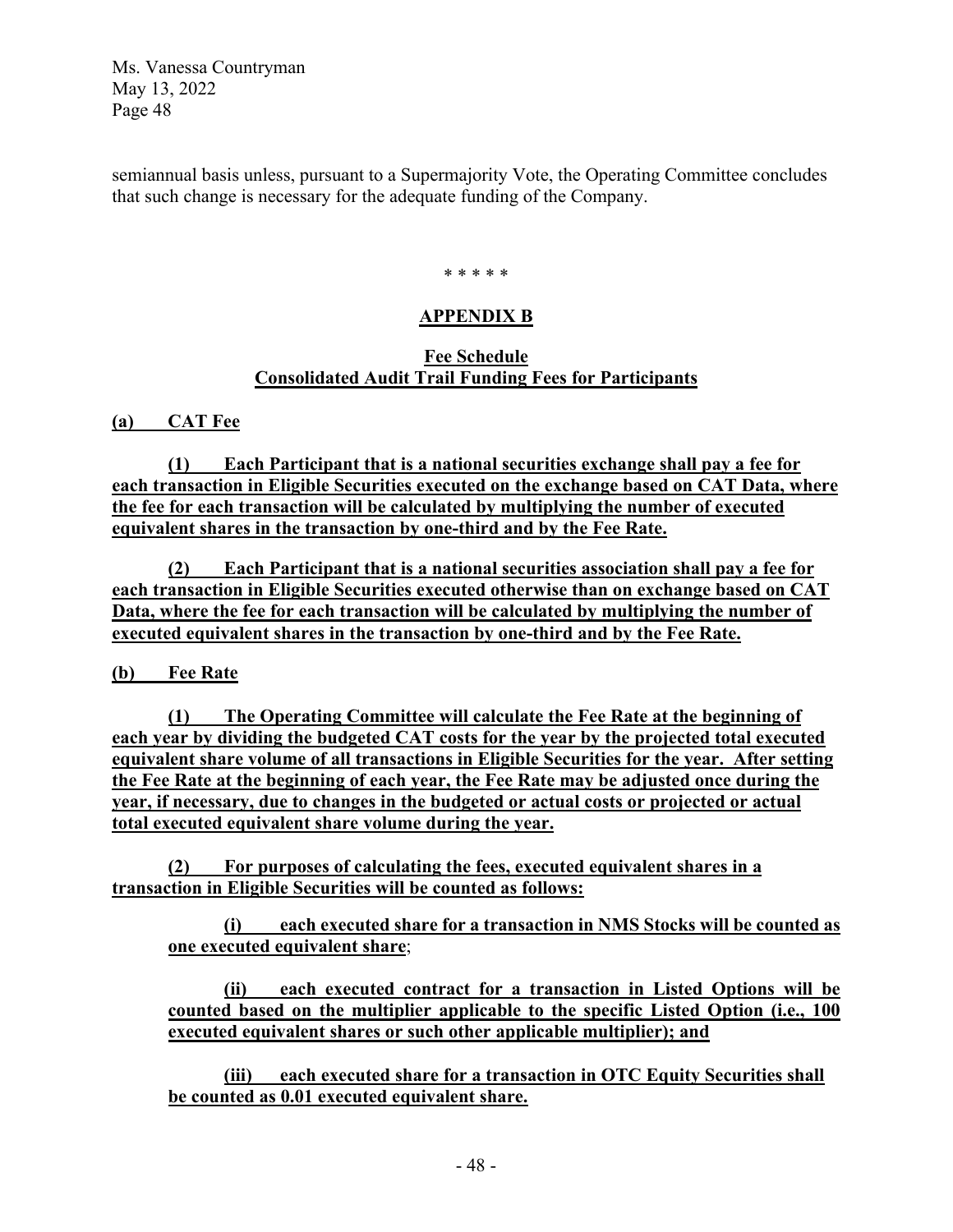**(3) Budgeted CAT Costs. The budgeted CAT costs for the year shall be comprised of all fees, costs and expenses budgeted to be incurred by or for the Company in connection with the development, implementation and operation of the CAT as set forth in the annual operating budget approved by the Operating Committee pursuant to Section 11.1(a) of the CAT NMS Plan, or as adjusted during the year by the Operating Committee.**

**(4) Projected Total Executed Equivalent Share Volume of Transactions in Eligible Securities. The Operating Committee shall determine the projected total executed equivalent share volume of all transactions in Eligible Securities for each relevant period based on the executed equivalent share volume of all transactions in Eligible Securities for the prior six months.** 

**(c) Fee Payments/Collection. Each Participant shall pay the CAT fee set forth in paragraph (a) to Consolidated Audit Trail, LLC in the manner prescribed by Consolidated Audit Trail, LLC on a monthly basis based on the Participant's transactions in the prior month.** 

\* \* \* \* \*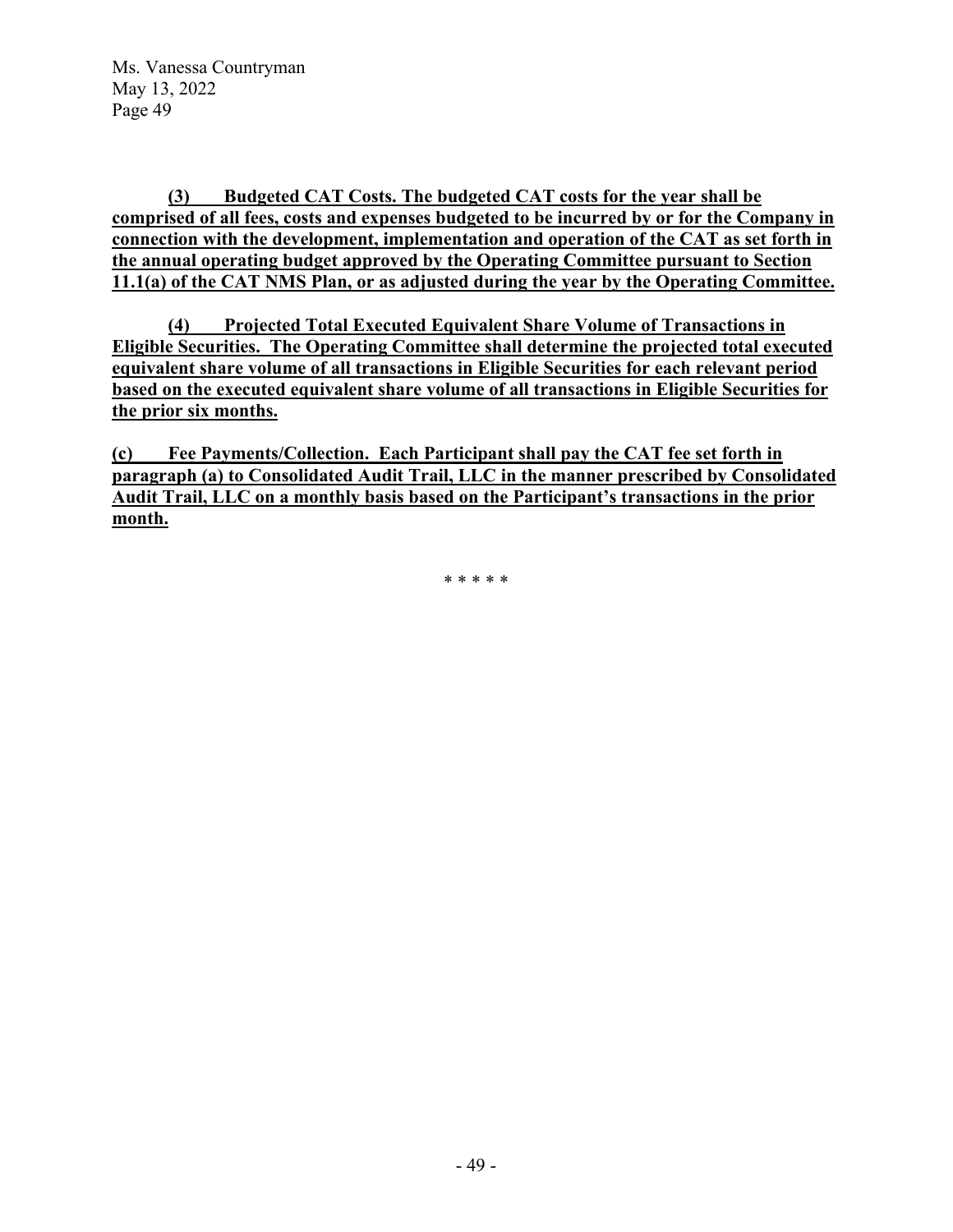### **EXHIBIT B**

The following sets forth an illustrative example of CAT fees calculated under the Executed Share Model based on the budgeted annual CAT Costs for 2022 and the actual total executed equivalent share volume of transactions in Eligible Securities in 2021. Note Exhibit B only provides an illustrative example of how the Executed Share Model would operate; the calculation of actual fees will differ from this example in various ways. For example, the Participants have paid or will have paid some or all of these costs up to the time of any SEC approval of the Executed Share Model, and, as a result, Participants would not be obligated to pay CAT fees related to 2022 CAT costs to the extent the Participants have already paid such costs. In addition, the illustrative example calculates the fee rate using the total executed equivalent share transactions in Eligible Securities for 2021, rather than the projected volume for 2022 based on the previous six months. Furthermore, the CAT Reporters' monthly CAT fee is not based on the CAT Reporters' transactions from the prior month; instead, it is calculated by using each CAT Reporter's transactions in 2021 and dividing the result by twelve.

## **CAT FEE EXAMPLE FOR ILLUSTRATIVE PURPOSES ONLY**

Budgeted CAT Costs for 2022: \$165,841,447.00 Total Executed Equivalent Share Volume of Transactions in Eligible Securities for 2021: 3,963,697,612,395 Fee Rate: \$0.0000418401 per executed equivalent share

| Participant    | <b>Executed Equivalent</b> | Annual CAT Fee <sup>77</sup> | Monthly CAT Fee |
|----------------|----------------------------|------------------------------|-----------------|
|                | Share Volume of            |                              |                 |
|                | Transactions in            |                              |                 |
|                | Eligible Securities for    |                              |                 |
|                | 2021                       |                              |                 |
|                | 46,400,250,500             | \$647,130.15                 | \$53,927.51     |
| $\overline{2}$ | 204,330,644,337            | \$2,849,737.21               | \$237,478.10    |
| $\overline{3}$ | 40,241,451,971             | \$561,235.26                 | \$46,769.61     |
| $\overline{4}$ | 37,837,901,411             | \$527,713.68                 | \$43,976.14     |
| 5              | 239,781,829,838            | \$3,344,164.09               | \$278,680.34    |
| 6              | 149,570,501,700            | \$2,086,014.19               | \$173,834.52    |
|                | 36,318,789,800             | \$506,527.09                 | \$42,210.59     |
| 8              | 1,361,484,729,008          | \$18,988,212.50              | \$1,582,351.04  |
| 9              | 64, 139, 149, 375          | \$894,529.16                 | \$74,544.10     |
| 10             | 51,910,120,400             | \$723,974.63                 | \$60,331.22     |

## **PARTICIPANT CAT FEES**

Under the Executed Share Model, Participants, CBBs and CBSs will pay a monthly fee based on actual executed equivalent share volume for the prior calendar month. The annual CAT fee is provided here for informational purposes only.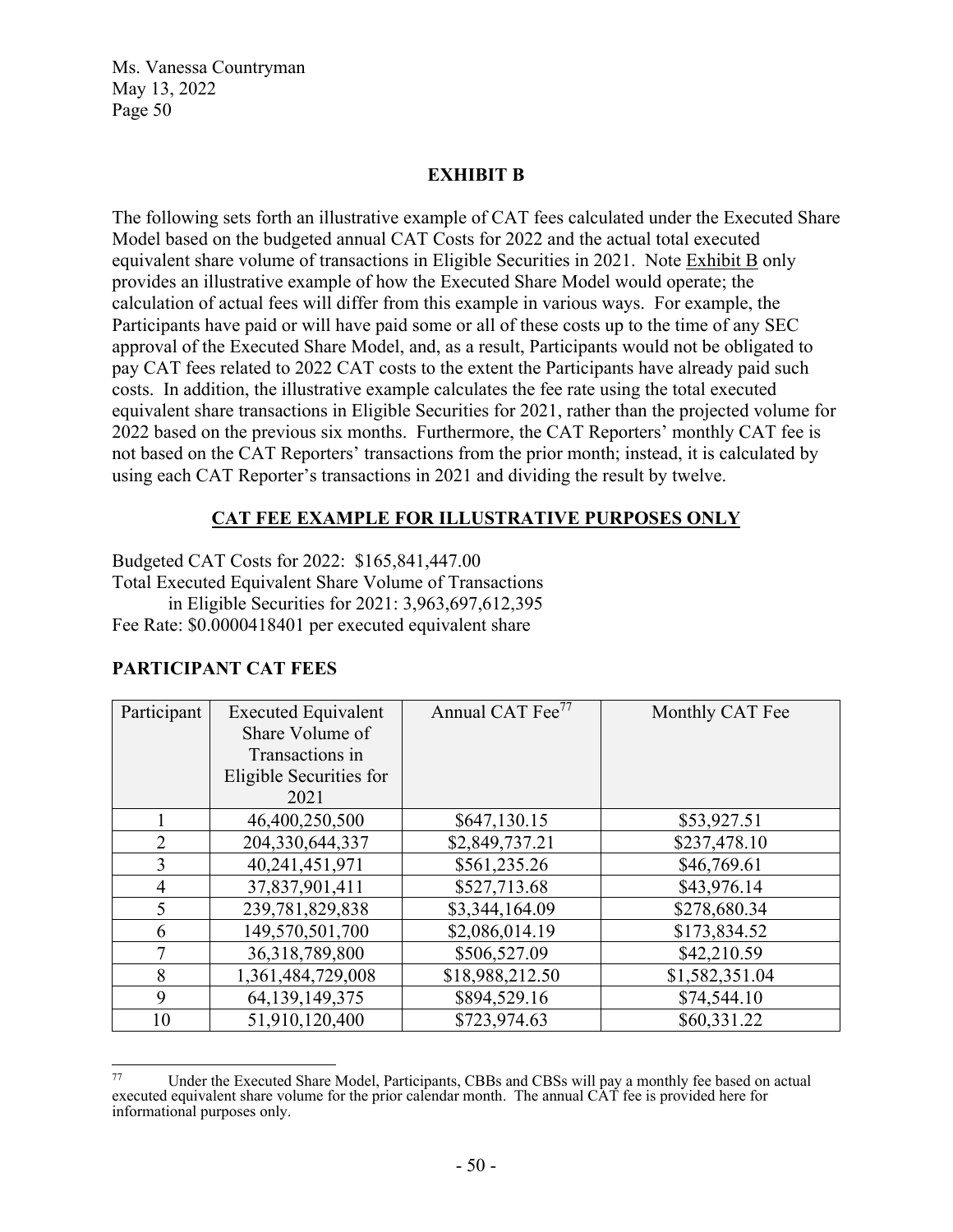| Participant | <b>Executed Equivalent</b> | Annual CAT Fee <sup>77</sup> | Monthly CAT Fee |
|-------------|----------------------------|------------------------------|-----------------|
|             | Share Volume of            |                              |                 |
|             | Transactions in            |                              |                 |
|             | Eligible Securities for    |                              |                 |
|             | 2021                       |                              |                 |
| 11          | 55,784,034,310             | \$778,002.92                 | \$64,833.58     |
| 12          | 38,683,005,800             | \$539,500.09                 | \$44,958.34     |
| 13          | 531,025,057,170            | \$7,406,044.60               | \$617,170.38    |
| 14          | 30,117,744,430             | \$420,043.00                 | \$35,003.58     |
| 15          | 135,340,379,281            | \$1,887,551.01               | \$157,295.92    |
| 16          | 62,342,194,800             | \$869,467.59                 | \$72,455.63     |
| 17          | 39,349,215,400             | \$548,791.51                 | \$45,732.63     |
| 18          | 14,998,526,300             | \$209,179.87                 | \$17,431.66     |
| 19          | 277, 173, 161, 059         | \$3,865,649.59               | \$322,137.47    |
| 20          | 345, 397, 838, 631         | \$4,817,158.37               | \$401,429.86    |
| 21          | 90,011,105,331             | \$1,255,357.45               | \$104,613.12    |
| 22          | 30,979,556,597             | \$432,062.43                 | \$36,005.20     |
| 23          | 5,507,340,998              | \$76,809.21                  | \$6,400.77      |
| 24          | 5,581,710                  | \$77.85                      | \$6.49          |
| 25          | 74,967,502,238             | \$1,045,548.90               | \$87,129.08     |

### .  **INDUSTRY MEMBER CAT FEES78**

| CBBs $\&$     | <b>Executed Equivalent</b> | Annual CAT Fee  | Monthly CAT Fee |
|---------------|----------------------------|-----------------|-----------------|
| <b>CBSs</b>   | Share Volume of            |                 |                 |
|               | Transactions in Eligible   |                 |                 |
|               | Securities for 2021        |                 |                 |
|               | 859, 841, 671, 740         | \$11,991,949.69 | \$999,329.14    |
| $\mathcal{D}$ | 778,256,091,356            | \$10,854,100.47 | \$904,508.37    |
| 3             | 740,559,440,045            | \$10,328,356.76 | \$860,696.40    |
| 4             | 536,740,052,223            | \$7,485,749.89  | \$623,812.49    |
|               | 467,988,393,675            | \$6,526,891.47  | \$543,907.62    |
|               | 380, 556, 173, 472         | \$5,307,500.95  | \$442,291.75    |

<sup>78</sup> The Operating Committee recognizes that an Industry Member's knowledge of its own fees in the illustrative example would be helpful in analyzing the Executed Share Model. Accordingly, if a CBB or CBS is interested in learning which anonymized CBB or CBS in the illustrative example represents its volume and fees, the CBB or CBS may contact the FINRA CAT Helpdesk by email at help@finracat.com. Industry Members other than CBBs and CBSs will not be charged a fee under the Executed Share Model; however, CBBs and CBSs may choose to pass-through CAT fees to such Industry Members. Therefore, if an Industry Member other than a CBB or CBS is interested in learning its associated volume in the illustrative example and potential fee (assuming the CBB or CBS passes the fee through), the Industry Member may also contact the FINRA Helpdesk by email at help@finracat.com. Accordingly, subject to verification of the identity of the requesting party as an authorized representative of the relevant Industry Member, the Helpdesk will provide the authorized representative of the CBB or CBS with the number of the applicable anonymized CBB or CBS in Exhibit B, or the authorized representative of the Industry Member other than the CBB or CBS with its associated volume and potential pass-through fee from the illustrative example.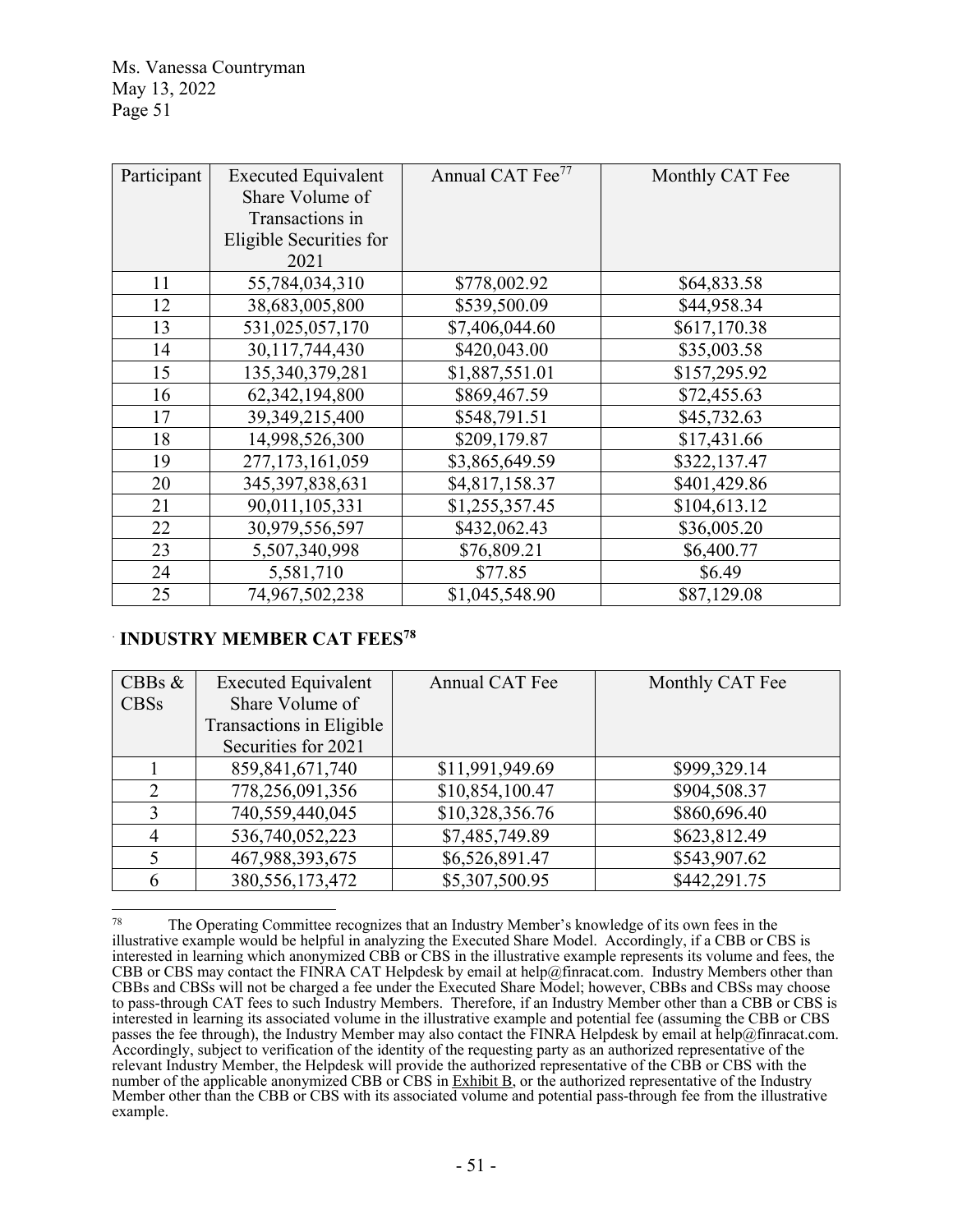| CBBs $&$       | <b>Executed Equivalent</b> | Annual CAT Fee | Monthly CAT Fee         |
|----------------|----------------------------|----------------|-------------------------|
| <b>CBSs</b>    | Share Volume of            |                |                         |
|                | Transactions in Eligible   |                |                         |
|                | Securities for 2021        |                |                         |
| $\overline{7}$ | 350,408,314,337            | \$4,887,037.94 | \$407,253.16            |
| 8              | 316,955,750,074            | \$4,420,485.23 | \$368,373.77            |
| 9              | 312,687,014,481            | \$4,360,950.47 | \$363,412.54            |
| 10             | 291,608,017,108            | \$4,066,968.12 | \$338,914.01            |
| 11             | 285,766,444,467            | \$3,985,497.49 | \$332,124.79            |
| 12             | 257,779,680,900            | \$3,595,174.63 | \$299,597.89            |
| 13             | 220, 269, 528, 700         | \$3,072,031.97 | \$256,002.66            |
| 14             | 145,075,274,359            | \$2,023,320.63 | \$168,610.05            |
| 15             | 141,826,246,034            | \$1,978,007.42 | \$164,833.95            |
| 16             | 139, 111, 829, 825         | \$1,940,150.28 | \$161,679.19            |
| 17             | 126,903,666,123            | \$1,769,886.75 | \$147,490.56            |
| 18             | 117,993,448,569            | \$1,645,618.66 | \$137,134.89            |
| 19             | 109,530,158,500            | \$1,527,583.73 | \$127,298.64            |
| 20             | 108,170,149,680            | \$1,508,616.10 | \$125,718.01            |
| 21             | 94,948,734,900             | \$1,324,221.06 | \$110,351.76            |
| 22             | 80,808,074,508             | \$1,127,005.58 | \$93,917.13             |
| 23             | 77,877,312,671             | \$1,086,131.14 | \$90,510.93             |
| 24             | 71,627,190,900             | \$998,962.60   | \$83,246.88             |
| 25             | 65,979,744,166             | \$920,199.38   | \$76,683.28             |
| 26             | 62,476,795,435             | \$871,344.82   | \$72,612.07             |
| 27             | 59,962,856,615             | \$836,283.68   | \$69,690.31             |
| 28             | 53,277,619,100             | \$743,046.71   | \$61,920.56             |
| 29             | 48,251,539,722             | \$672,949.52   | \$56,079.13             |
| 30             | 43,794,466,264             | \$610,788.07   | \$50,899.01             |
| 31             | 40,818,110,970             | \$569,277.75   | \$47,439.81             |
| 32             | 39,413,060,847             | \$549,681.95   | \$45,806.83             |
| 33             | 25,642,997,831             | \$357,635.07   | \$29,802.92             |
| 34             | 24,274,017,616             | \$338,542.32   | $\overline{$}28,211.86$ |
| 35             | 24, 265, 127, 300          | \$338,418.33   | \$28,201.53             |
| 36             | 23,768,492,482             | \$331,491.92   | \$27,624.33             |
| 37             | 20,802,708,100             | \$290,129.03   | \$24,177.42             |
| 38             | 20,019,521,644             | \$279,206.17   | \$23,267.18             |
| 39             | 18,035,978,054             | \$251,542.29   | \$20,961.86             |
| 40             | 16,828,270,736             | \$234,698.76   | \$19,558.23             |
| 41             | 16,627,104,316             | \$231,893.16   | \$19,324.43             |
| 42             | 16,270,456,203             | \$226,919.09   | \$18,909.92             |
| 43             | 15,560,896,419             | \$217,023.08   | \$18,085.26             |
| 44             | 15,340,132,696             | \$213,944.15   | \$17,828.68             |
| 45             | 14, 357, 387, 825          | \$200,238.11   | \$16,686.51             |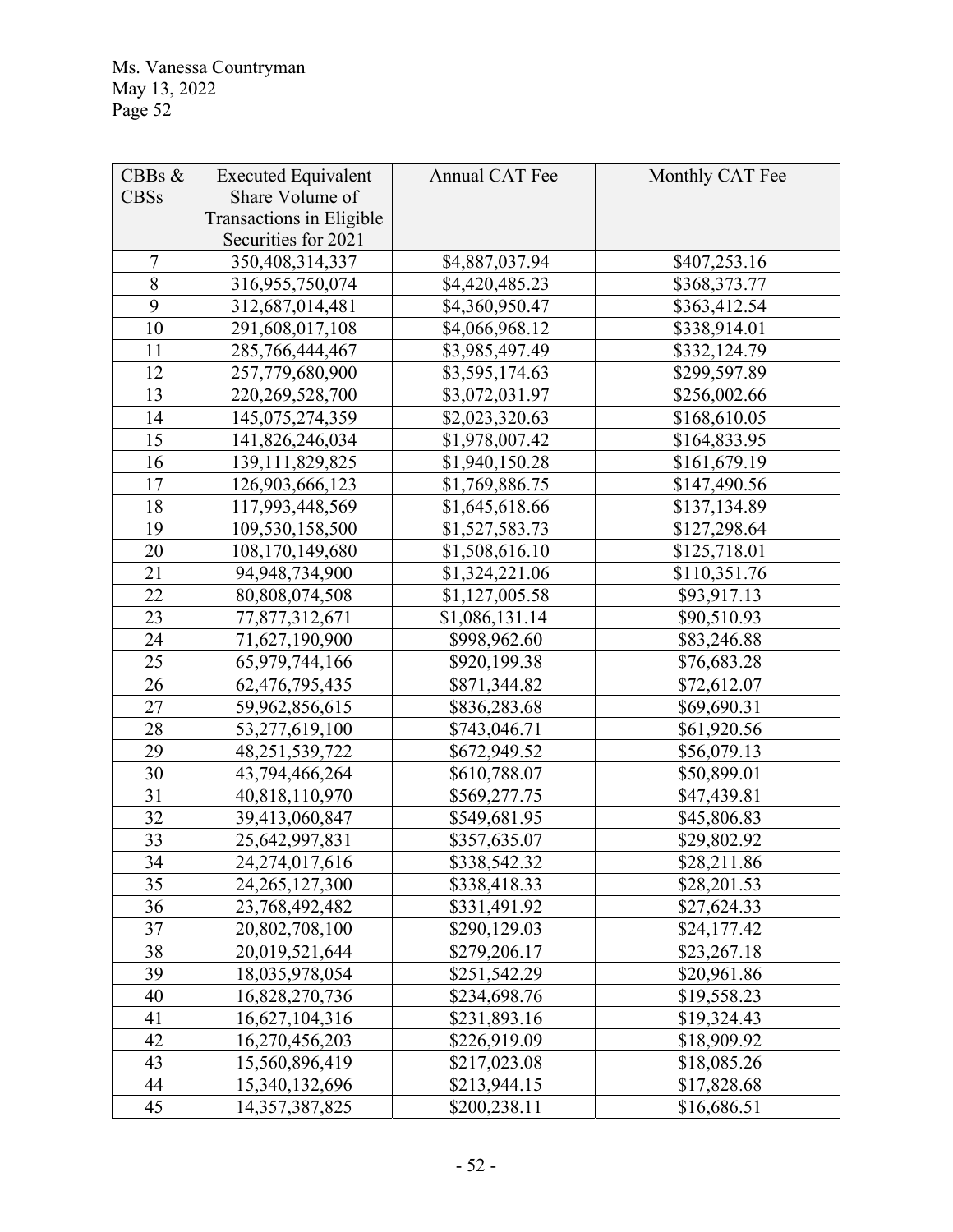| CBBs $&$    | <b>Executed Equivalent</b> | Annual CAT Fee | Monthly CAT Fee |
|-------------|----------------------------|----------------|-----------------|
| <b>CBSs</b> | Share Volume of            |                |                 |
|             | Transactions in Eligible   |                |                 |
|             | Securities for 2021        |                |                 |
| 46          | 13,794,427,204             | \$192,386.67   | \$16,032.22     |
| 47          | 10,844,249,411             | \$151,241.44   | \$12,603.45     |
| 48          | 10,345,612,840             | \$144,287.11   | \$12,023.93     |
| 49          | 10,047,142,100             | \$140,124.43   | \$11,677.04     |
| 50          | 9,676,729,440              | \$134,958.40   | \$11,246.53     |
| 51          | 9,525,189,150              | \$132,844.91   | \$11,070.41     |
| 52          | 9,497,695,858              | \$132,461.47   | \$11,038.46     |
| 53          | 9,141,959,858              | \$127,500.13   | \$10,625.01     |
| 54          | 9,111,887,600              | \$127,080.72   | \$10,590.06     |
| 55          | 8,246,296,500              | \$115,008.58   | \$9,584.05      |
| 56          | 7,409,804,367              | \$103,342.28   | \$8,611.86      |
| 57          | 5,943,333,522              | \$82,889.86    | \$6,907.49      |
| 58          | 5,537,962,838              | \$77,236.28    | \$6,436.36      |
| 59          | 4,969,306,436              | \$69,305.40    | \$5,775.45      |
| 60          | 4,858,930,658              | \$67,766.02    | \$5,647.17      |
| 61          | 4,724,287,600              | \$65,888.20    | \$5,490.68      |
| 62          | 4,688,574,389              | \$65,390.12    | \$5,449.18      |
| 63          | 4,619,665,921              | \$64,429.07    | \$5,369.09      |
| 64          | 4,586,579,797              | \$63,967.63    | \$5,330.64      |
| 65          | 4,552,355,173              | \$63,490.31    | \$5,290.86      |
| 66          | 4,530,370,991              | \$63,183.70    | \$5,265.31      |
| 67          | 4,432,887,822              | \$61,824.14    | \$5,152.01      |
| 68          | 4,188,226,789              | \$58,411.92    | \$4,867.66      |
| 69          | 4,095,928,162              | \$57,124.66    | \$4,760.39      |
| 70          | 3,615,599,600              | \$50,425.67    | \$4,202.14      |
| 71          | 3,411,736,434              | \$47,582.45    | \$3,965.20      |
| 72          | 3,411,224,100              | \$47,575.30    | \$3,964.61      |
| 73          | 3,290,953,800              | \$45,897.93    | \$3,824.83      |
| 74          | 3, 199, 333, 714           | \$44,620.13    | \$3,718.34      |
| 75          | 2,924,604,582              | \$40,788.57    | \$3,399.05      |
| 76          | 2,888,374,000              | \$40,283.27    | \$3,356.94      |
| 77          | 2,839,512,902              | \$39,601.82    | \$3,300.15      |
| 78          | 2,659,506,700              | \$37,091.33    | \$3,090.94      |
| 79          | 2,537,489,086              | \$35,389.59    | \$2,949.13      |
| 80          | 2,459,185,612              | \$34,297.51    | \$2,858.13      |
| 81          | 2,395,884,300              | \$33,414.67    | \$2,784.56      |
| 82          | 2,336,005,686              | \$32,579.56    | \$2,714.96      |
| 83          | 2,328,536,077              | \$32,475.38    | \$2,706.28      |
| 84          | 2,006,993,344              | \$27,990.92    | \$2,332.58      |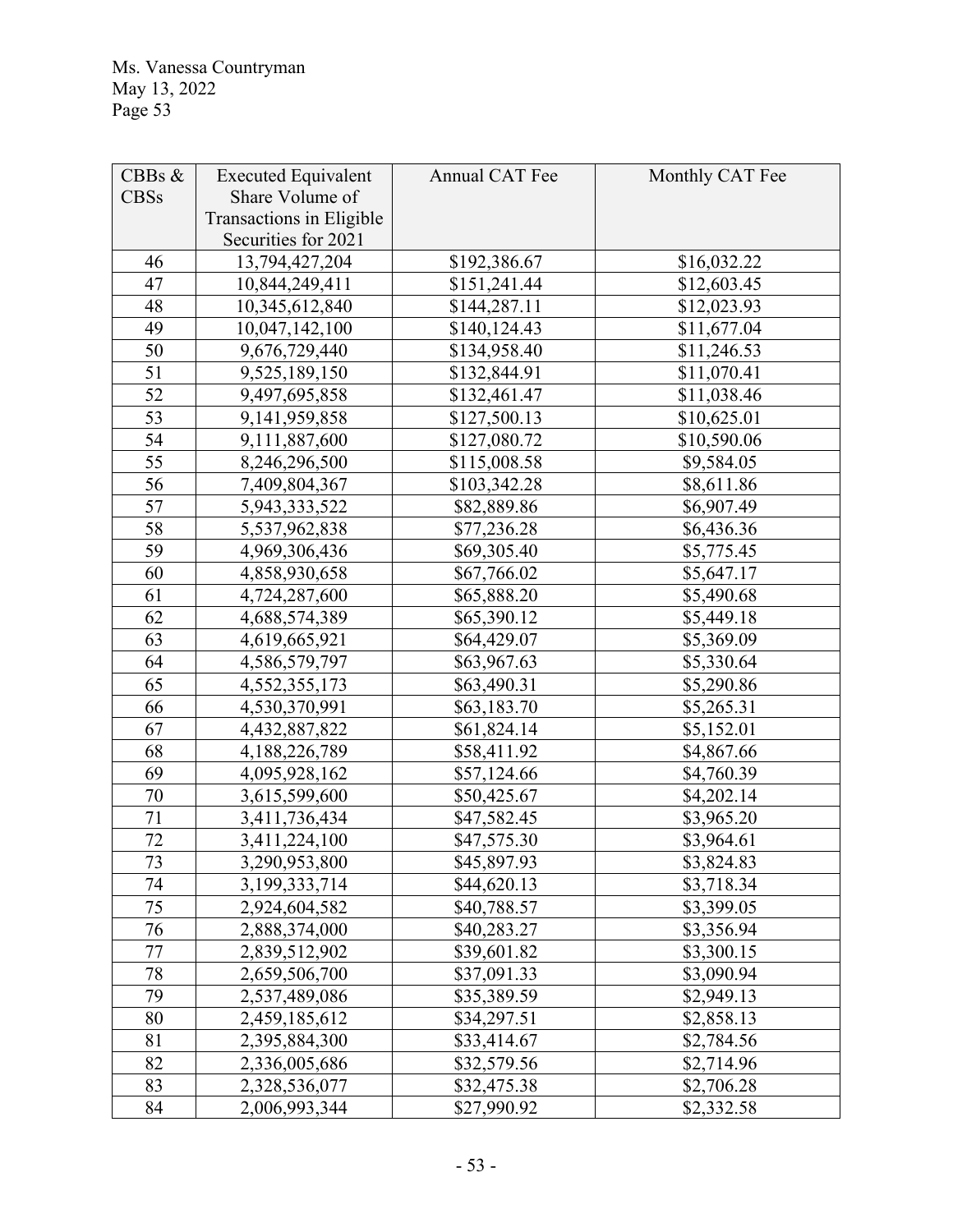| CBBs $&$    | <b>Executed Equivalent</b> | Annual CAT Fee | Monthly CAT Fee |
|-------------|----------------------------|----------------|-----------------|
| <b>CBSs</b> | Share Volume of            |                |                 |
|             | Transactions in Eligible   |                |                 |
|             | Securities for 2021        |                |                 |
| 85          | 1,991,341,100              | \$27,772.63    | \$2,314.39      |
| 86          | 1,926,691,600              | \$26,870.98    | \$2,239.25      |
| 87          | 1,818,491,446              | \$25,361.95    | \$2,113.50      |
| 88          | 1,807,513,774              | \$25,208.84    | \$2,100.74      |
| 89          | 1,798,384,897              | \$25,081.53    | \$2,090.13      |
| 90          | 1,499,870,900              | \$20,918.24    | \$1,743.19      |
| 91          | 1,407,921,581              | \$19,635.85    | \$1,636.32      |
| 92          | 1,343,940,690              | \$18,743.53    | \$1,561.96      |
| 93          | 1,292,476,485              | \$18,025.78    | \$1,502.15      |
| 94          | 1,263,050,400              | \$17,615.38    | \$1,467.95      |
| 95          | 1,259,148,848              | \$17,560.97    | \$1,463.41      |
| 96          | 1,239,077,200              | \$17,281.03    | \$1,440.09      |
| 97          | 1,229,508,300              | \$17,147.58    | \$1,428.96      |
| 98          | 1,192,809,266              | \$16,635.75    | \$1,386.31      |
| 99          | 1,161,692,310              | \$16,201.77    | \$1,350.15      |
| 100         | 1,103,718,859              | \$15,393.23    | \$1,282.77      |
| 101         | 1,036,854,477              | \$14,460.69    | \$1,205.06      |
| 102         | 903, 767, 212              | \$12,604.57    | \$1,050.38      |
| 103         | 764,853,800                | \$10,667.18    | \$888.93        |
| 104         | 749,409,514                | \$10,451.79    | \$870.98        |
| 105         | 736,464,500                | \$10,271.25    | \$855.94        |
| 106         | 579,536,030                | \$8,082.61     | \$673.55        |
| 107         | 574,150,273                | \$8,007.50     | \$667.29        |
| 108         | 554,402,371                | \$7,732.08     | \$644.34        |
| 109         | 528,767,825                | \$7,374.56     | \$614.55        |
| 110         | 475,219,998                | \$6,627.75     | \$552.31        |
| 111         | 439,220,400                | \$6,125.67     | \$510.47        |
| 112         | 403,544,995                | \$5,628.12     | \$469.01        |
| 113         | 389,096,923                | \$5,426.62     | \$452.22        |
| 114         | 352,562,888                | \$4,917.09     | \$409.76        |
| 115         | 324,569,237                | \$4,526.67     | \$377.22        |
| 116         | 287,942,268                | \$4,015.84     | \$334.65        |
| 117         | 279,648,356                | \$3,900.17     | \$325.01        |
| 118         | 268,773,558                | \$3,748.50     | \$312.38        |
| 119         | 242,088,969                | \$3,376.34     | \$281.36        |
| 120         | 240,735,871                | \$3,357.47     | \$279.79        |
| 121         | 227,696,800                | \$3,175.62     | \$264.63        |
| 122         | 223,889,862                | \$3,122.52     | \$260.21        |
| 123         | 219,207,411                | \$3,057.22     | \$254.77        |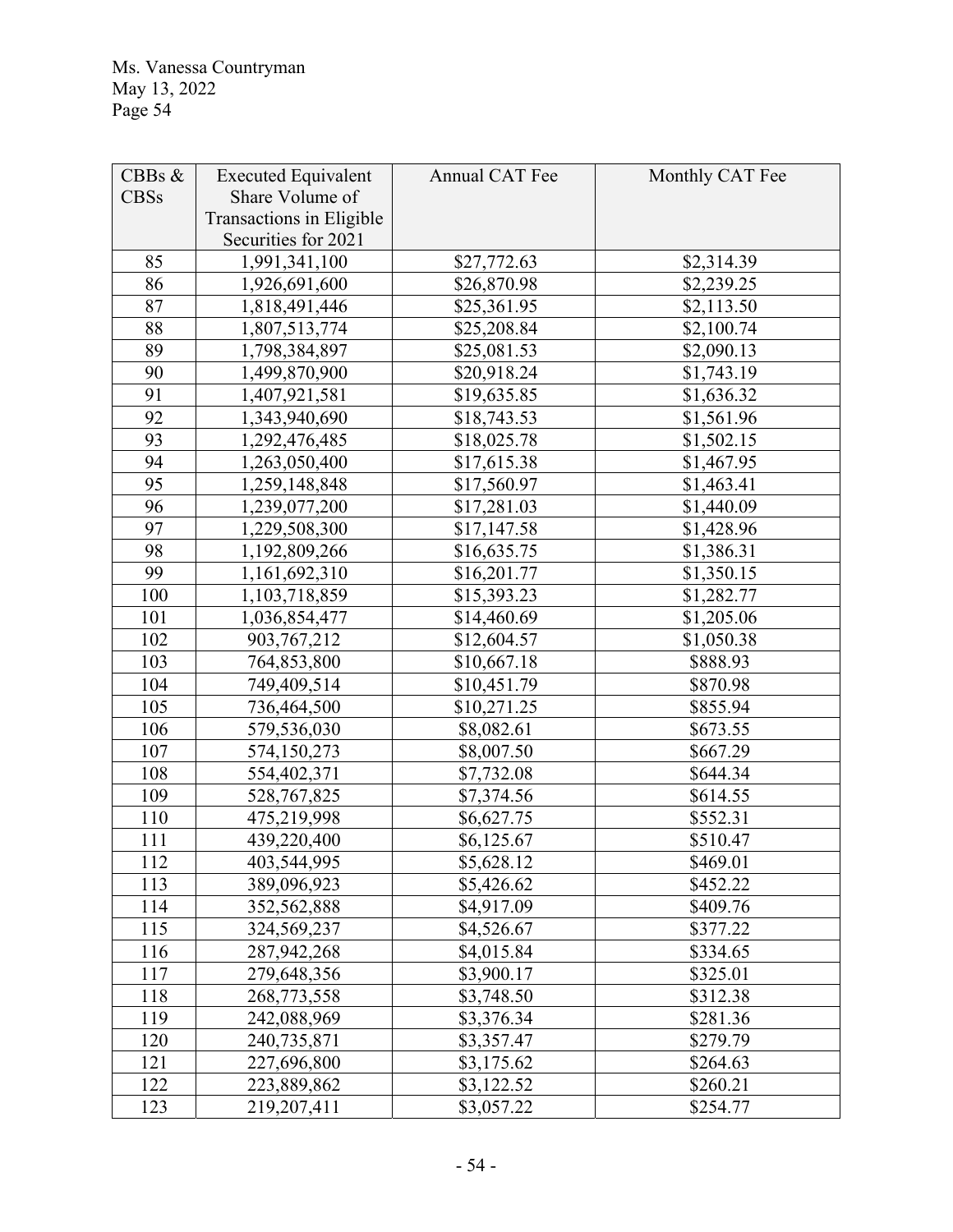| CBBs $&$    | <b>Executed Equivalent</b> | Annual CAT Fee | Monthly CAT Fee |
|-------------|----------------------------|----------------|-----------------|
| <b>CBSs</b> | Share Volume of            |                |                 |
|             | Transactions in Eligible   |                |                 |
|             | Securities for 2021        |                |                 |
| 124         | 215,960,600                | \$3,011.94     | \$250.99        |
| 125         | 208,506,846                | \$2,907.98     | \$242.33        |
| 126         | 177,727,500                | \$2,478.71     | \$206.56        |
| 127         | 175,224,523                | \$2,443.80     | \$203.65        |
| 128         | 156,286,900                | \$2,179.69     | \$181.64        |
| 129         | 150,735,418                | \$2,102.26     | \$175.19        |
| 130         | 148,742,902                | \$2,074.47     | \$172.87        |
| 131         | 119,952,427                | \$1,672.94     | \$139.41        |
| 132         | 118,614,304                | \$1,654.28     | \$137.86        |
| 133         | 95,597,569                 | \$1,333.27     | \$111.11        |
| 134         | 85,976,961                 | \$1,199.09     | \$99.92         |
| 135         | 81,558,800                 | \$1,137.48     | \$94.79         |
| 136         | 73,755,556                 | \$1,028.65     | \$85.72         |
| 137         | 73,265,165                 | \$1,021.81     | \$85.15         |
| 138         | 70,050,100                 | \$976.97       | \$81.41         |
| 139         | 57,611,957                 | \$803.50       | \$66.96         |
| 140         | 50,604,392                 | \$705.76       | \$58.81         |
| 141         | 42,751,230                 | \$596.24       | \$49.69         |
| 142         | 41,893,367                 | \$584.27       | \$48.69         |
| 143         | 36, 371, 376               | \$507.26       | \$42.27         |
| 144         | 34,981,349                 | \$487.87       | \$40.66         |
| 145         | 34,223,462                 | \$477.30       | \$39.78         |
| 146         | 32,885,122                 | \$458.64       | \$38.22         |
| 147         | 32,396,791                 | \$451.83       | \$37.65         |
| 148         | 28,510,532                 | \$397.63       | \$33.14         |
| 149         | 23,936,450                 | \$333.83       | \$27.82         |
| 150         | 23,569,357                 | \$328.71       | \$27.39         |
| 151         | 20, 131, 196               | \$280.76       | \$23.40         |
| 152         | 19,520,773                 | \$272.25       | \$22.69         |
| 153         | 14,373,735                 | \$200.47       | \$16.71         |
| 154         | 14,322,926                 | \$199.76       | \$16.65         |
| 155         | 12,213,708                 | \$170.34       | \$14.20         |
| 156         | 6,548,894                  | \$91.34        | \$7.61          |
| 157         | 6,017,900                  | \$83.93        | \$6.99          |
| 158         | 3,678,840                  | \$51.31        | \$4.28          |
| 159         | 3,035,249                  | \$42.33        | \$3.53          |
| 160         | 2,036,500                  | \$28.40        | \$2.37          |
| 161         | 1,670,000                  | \$23.29        | \$1.94          |
| 162         | 1,498,709                  | \$20.90        | \$1.74          |